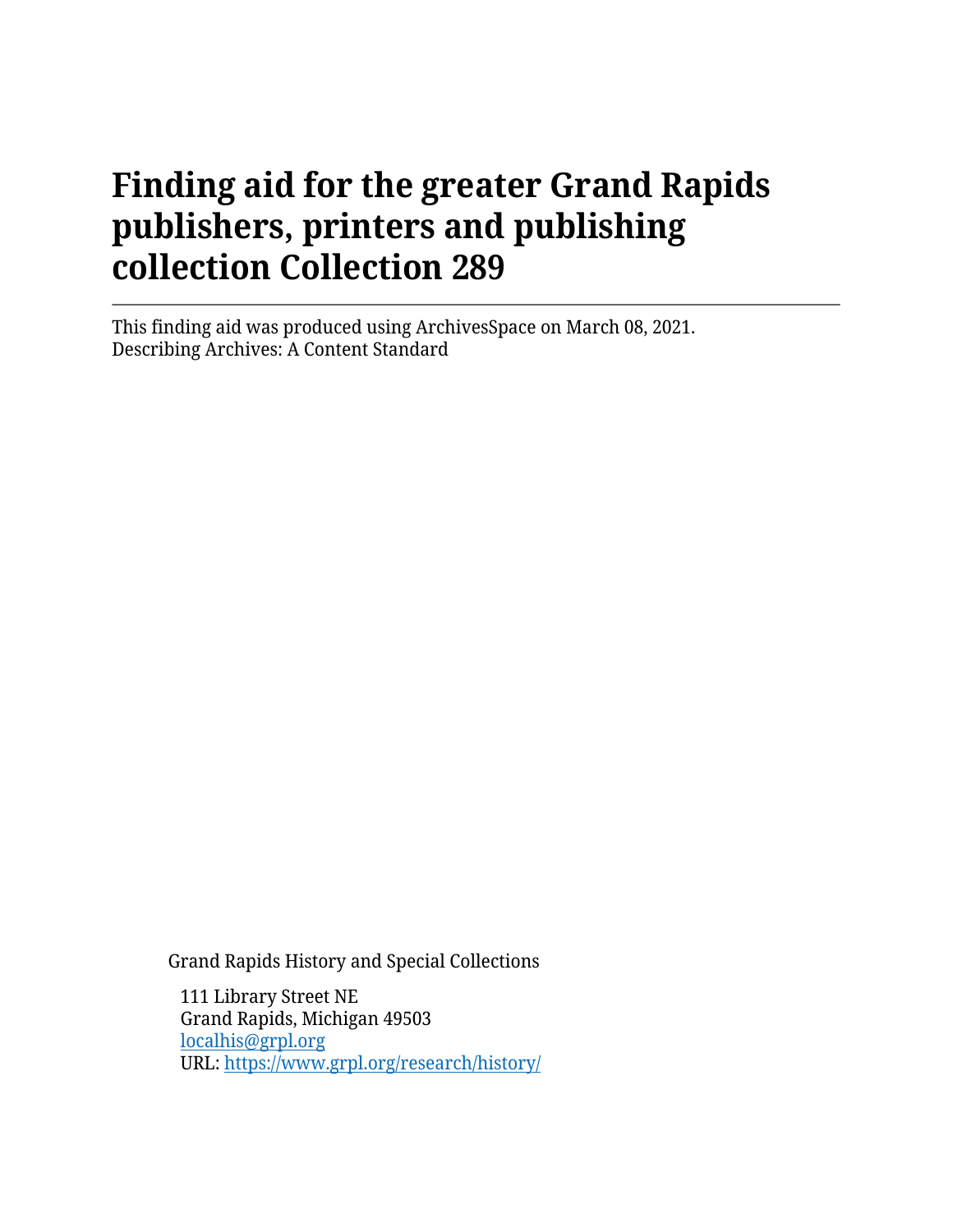## <span id="page-1-0"></span>**Table of Contents**

| Subseries C. Histories or general information related to specific newspapers.  8 |  |
|----------------------------------------------------------------------------------|--|
|                                                                                  |  |
|                                                                                  |  |
|                                                                                  |  |
|                                                                                  |  |
|                                                                                  |  |
|                                                                                  |  |
|                                                                                  |  |
|                                                                                  |  |
|                                                                                  |  |
|                                                                                  |  |
|                                                                                  |  |
|                                                                                  |  |
|                                                                                  |  |
|                                                                                  |  |
|                                                                                  |  |
|                                                                                  |  |
|                                                                                  |  |
|                                                                                  |  |
|                                                                                  |  |
|                                                                                  |  |
|                                                                                  |  |
|                                                                                  |  |
|                                                                                  |  |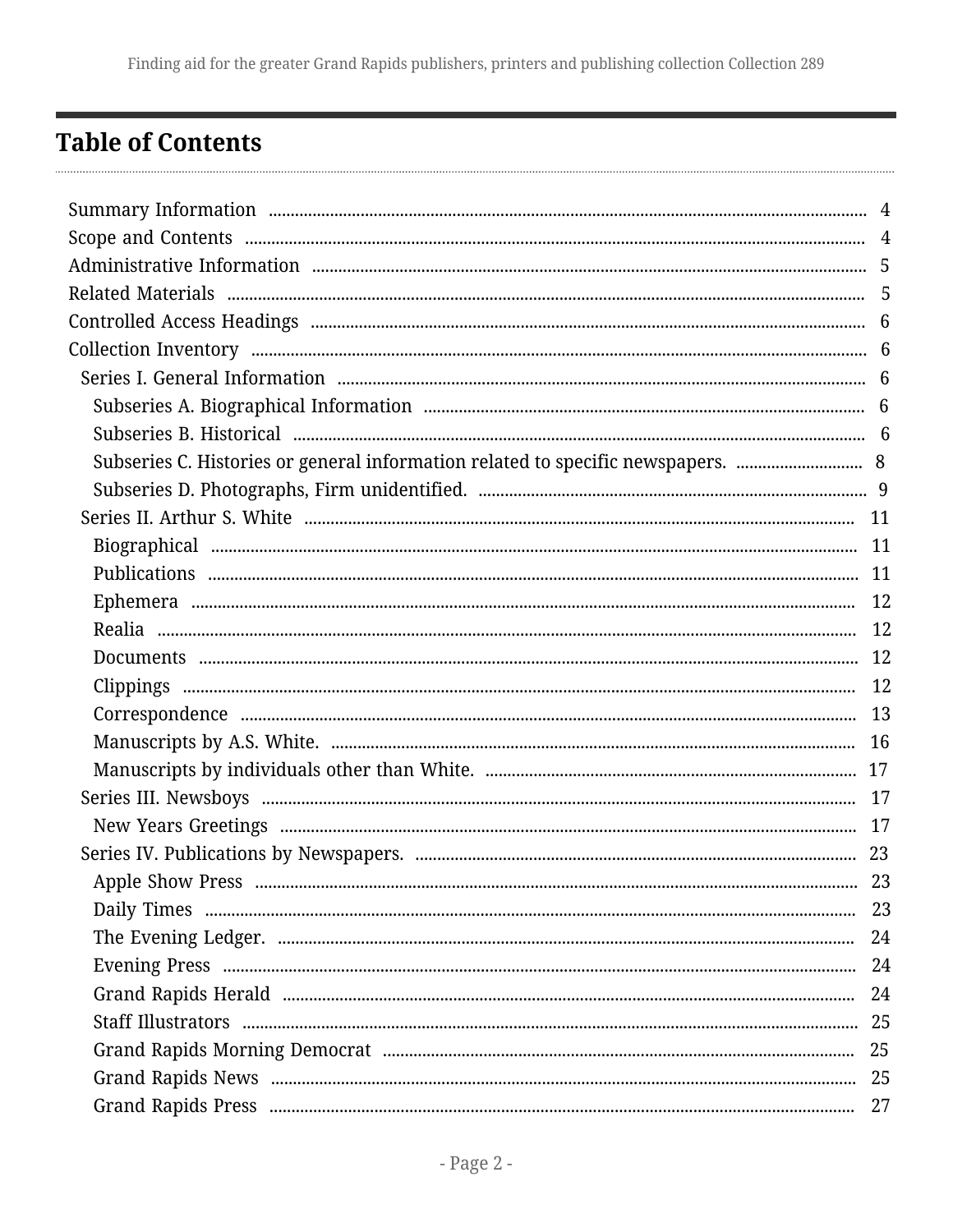|                                                                                          | 28 |
|------------------------------------------------------------------------------------------|----|
|                                                                                          |    |
|                                                                                          |    |
|                                                                                          |    |
|                                                                                          |    |
|                                                                                          |    |
|                                                                                          |    |
|                                                                                          |    |
|                                                                                          |    |
|                                                                                          |    |
|                                                                                          |    |
|                                                                                          |    |
|                                                                                          |    |
|                                                                                          |    |
|                                                                                          |    |
|                                                                                          |    |
|                                                                                          |    |
|                                                                                          |    |
|                                                                                          |    |
|                                                                                          |    |
|                                                                                          |    |
|                                                                                          |    |
|                                                                                          | 36 |
|                                                                                          | 37 |
| Packaging Corporation of America, Grand Rapids Carton Plant and Grand Rapids Printing    |    |
| Specialties and Paper Products Union No. 555, Affiliated with the International Printing |    |
|                                                                                          |    |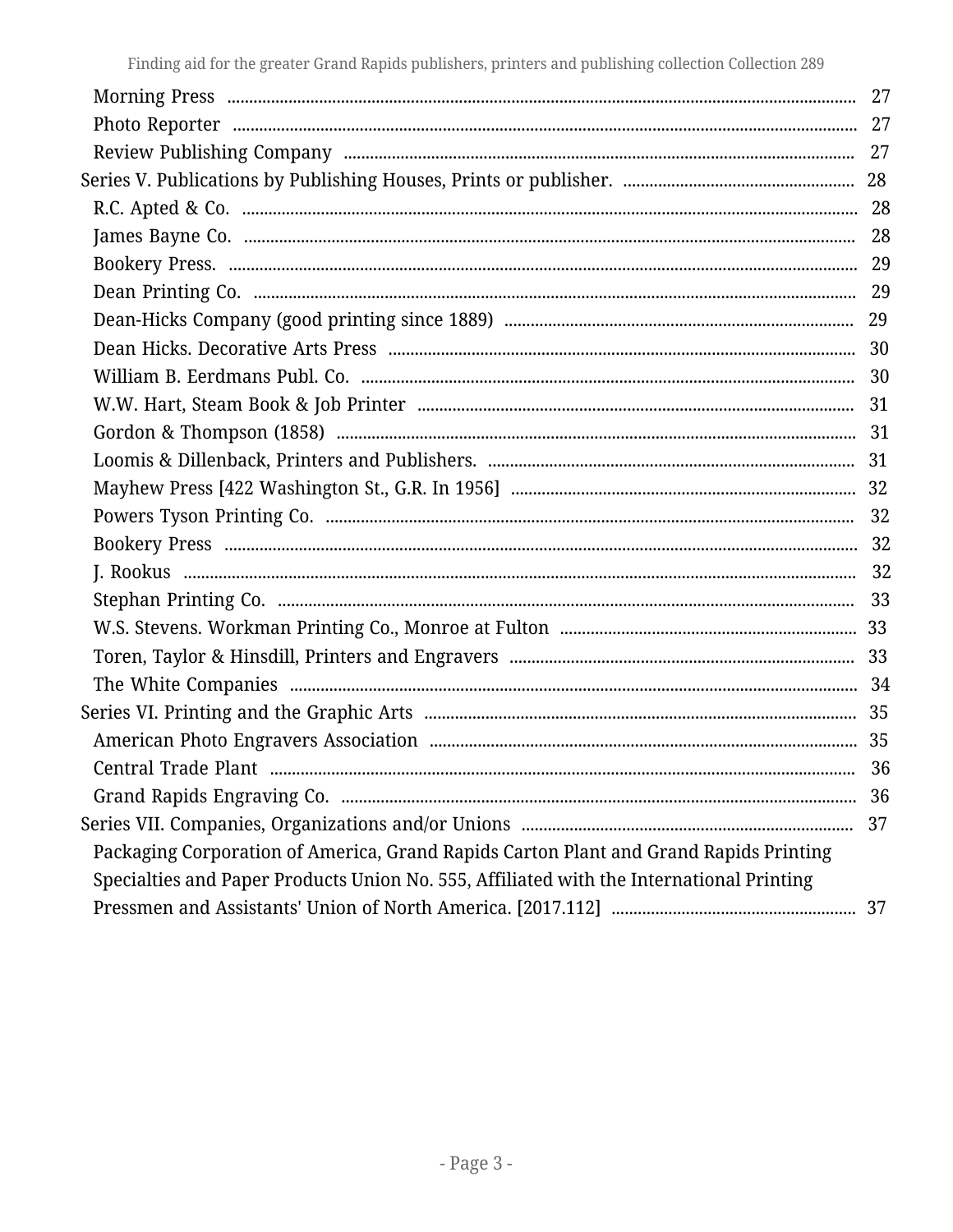## <span id="page-3-0"></span>**Summary Information**

| <b>Repository:</b>                                              | <b>Grand Rapids History and Special Collections</b>                                                                                                                                                                                                                                                                                                                                                                                                                                                         |  |
|-----------------------------------------------------------------|-------------------------------------------------------------------------------------------------------------------------------------------------------------------------------------------------------------------------------------------------------------------------------------------------------------------------------------------------------------------------------------------------------------------------------------------------------------------------------------------------------------|--|
| Title:<br>ID:                                                   | Greater Grand Rapids publishers, printers and publishing<br>collection<br>Collection 289                                                                                                                                                                                                                                                                                                                                                                                                                    |  |
| <b>ID</b> [Archivists<br><b>Toolkit</b><br>Database::RESOURCE]: | 297                                                                                                                                                                                                                                                                                                                                                                                                                                                                                                         |  |
| Date:                                                           | no date                                                                                                                                                                                                                                                                                                                                                                                                                                                                                                     |  |
| <b>Physical</b><br>Description:                                 | 9.2 Linear Feet 17 boxes plus flat files                                                                                                                                                                                                                                                                                                                                                                                                                                                                    |  |
| Language of the<br><b>Material:</b>                             | English.                                                                                                                                                                                                                                                                                                                                                                                                                                                                                                    |  |
| Abstract:                                                       | This is a devised collection containing various small accessions<br>of material on the publishers and the publishing industry of<br>the greater Grand Rapids, Michigan community. Included are<br>materials related to specific publishers, such as Arthur S. White<br>and specific newspaper publishers such as the Grand Rapids<br>Herald. Also included are items relating to publishing houses<br>and printers, such as the James Bayne Co., Dean Hick, the White<br>Companies, or Central Trade plant. |  |

**^** [Return to Table of Contents](#page-1-0)

## <span id="page-3-1"></span>**Scope and Contents**

This is a general collection which holds information about area publishers and printers. In some cases there is also a separate collection of materials related to a firm listed here.

For a list of newspaper and periodical publishers as of the 1890s see the "History of the City of Grand Rapids, Michigan" by Albert Baxter.

The larger percentage of information included in this collection at this time appears to document newspaper publishing. Since this is an open collection, this orientation may change with new additions.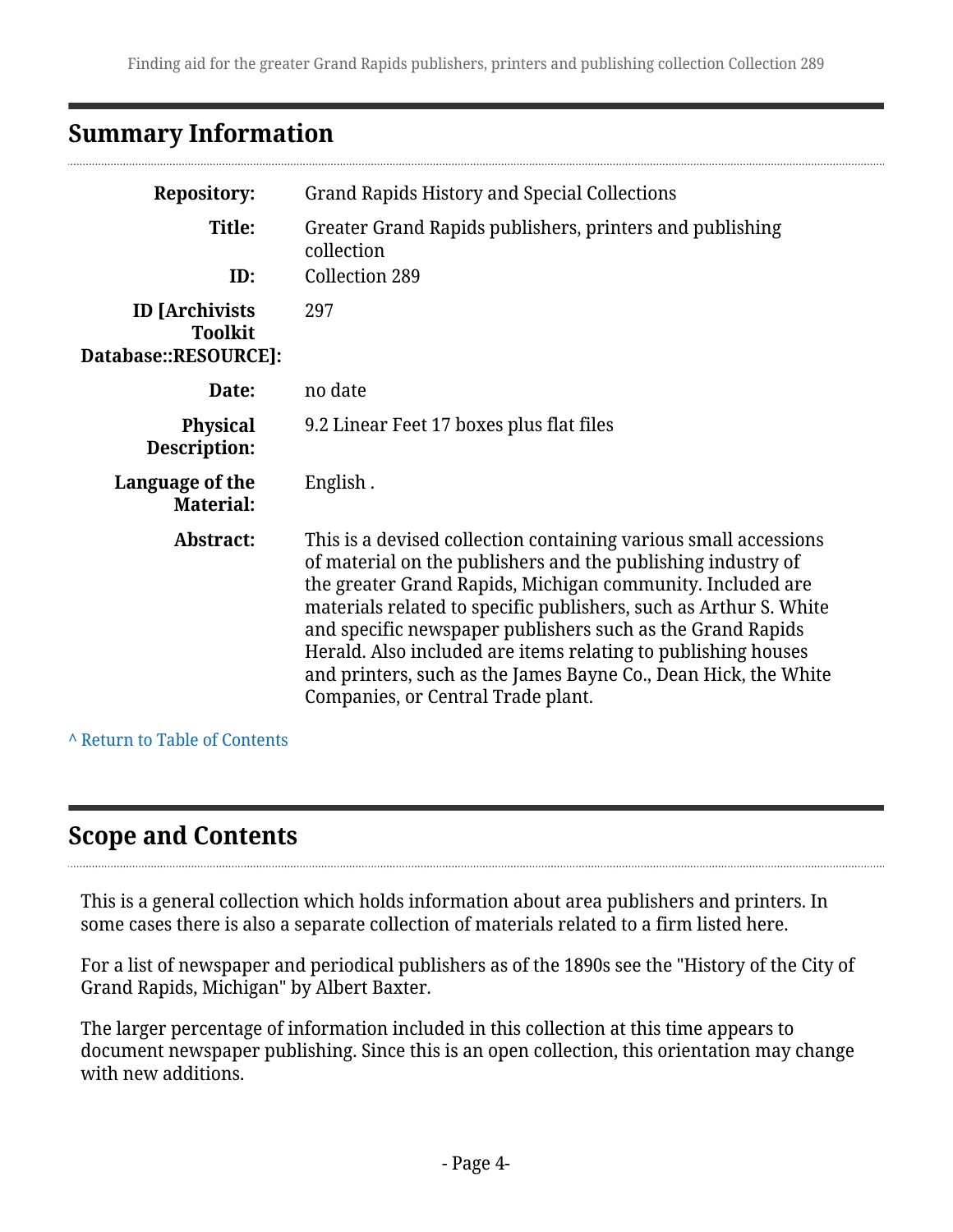#### **^** [Return to Table of Contents](#page-1-0)

## <span id="page-4-0"></span>**Administrative Information**

### **Publication Statement**

Grand Rapids History and Special Collections

111 Library Street NE Grand Rapids, Michigan 49503 [localhis@grpl.org](mailto:localhis@grpl.org) URL:<https://www.grpl.org/research/history/>

#### **Immediate Source of Acquisition**

Various donors and accessions, including accession numbers 1993.004, 1986.073 and 1986.290.

#### **^** [Return to Table of Contents](#page-1-0)

## <span id="page-4-1"></span>**Related Materials**

### **Related Materials**

Coll. 125, Robinson Studio Collection. Grand Rapids Herald Negatives Series.

Coll. 165, James Bayne Company Negatives

Coll. 256, Underground Newspapers Collection

- Coll. 259, GRPL Newspapers Collection
- Coll. 314, Michigan Lithographing Collection
- Coll. 296, Arthur Ormsbee & the Graphic and Printing Industry Collection.
- Coll. 297, Grand Rapids Press Collection at the Grand Rapids Public Library

There are also portions of portions of several other archival collections which relate to newspaper, periodical or book publishing in Grand Rapids.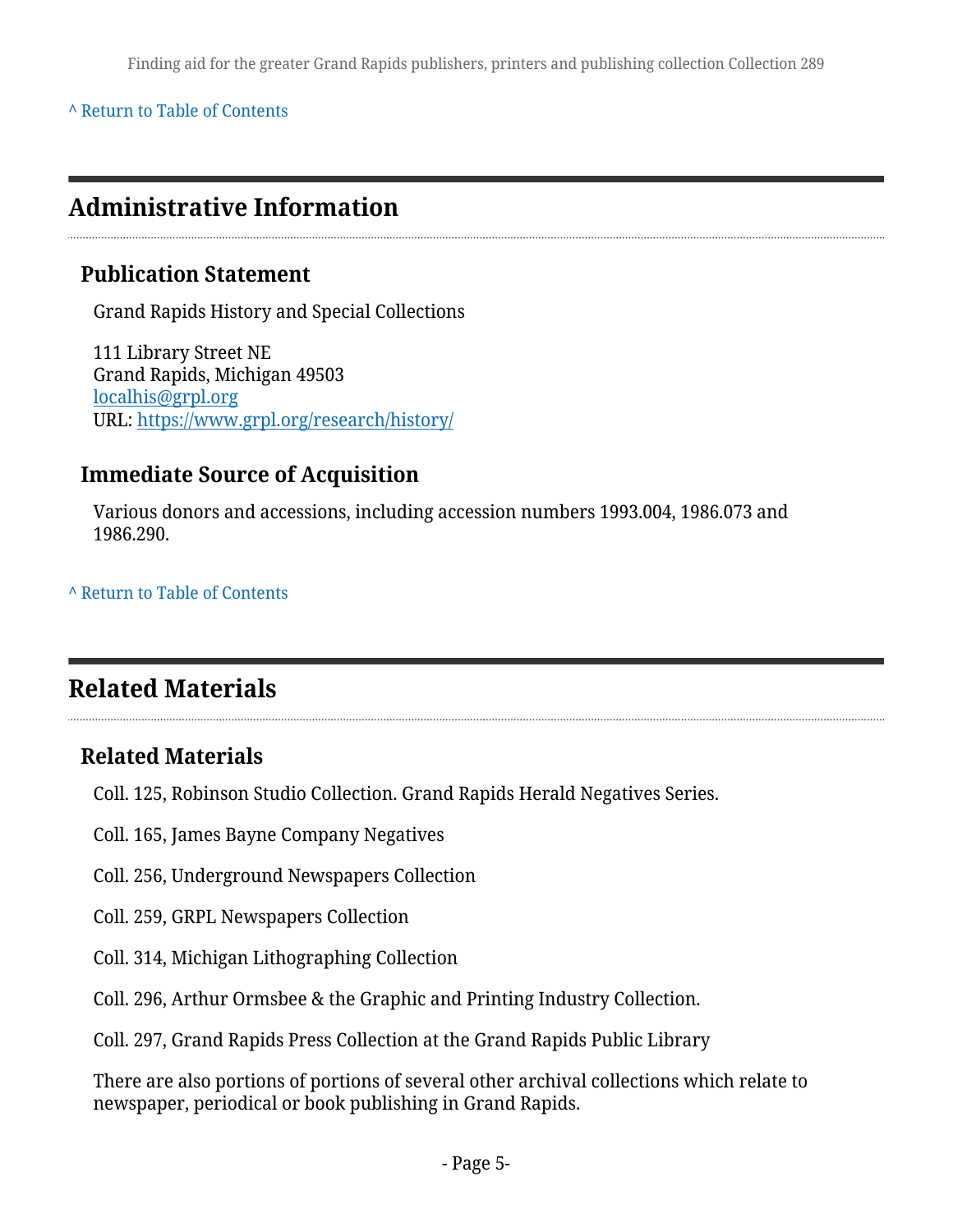#### **^** [Return to Table of Contents](#page-1-0)

## <span id="page-5-0"></span>**Controlled Access Headings**

- Grand Rapids (Mich.) -- History
- Publishers and publishing -- Michigan -- Grand Rapids
- Printing industry -- Michigan -- Grand Rapids

## <span id="page-5-1"></span>**Collection Inventory**

#### <span id="page-5-2"></span>**Series I. General Information**

#### <span id="page-5-3"></span>**Subseries A. Biographical Information**

| <b>Title/Description</b>                               | <b>Instances</b> |
|--------------------------------------------------------|------------------|
| Aaron B. Turner. Clipping, Source unknown. 00.[2600].1 | Box 1            |

### <span id="page-5-4"></span>**Subseries B. Historical**

### **Editors Reunions**

| <b>Title/Description</b>                                                                                                                                                                                                                                               | <b>Instances</b> |          |
|------------------------------------------------------------------------------------------------------------------------------------------------------------------------------------------------------------------------------------------------------------------------|------------------|----------|
| Reunion of the Old Time Editors of Grand Rapids, held<br>at the Residence of Mr. & Mrs. E.A. Stowe, Aug. 23, 1917.<br>[Souvenir] List attendees, has image of a Saturday<br>Evening Post front page from Jan. 9, 1875, and has image<br>of Albert Baxter on last page. | Box 1            | Folder 2 |
| <b>Conferences</b>                                                                                                                                                                                                                                                     |                  |          |
| <b>Title/Description</b>                                                                                                                                                                                                                                               | <b>Instances</b> |          |
| Michigan Press Assoc. Program. July 9-12, 1889. 22nd<br>annual meeting, Grand Rapids. Press of the Eaton, Lyon<br>& Allen Printing Co., G.R. Formerly M070.M58p 1889 00.<br>$[389]$ .1                                                                                 | Box 1            | Folder 3 |

## **Summary articles**

| <b>Title/Description</b>                                                                                                               | Instances |
|----------------------------------------------------------------------------------------------------------------------------------------|-----------|
| "Yesterday's Newspaper" by Gordon Harrington, from<br>his column "Those were the Days " in the Interpreter<br>newspaper. N.d. [1970's] | Box 8     |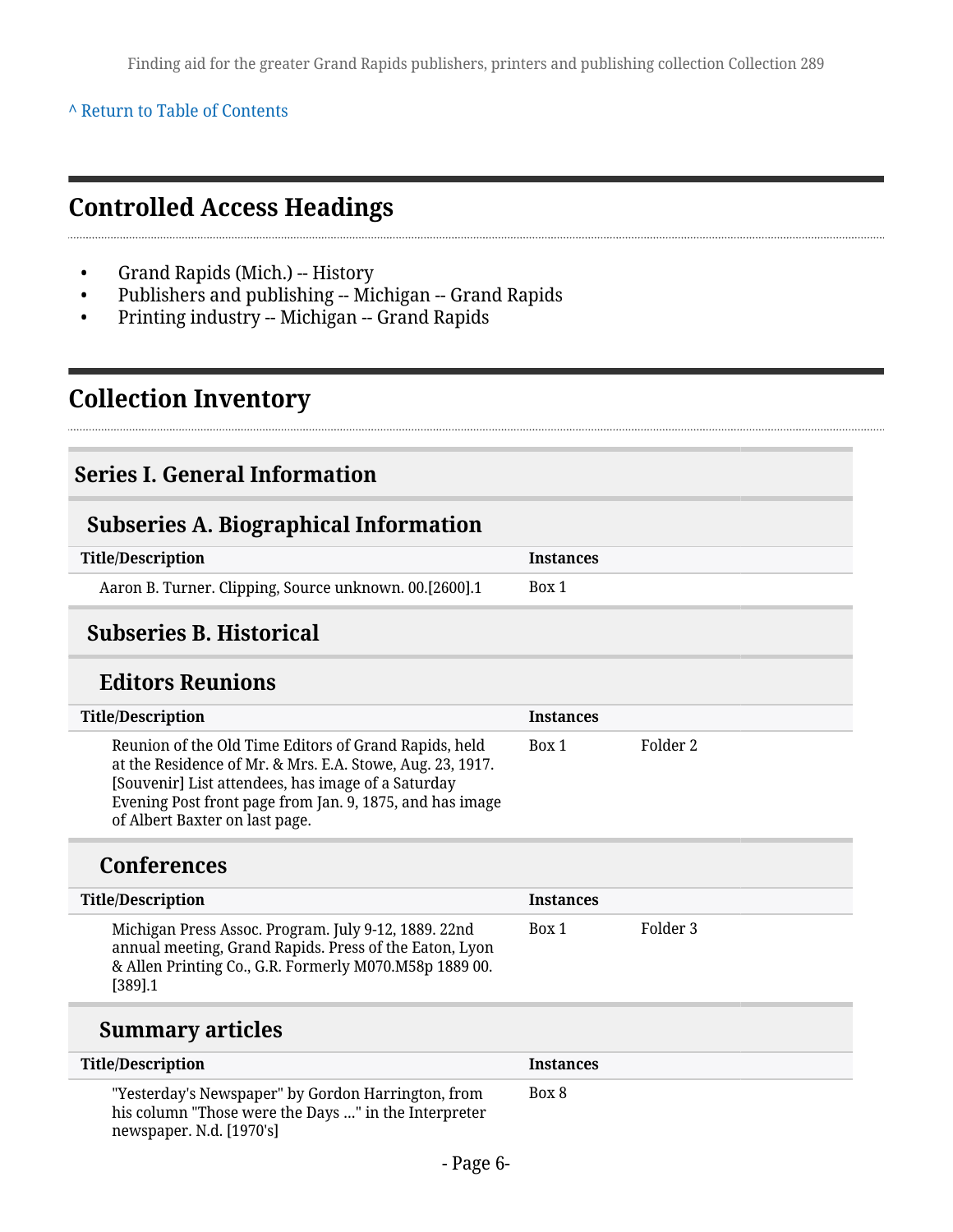| In Days Agone: facts about early newspaper men and<br>ventures. Michigan Tradesman, May 8, 1912. 00.[4025].2                                                                                                                                                                                                                                                                                                                                                     | Box 8 |          |  |
|------------------------------------------------------------------------------------------------------------------------------------------------------------------------------------------------------------------------------------------------------------------------------------------------------------------------------------------------------------------------------------------------------------------------------------------------------------------|-------|----------|--|
| Reminiscences of Editors and Reporters / collected and<br>published by Arthur S. White. G.R.: White Printing Co.,<br>1921.1993.004                                                                                                                                                                                                                                                                                                                               | Box 1 | Folder 1 |  |
| <b>Included</b>                                                                                                                                                                                                                                                                                                                                                                                                                                                  |       |          |  |
| <b>Included</b>                                                                                                                                                                                                                                                                                                                                                                                                                                                  |       |          |  |
|                                                                                                                                                                                                                                                                                                                                                                                                                                                                  |       |          |  |
| 1<br>1. Mrs. Etta S. Wilson<br>2<br>2. Mrs. Myrtle Koon Cherryman<br>3<br>3. Harriet Culver<br>4. Jackson D. Dillenback<br>4<br>5<br>5. Frank M. Sparks<br>6<br>6. Wells F. Harvey<br>7<br>7. Harry W. Musselwhite<br>8<br>8. L.G. Stuart<br>9<br>9. Charles S. Hathaway<br>10. Harry C. Creswell<br>10<br>11<br>11. George W. Locke<br>12<br>12. A.S. White / E.A. Stowe / Charles W.<br>Garfield / Morris J. White / Charles S.<br>Hathaway / David N. Foster. |       |          |  |
| 13. John B. Mills<br>13                                                                                                                                                                                                                                                                                                                                                                                                                                          |       |          |  |
| Reminiscenses of Newspaper Men and Newspapers of<br>Grand Rapids / Arthur S. white. Aug. 1, 1918. 00.[4026].1<br><b>Included Men, followed by affiliation</b><br><b>Included Men, followed by affiliation</b><br>Baxter [Eagle]<br>1<br>2<br>Smith [Democrat]<br>3<br><b>Wheeler</b> [Times]<br>Henderson [Times]<br>4<br>5<br>Child [Eagle]<br>Church [Times]<br>6<br>Fisher [Eagle]<br>7<br>8<br>Gage [Democrat]                                               | Box 1 |          |  |
| White & Conant [Evening News]<br>9                                                                                                                                                                                                                                                                                                                                                                                                                               |       |          |  |
| 10<br>Luce [Evening News]                                                                                                                                                                                                                                                                                                                                                                                                                                        |       |          |  |
| Historical Notes on Grand Rapids newspapers                                                                                                                                                                                                                                                                                                                                                                                                                      | Box 1 |          |  |
| Lineal Descents of selected major Grand Rapids<br>newspapers, as seen in 1962. 1 sheet attached to board.                                                                                                                                                                                                                                                                                                                                                        | Box 1 |          |  |
| Completed Information Blanks. Industries. History of<br>Grand Rapids and Kent county. E.B. Fisher, Editor. ca.<br>1900-1915.                                                                                                                                                                                                                                                                                                                                     | Box 1 |          |  |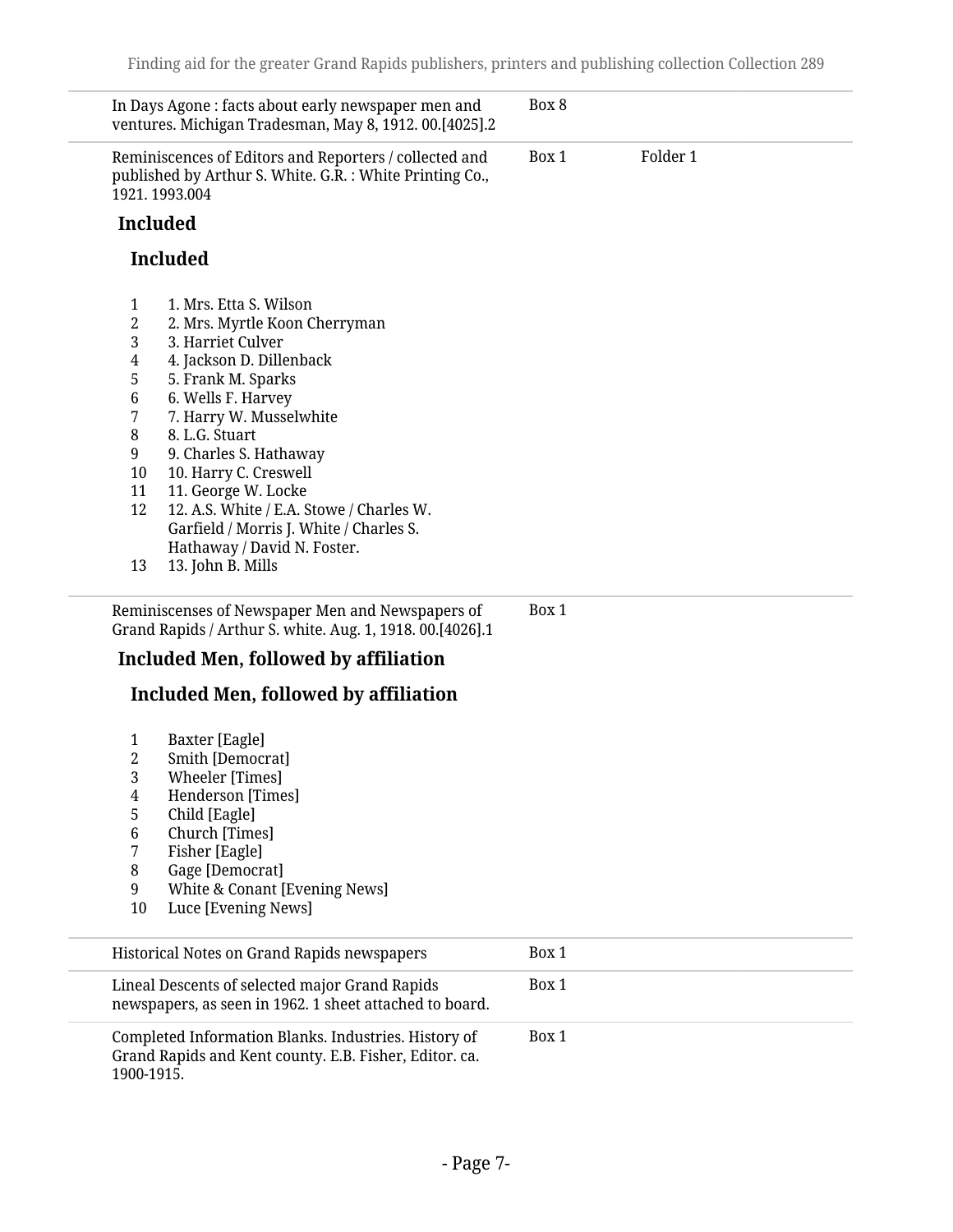#### **Included**

#### **Included**

- 1 Echo Publishing Co. 00.[4028].1<br>2 Fruit Belt Publishing Co. 00.[402
- 2 Fruit Belt Publishing Co. 00.[4028].2<br>3 Grand Rapids Chronicle 00.[4028].3
- 3 Grand Rapids Chronicle 00.[4028].3
- 4 Kent City Journal 00.[4028].4
- 5 Northwestern Weekly 00.[4028].5<br>6 Periodical Publishing Co. 00.[4028]
- 6 Periodical Publishing Co. 00.[4028].6
- 7 South End Weekly Sun, Mattason & Cook, publishers. 00.[4028].7
- 8 West Side News. 00.[4028].8

#### Related Materials: **Related Materials**

For an article on Grand Rapids High School newspapers see Coll. 316. Titles: Pioneer Flintlock, Creston Echo, Technologin, South High Tattler, Union Reflector, Helios, Ottawa Hills Spectator

### <span id="page-7-0"></span>**Subseries C. Histories or general information related to specific newspapers.**

| <b>Title/Description</b>                                                                                                                    | <b>Instances</b> |
|---------------------------------------------------------------------------------------------------------------------------------------------|------------------|
| Grand Rapids Times: meteoric career marked by<br>Internecine strife. Michigan Tradesman. Aug. 21, 1929.<br>[Grand River Times?] 00.[4025].1 | Box 8            |
| Fifty Year Ago: precious memories which hover around<br>ghost of Eagle. Mar. 6, 1929. 00.[4025].3                                           | Box 8            |
| The Review : this is the way it used to be. GR Press. Flair.<br>Dec. 6, 1970. 00.[4031].1                                                   |                  |
| Physical Location: Housed with the Flat Files                                                                                               |                  |
| Our Early Editors. Grand Rapids Democrat. June 12, 1892.<br>[original copy in poor condition]. 00.[4031].2                                  |                  |
| Physical Location: Housed with the Flat Files                                                                                               |                  |
| Eerdmans Sevenama Co.                                                                                                                       |                  |

| <b>Title/Description</b>                                                                                                                           | <b>Instances</b> |
|----------------------------------------------------------------------------------------------------------------------------------------------------|------------------|
| An American Publisher of Books for the Hollanders.<br>Publishers Weekly, May 29, 1920. pg. 1173. Retyped<br>version of the article. 00.[4032].1    | Box 6            |
| Summary of Research on Een Stem des Volks (A Voice<br>of the People)  / by Cora Helen Roelofs Verbrugge, St.<br>Paul, Minnesota. 1982. 00.[4027].1 | Box 1            |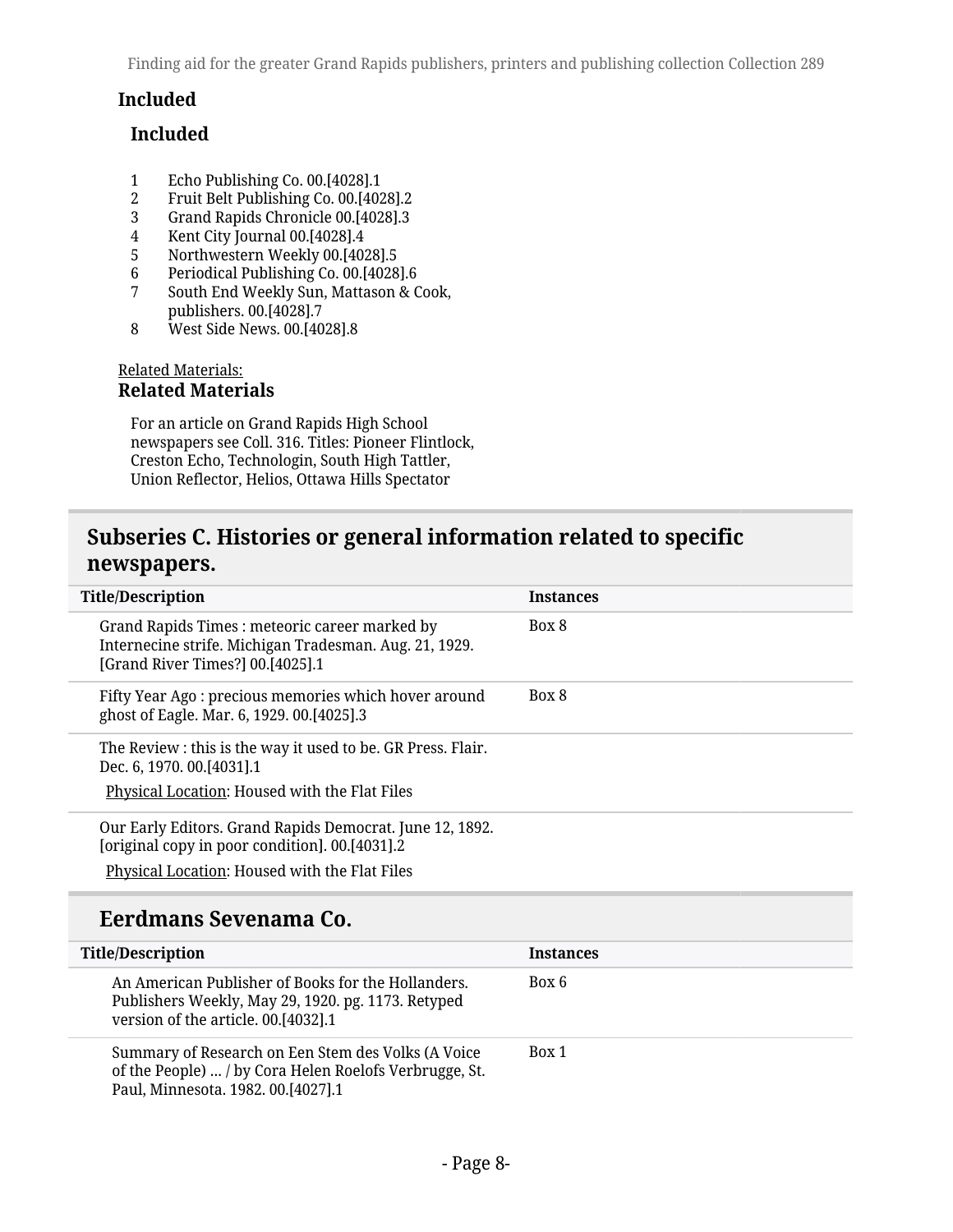## **Grand Rapids Herald. Business Files.**

## **Correspondence**

| <b>Title/Description</b>                                                               | <b>Instances</b> |
|----------------------------------------------------------------------------------------|------------------|
| To A.N. Shook, Apr. 14, 1917 [1987.009 11/13/2001]                                     | Box 9            |
| Zondervan Publishing House : a Christian<br>Communications Company. [1998] 00.[4084].x | Box 1            |

## **Grand Rapids News**

| <b>Title/Description</b>                                                                                                     | <b>Instances</b> |
|------------------------------------------------------------------------------------------------------------------------------|------------------|
| Letter. Jan. 1, 1917. RE price increase for the paper.<br>Signed by A.P. Johnson, publisher + envelop (no address)<br>00.[57 | Box 1            |

## <span id="page-8-0"></span>**Subseries D. Photographs, Firm unidentified.**

## **James Bayne Co.**

| <b>Title/Description</b>                                                                                                                                                                                                              | <b>Instances</b> |
|---------------------------------------------------------------------------------------------------------------------------------------------------------------------------------------------------------------------------------------|------------------|
| 1. Group photo, Exterior in front of building. "Employees<br>of the James Bayne Co., May 23, 1952." Delphus Blondin<br>is identified front row left, still working work Bayne in<br>his 70's. He passed away in 1955 at 80 years old. | Box 2.5          |
| 2. Group photo, Exterior at loading dock of building. ca.<br>1930. Delphus Blondin is identified front row left, moved<br>to GR in 1818 and began working for Bayne, along with<br>his brother Charles.                               | Box 2.5          |
| 3. Group photo. Exterior. Photo Engravers. Possible a<br>company picnic. Back row, second from right, identified<br>as Delphus Blondin.                                                                                               | Box 2.5          |
| 4. Delphus Blondin, engraver, left and assistant,<br>unknown, pouring acid bath during photo engraving<br>process.                                                                                                                    | Box 2.5          |
| 5. Interior, James Bayne Co Four staff members at<br>work. Far left identified as Delphus Blondin, with his<br>brother Charles opposite.                                                                                              | Box 2.5          |
| 6. Interior, James Bayne Co., showing men working at a<br>press. The man "washing" the bed of the printing press<br>is Chalres Blondin. His brother Delphus is scanning the<br>proof at the far right. 2006.064                       | <b>Box 2.5</b>   |
| Photos of Groups of Male Publishers, Unidentified<br>1993.004                                                                                                                                                                         | Box 2            |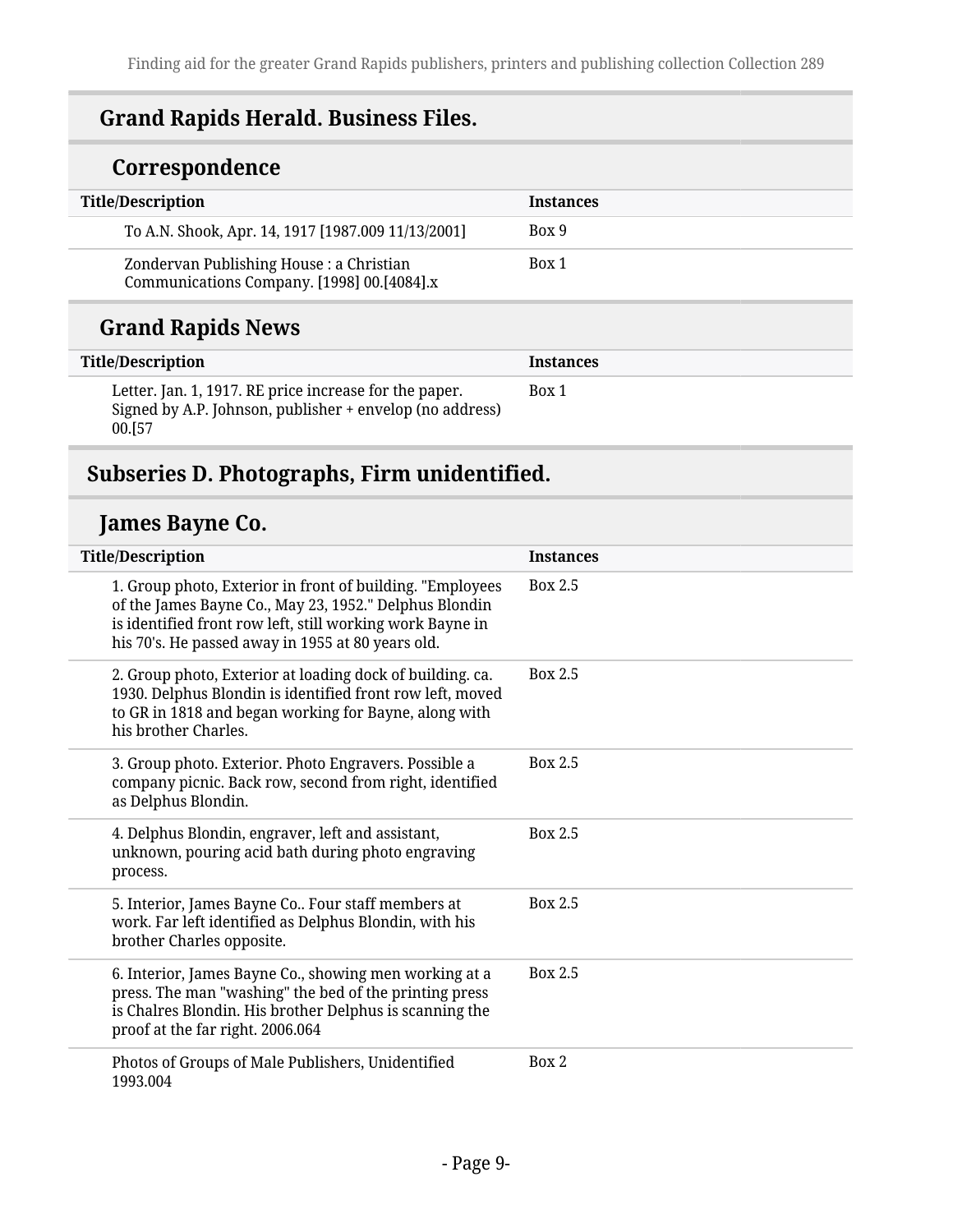Box 2.5

Photograph Fragment. Shows a group of 11 men standing in front of a building. circa 1892-1893. 2004.075C

**Identifications**

#### **Identifications**

- 1 **Iim DeLoof**
- 2 John Gibbs
- 3 Unknown
- 4 Chas. A. Gumaer, last at Seattle, Washington.
- 5 Unknown
- 6 L.S. Gibbs
- 7 Capt. Hulbert
- L.W. Fenton
- 9 Chas. Payne
- 10 Unknown.
- 11 Guy Sterns and his bicycle

Interior of a print shop, with a wall full of linotype machines in use at the right, and men standing probably with type in trays or tables on wheels, in the center of the room. A tall man stands near the right wall behind the linotypes. 2004.075C **General** "Daily News" 1920. George W. Loucks on first machine. Headletter. Names on back: Johnson, Beck, Loucks, Minards, Neddhan, Dean, Dillenback / Dillanback Box 2.5 Interior view of a Printers, with staff standing and sitting for the photo. Tables on wheels in the center appear to show pages of type set. A young man 4th from the left appears to have a sword and a baseball(?)mitt, perhaps for fencing. Tanks in the back may provide hot water for use or steam for machines. 2004.075C **General** No identification, except stamp on back: From A. Butler, Commercial Photography, 84 Canal St. Tel. 109 Box 2.5 Interior, group photo, probably of printers, but few actual clues. Man seated on the far right, front row, has a folded newspaper which includes "Chronicle" in the title. The image is very dark and has steaks. 2004.075C Box 2.5

### **[Grand Rapids Daily Times] Times Job Rooms**

| <b>Title/Description</b> | Instances |
|--------------------------|-----------|
|--------------------------|-----------|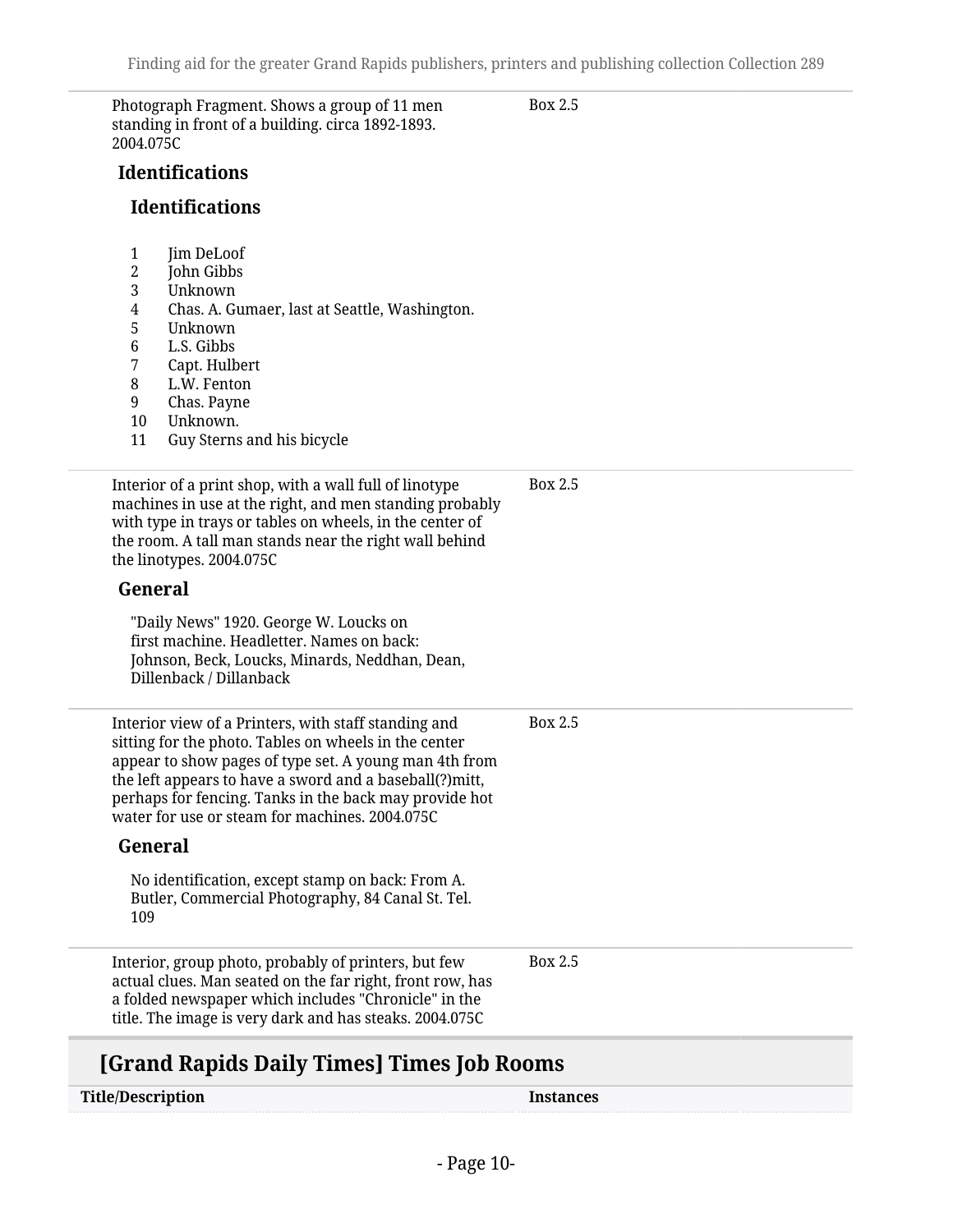Specimens of Portraits in the Memorials, Grand River Valley ... will be published in 1875. Engravings in wood and steel. 00.[0294].1

#### Box 8

#### **Included**

#### **Included**

- 1 Henry Spring<br>2 John W. Pierce
- 2 John W. Pierce<br>3 Dr. G.K. Johnsol
- 3 Dr. G.K. Johnson<br>4 Dea. Abel Page
- 4 Dea. Abel Page<br>5 Hon. Wm. Richi
- 5 Hon. Wm. Richmond.

**^** [Return to Table of Contents](#page-1-0)

### <span id="page-10-0"></span>**Series II. Arthur S. White**

### <span id="page-10-1"></span>**Biographical**

| Title/Description                                                                     | <b>Instances</b> |          |
|---------------------------------------------------------------------------------------|------------------|----------|
| [Autobiographical, Youth] W3:A8.2 4 sheets, typed.                                    | Box 4            | Folder 1 |
| Who's Who in Grand Rapids. Arthur S. White. Grand<br>Rapids Spectator, Dec. 31, 1927. | Box 4            | Folder 2 |

### <span id="page-10-2"></span>**Publications**

| <b>Title/Description</b>                                                                                                                                                                                                                         | <b>Instances</b> |            |
|--------------------------------------------------------------------------------------------------------------------------------------------------------------------------------------------------------------------------------------------------|------------------|------------|
| Grand Rapids On Parade / written by Arthur Scott White.<br>G.R.: Herpolsheimer Co., May 1926. 56th Anniversary<br>Commemorative for Herpolsheimers. 00.[4035].1 Formerly<br>MKG9.W58g                                                            | Box 4            | Folder 3   |
| Historic Michigan : Land of the Great Lakes / edited by<br>George N. Fuller. V. III (3) / Kent County / Edited by Arthur<br>S. White. Dayton, Ohio: National Historical Assoc., Inc.,<br>n.d. Accompanied by a separate typed Index. 00.[5286].1 | Box 4.5          |            |
| Old Grand Rapids / pen pictured by Arthur Scott White.<br>G.R.: White Printing Co., 1925. 00.[5031].1                                                                                                                                            | Box 4            | Folder 4   |
| Some of My Experiences as a Printer, Reporter, Editor and<br>Publisher / Arthur S. White. G.R.: White Printing co., 1922.<br>00.[2006].1                                                                                                         | Box 4            | Folder 4.5 |

Related Materials: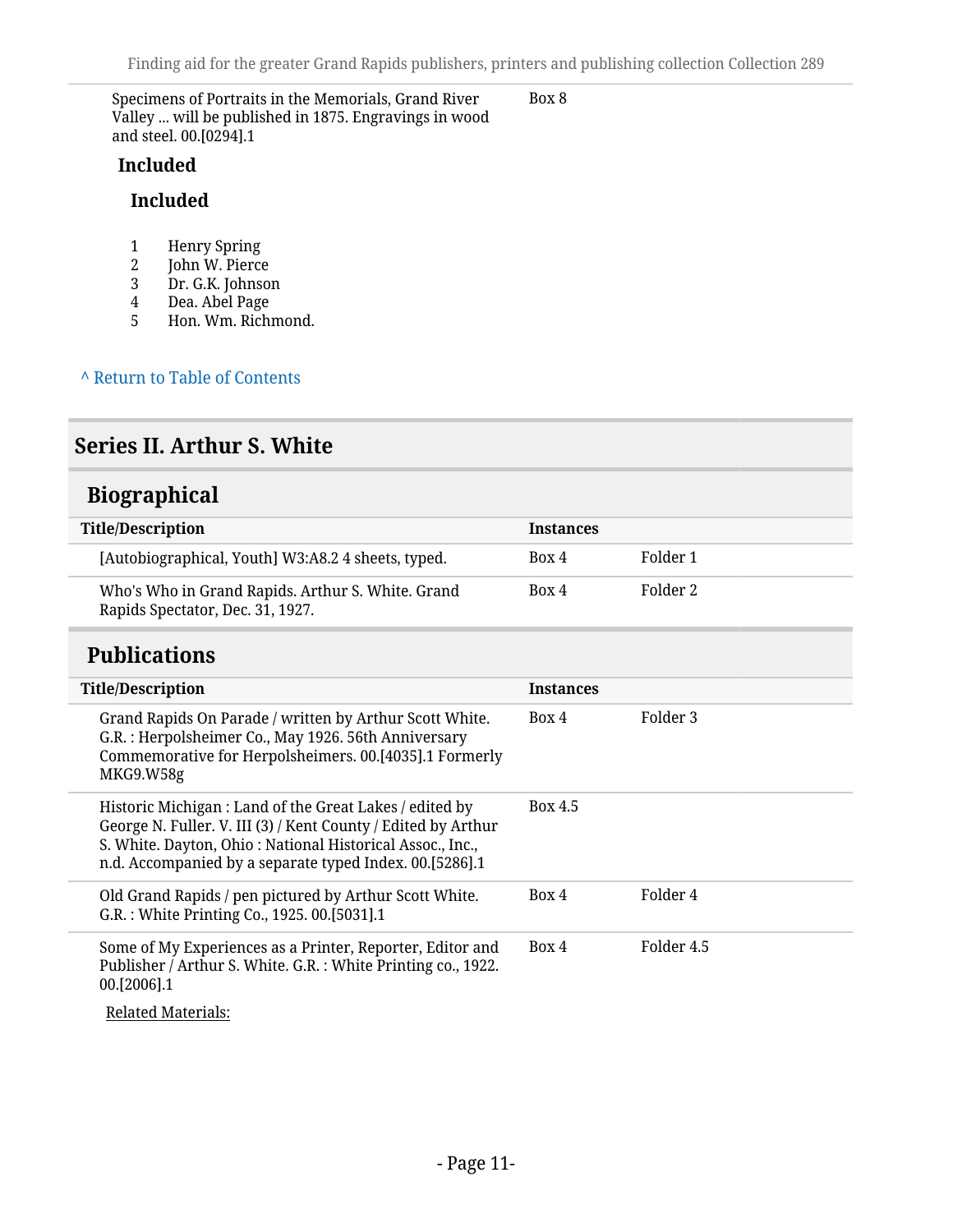#### **Related Materials**

See also the White Companies Knockers later in this finding aid.

## <span id="page-11-0"></span>**Ephemera**

| <b>Title/Description</b>                                                                                                                                                                                               | <b>Instances</b> |                     |
|------------------------------------------------------------------------------------------------------------------------------------------------------------------------------------------------------------------------|------------------|---------------------|
| Certificate. Modern Woodmen of American. Social<br>Membership Certificate. Oct. 15, 1900. W3                                                                                                                           | Box 3            |                     |
| Certificate of contribution. Thomas Jefferson Memorial<br>Foundation, Inc. n.d.                                                                                                                                        | Box 4            | Folder 5            |
| White's Membership Card for Izaak Walton League of<br>American. 1924. Damage from dried up rubber band.                                                                                                                | Box 4            | Folder <sub>6</sub> |
| Business card for Arthur S. White, for the Daily Morning<br>Democrat.                                                                                                                                                  | Box 4            | Folder <sub>6</sub> |
| White's Membership Card for Izaak Walton League of<br>American. 1924. Damage from dried up rubber band.                                                                                                                | Box 4            | Folder <sub>6</sub> |
| Business card for Arthur S. White, for the Daily Morning<br>Democrat.                                                                                                                                                  | Box 4            | Folder <sub>6</sub> |
| \$5,000 Combination "Eclipse" Policy for Preferred Accident<br>Insurance Company. Canceled after 12 years. Taken out by<br>White in 1904.                                                                              | Box 4            | Folder 7            |
| United State Senate Chamber, Mar. 16, 1906 pass signed by<br>Senator J.A. Burrows?                                                                                                                                     | Box 4            | Folder <sub>8</sub> |
| Letter June 29, 1914. on White House letterhead. from<br>Secretary to the President.                                                                                                                                   | Box 4            | Folder <sub>8</sub> |
| <b>Realia</b>                                                                                                                                                                                                          |                  |                     |
| <b>Title/Description</b>                                                                                                                                                                                               | <b>Instances</b> |                     |
| Third Liberty Loan pen. Red, blue & beige.                                                                                                                                                                             | Box 4            | Folder <sub>6</sub> |
| Cox Rooster or chicken pen.                                                                                                                                                                                            | Box 4            | Folder <sub>6</sub> |
| <b>Documents</b>                                                                                                                                                                                                       |                  |                     |
| <b>Title/Description</b>                                                                                                                                                                                               | <b>Instances</b> |                     |
| George Coggeshall, Cash Book / Cady & Burgess, N.Y. 1851.<br>Stuart fund purchase, which suggests that it is probably<br>not actually be from White, but a separate purchase<br>accession. Most pages blank. 1986.290? | Box 4            |                     |
| Political flyer. William A Comstock, Governor. Gerritt<br>Masselink, Lieutenant Governor.                                                                                                                              | Box 4            |                     |

## <span id="page-11-3"></span><span id="page-11-2"></span><span id="page-11-1"></span>**Clippings**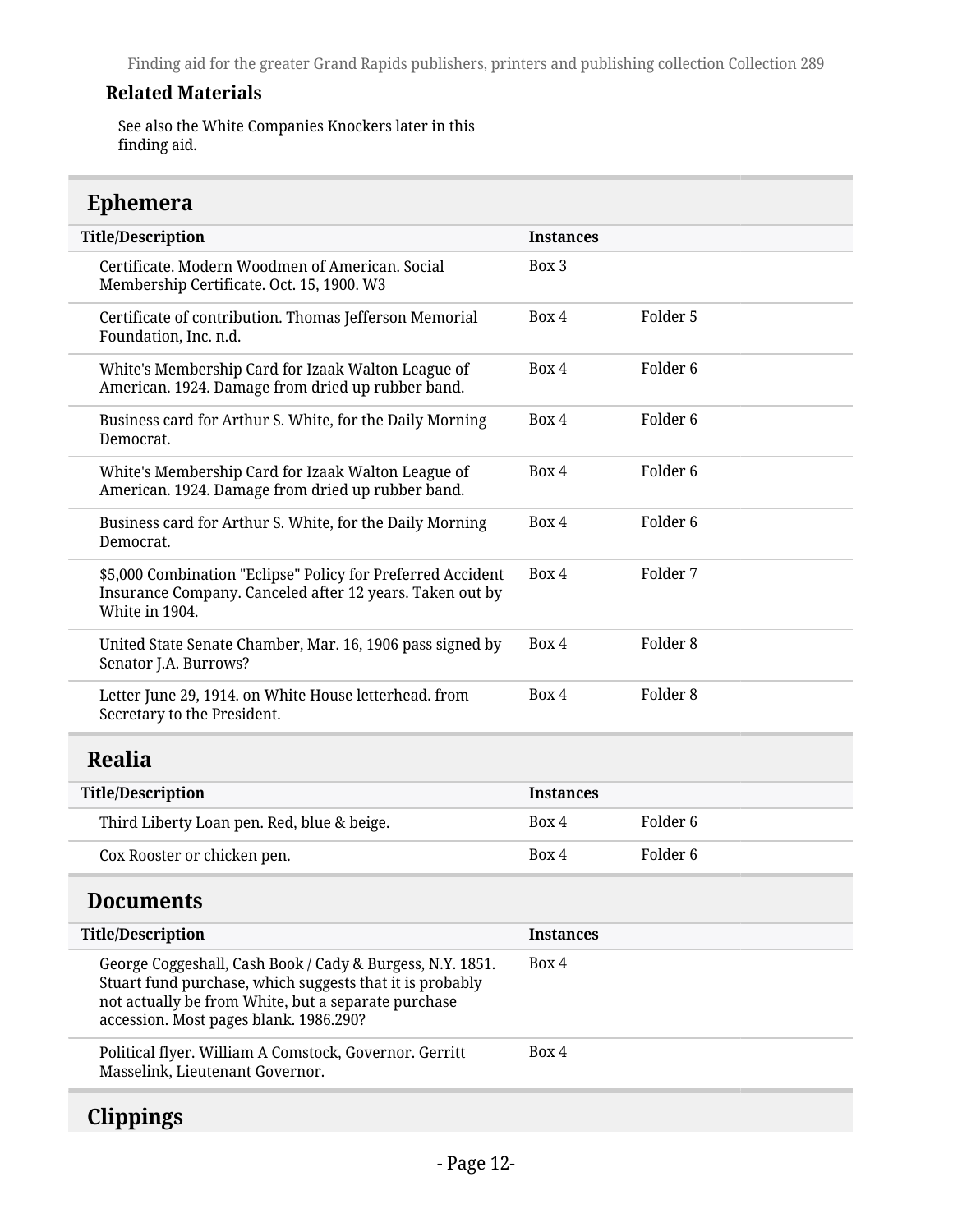<span id="page-12-0"></span>

| <b>Title/Description</b>                                                                                                                                                                                                                                  | <b>Instances</b> |
|-----------------------------------------------------------------------------------------------------------------------------------------------------------------------------------------------------------------------------------------------------------|------------------|
| Published caricature. "At White . I will take a<br>correspondence trip to Europe."                                                                                                                                                                        | Box 4            |
| A.S. White for School Trustee clipping.                                                                                                                                                                                                                   | Box 4            |
| Clipping. Prof. Franklin Everett witnessed many payments<br>of annuities to Indians for lands acquired                                                                                                                                                    | Box 4            |
| In Memoriam. Alpha Child. Editor. May 24, 1918, including<br>obit. From Amsterdam, N.Y.                                                                                                                                                                   | Box 4            |
| Printer proof. Annual Reunion of Old time Editors, 1923.                                                                                                                                                                                                  | Box 4            |
| Correspondence                                                                                                                                                                                                                                            |                  |
| <b>Title/Description</b>                                                                                                                                                                                                                                  | <b>Instances</b> |
| Dec. 1, 1925. Detroit News letterhead. From Geo. B. Catlin.<br>+ enclosed booklet. Booklet: Historical Detroit : a story<br>in Bronze. RE bronze tablets. 1881-1926. Illustrations,<br>including published drawings and photos. [1986.290 or<br>1986.073] | Box 4            |
| Oct. 9, 1926. Catlin. referencing 2 clippings: Recollections<br>of Storey.                                                                                                                                                                                | Box 4            |
| Dec. 11, 1926. Detroit News letterhead. From Catlin.<br>Includes genealogical information on the Campaus. 7<br>pages, typed                                                                                                                               | Box 4            |
| Oct. 17, 1928. Geo. B. Catlin. Detroit. 1 sheets typed front<br>and back.                                                                                                                                                                                 | Box 4            |
| George B. Catlin to Arthur White, Oct. 14, 1921                                                                                                                                                                                                           | Box 4            |
| George B. Catlin to Arthur White, Oct. 11, 1922                                                                                                                                                                                                           | Box 4            |
| George B. Catlin to Arthur White, July 8, 1924                                                                                                                                                                                                            | Box 4            |
| George B. Catlin to Arthur White, July 16, 1924                                                                                                                                                                                                           | Box 4            |
| George B. Catlin to Arthur White, July 28, 1924                                                                                                                                                                                                           | Box 4            |
| George B. Catlin to Arthur White, Aug. 1, 1924                                                                                                                                                                                                            | Box 4            |
| George B. Catlin to Arthur White, Dec. 9, 1925                                                                                                                                                                                                            | Box 4            |
| George B. Catlin to Arthur White, Jan. 19, 1926                                                                                                                                                                                                           | Box 4            |
| George B. Catlin to Arthur White, Jan. 22, 1926                                                                                                                                                                                                           | Box 4            |
| George B. Catlin to Arthur White, Aug. 9, 1926, with memo<br>to Samuel H. Ranck from White attach.                                                                                                                                                        | Box 4            |
| George B. Catlin to Arthur White, Sept. 9, 1926                                                                                                                                                                                                           | Box 4            |
| George B. Catlin to Arthur White, Apr. 29, 1929                                                                                                                                                                                                           | Box 4            |
| George B. Catlin to Arthur White, June 25, 1929                                                                                                                                                                                                           | Box 4            |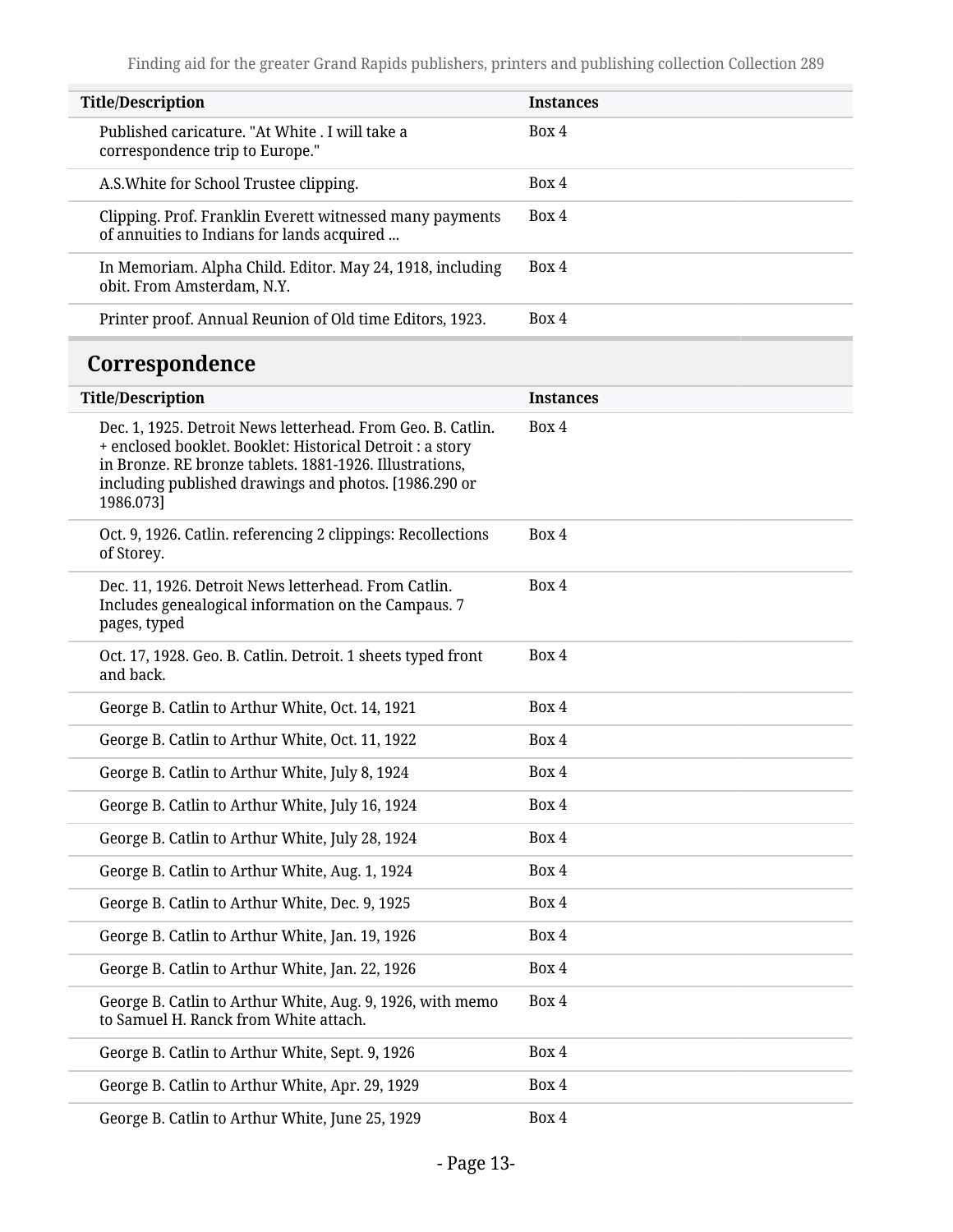| Correspondence, Oct. 10, 1916, to [White] from D.C.<br>Benedict. On Hotel Northern, Seattle, Wash. Letterhead.                                                                                                                                                                                                                                   | Box 4 |
|--------------------------------------------------------------------------------------------------------------------------------------------------------------------------------------------------------------------------------------------------------------------------------------------------------------------------------------------------|-------|
| Correspondence, Jan. 30, 1918. To White from Cornelius<br>Gardener. RE Military record. 1 handwritten sheet.                                                                                                                                                                                                                                     | Box 4 |
| Correspondence, George Garfield to White. Feb. 2, 1928<br>from Florida. Hand written on longer sized paper.                                                                                                                                                                                                                                      | Box 3 |
| [Reminiscences] CSH? with accompanying letter to "Dear<br>Old 'At'" from Hath. Document is handwritten on 8 sheets<br>label 1-C to 8-C. Letter handwritten, n.d.                                                                                                                                                                                 | Box 4 |
| To White from Chas. S. Hathaway, May 28, 1921                                                                                                                                                                                                                                                                                                    | Box 4 |
| To White from Chas. S. Hathaway, n.d.                                                                                                                                                                                                                                                                                                            | Box 4 |
| To White, Apr. 17, 1921                                                                                                                                                                                                                                                                                                                          | Box 4 |
| Miscellaneous Clippings identified as being by Hathaway,<br>or believed to be by him.                                                                                                                                                                                                                                                            | Box 4 |
| <b>Included</b>                                                                                                                                                                                                                                                                                                                                  |       |
| <b>Included</b>                                                                                                                                                                                                                                                                                                                                  |       |
| Michigan Tradesman, Mar. 31, 1909. Early<br>$\mathbf{1}$<br>Grand Rapids.<br>Michigan Tradesman, May 17, 1922. Pioneer<br>$\overline{2}$<br>Days at Lamont.<br>Grand Rapids Herald. With the Old Boys. May<br>3<br>24, 1901 [perhaps not the publ. Date]<br>General Cass in Grand Rapids. GR Press, Feb. 6,<br>$\overline{4}$<br>1922. 2 copies. |       |
| International Joint Commission, Washington, D.C.<br>Letterhead. Oct. 20, 1923. TO White. 3 pgs. typed. From<br>Charles E. Townsend? RE Treaties and waterways.                                                                                                                                                                                   | Box 4 |
| Correspondence. Sept. 13, 1926. C.A. Jones to White. Jones<br>is identified as the Director of K.T. Band and Orchestra<br>1876.                                                                                                                                                                                                                  | Box 4 |
| General                                                                                                                                                                                                                                                                                                                                          |       |
| Separate sheet with a handwritten note, Sept. 9,<br>1926, and an attached clipping from the San Diego<br>Union, Aug. 15, 1926, RE C.A. Jones. "Veteran San<br>Diego Bandmaster, Retired after 78 years, Hopes to<br>Replace Jazz."                                                                                                               |       |
| Saengerfest of 1881, 1915. Aug. 28, 1915 letter. White<br>Printing Co. letterhead with illustration of their building<br>and part of church, 136-140 Division Ave., N. To Ranck. 2<br>handwritten sheets.                                                                                                                                        | Box 3 |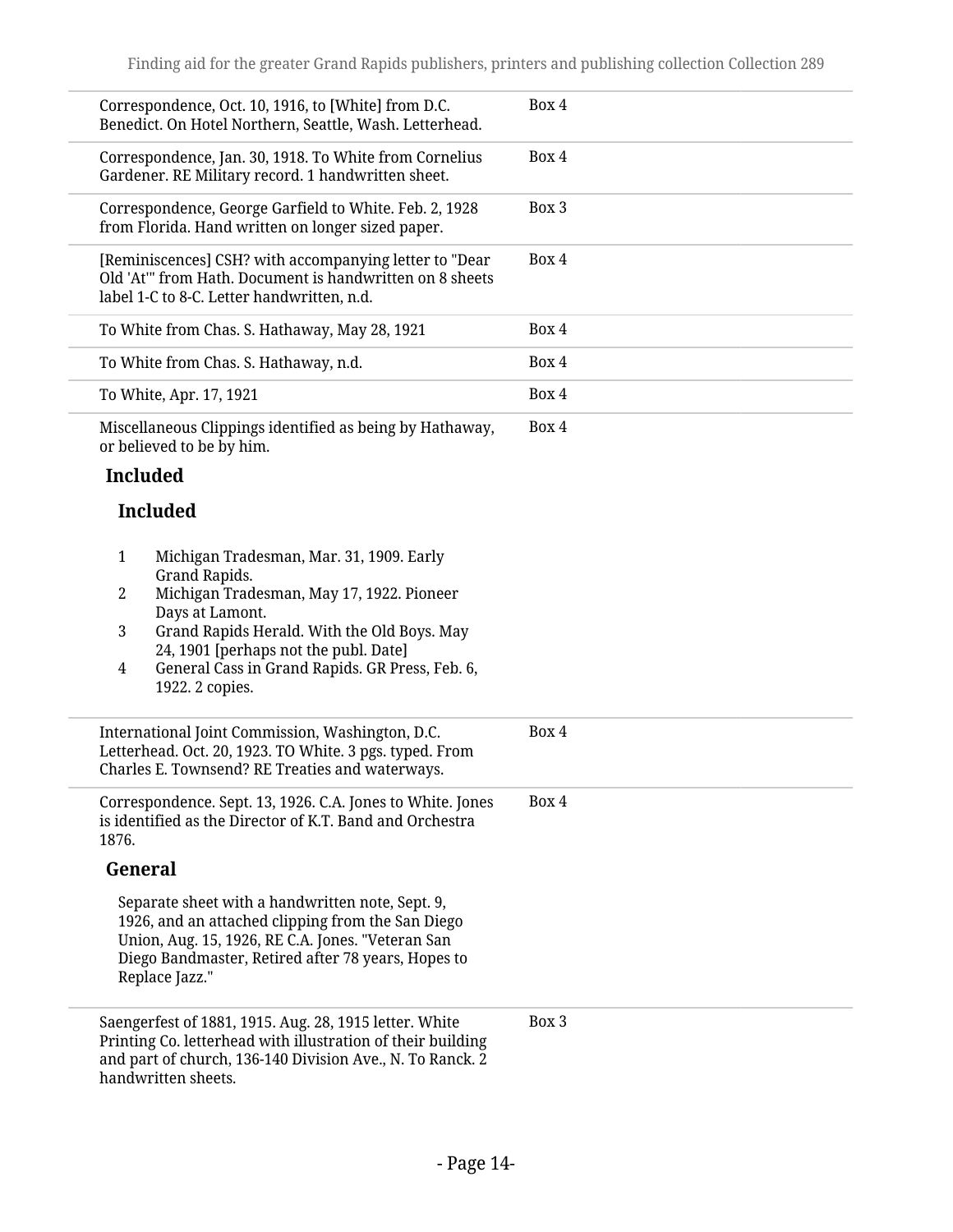| Saengerfest of 1881, 1915. Official programme of the<br>4th Peninsular Saengerfest. 5 legal sized typed sheets,<br>annotated, with White's notes on last sheet, Aug. 24, 1915.  | Box 3 |
|---------------------------------------------------------------------------------------------------------------------------------------------------------------------------------|-------|
| Letter to Ranck, Sept. 28, 1926.                                                                                                                                                | Box 4 |
| Correspondence [Old Collection document] W3:A1.1. Feb.<br>2, 1926. From National life Assoc., Des Moines, Iowa.                                                                 | Box 4 |
| Correspondence [Old Collection document] W3:A1.2. May<br>13, 1925. From Mrs. Mollie R. Willis. 11 pages. on 3 sheets<br>of folded tinted paper. Handwritten.                    | Box 4 |
| Correspondence [Old Collection document] W3:A1.3. May.<br>Mollie R. Willis. 4 sheets, white paper, handwritten.                                                                 | Box 4 |
| Correspondence [Old Collection document] W3:A1.4. Apr.<br>13, 1925. Mollie R. Willis. 1 folded sheets, white paper,<br>handwritten.                                             | Box 4 |
| Correspondence [Old Collection document] W3:A1.5.<br>Rambling Rhyme for Holiday Time / by W.E.H. 1925. [Will<br>E. Hampton] Poem, On W.E.H, Ann Arbor, Michigan.<br>Letterhead. | Box 4 |
| Correspondence [Old Collection document] W3:A1.6.3<br>letters.                                                                                                                  | Box 4 |
| <b>Included</b>                                                                                                                                                                 |       |
| <b>Included</b>                                                                                                                                                                 |       |
| Mar. 25, 1925. To: National Historical<br>$\mathbf{1}$<br>Association, Dayton, Ohio.<br>Mar. 27, 1925. To: NHA<br>2<br>3<br>Mar. 28, 1925. TO: NHA                              |       |
| Correspondence [Old Collection document] W3:A1.7. Mar.<br>6. From R. C. Jaquith. 10 sheets small white lined paper.<br>Handwritten.                                             | Box 4 |
| Correspondence [Old Collection document] W3:A1.8. Jan.<br>31, 1927. Chas. W. Garfield. 2 sheets, typed.                                                                         | Box 4 |
| Correspondence [Old Collection document] W3:A1.9. July<br>29, 1926. Grand Rapids Savings Bank. Chas. W. Garfield.                                                               | Box 4 |
| Correspondence [Old Collection document] W3:A1.10.3<br>letters.                                                                                                                 | Box 4 |
| <b>Included</b>                                                                                                                                                                 |       |
| <b>Included</b>                                                                                                                                                                 |       |

1 Aug. 3, 1928. Luce Packing Company, Lucedale, Miss Gregory? M. Luce. Great color illustrations for their canned products as part of letterhead.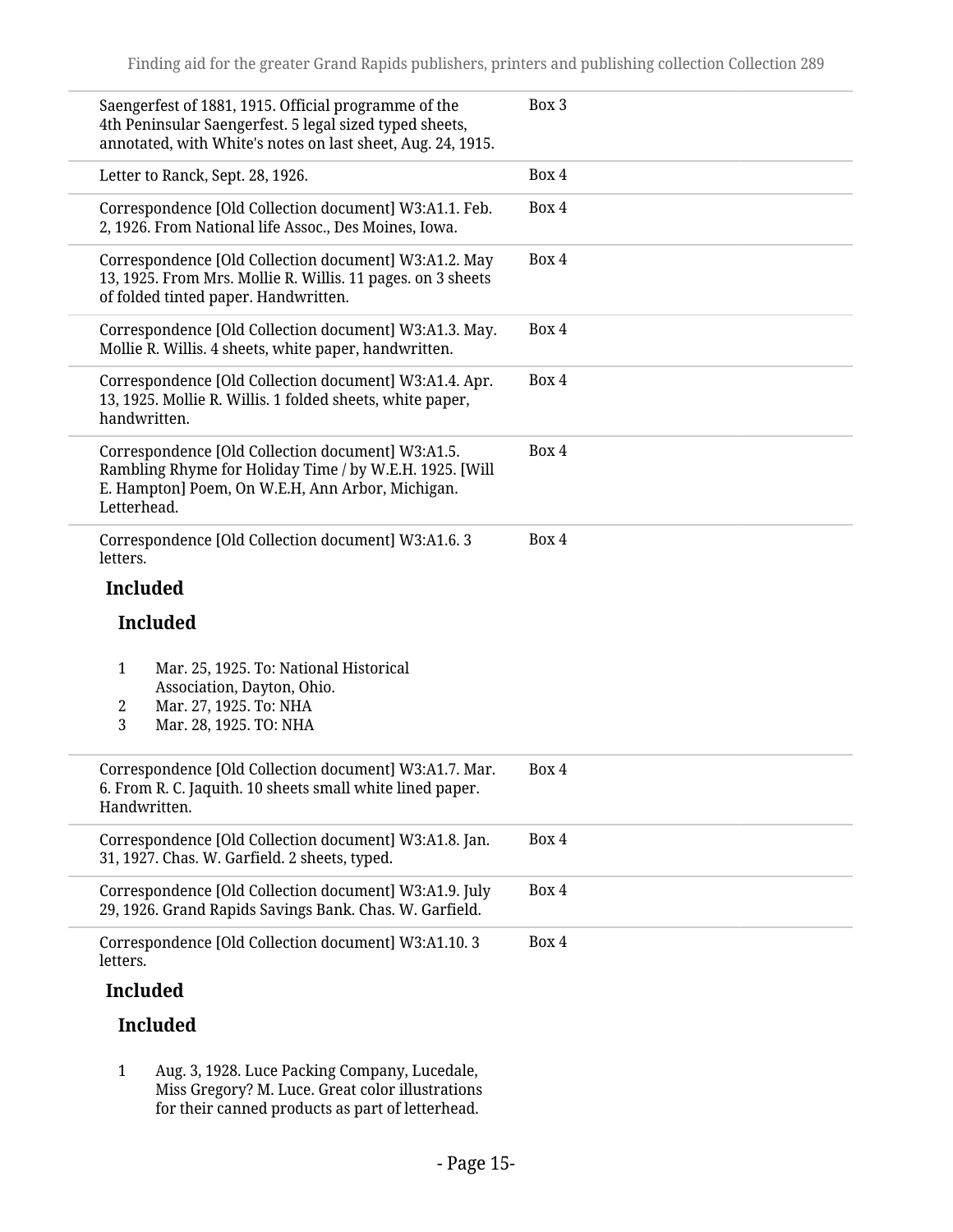- 2 Feb. 18, 1925. Luce Farms. Lucedale, Miss. 4 typed sheets or sheet fragments.
- 3 Feb. 9, 1925. Luce Packing Co., 2 sheets typed. Front sheet is cream colored with read company logo.

| Correspondence W3:A1.11-20                                                                                                                                                                                       | Box 4 |
|------------------------------------------------------------------------------------------------------------------------------------------------------------------------------------------------------------------|-------|
| Correspondence W3:A1.21-30                                                                                                                                                                                       | Box 4 |
| Correspondence W3:A1.31-40                                                                                                                                                                                       | Box 4 |
| Correspondence W3:A1-41-50                                                                                                                                                                                       | Box 4 |
| Correspondence W3:A1.52-54                                                                                                                                                                                       | Box 4 |
| Correspondence, Geo. Catlin to E.A. Stowe, Michigan<br>Tradesman, Ionia Ave. & Louis St., GR. Oct. 11, 1924.                                                                                                     | Box 4 |
| Correspondence from Chas. S. Hathaway. To Ranck, June<br>10, 1921, with clipping on Pioneer School Story.                                                                                                        | Box 4 |
| Letter and article by Chas. S. Hathaway, Jan. 22, 1923.<br>Letter on yellow paper, 3 handwritten sheets, to Ranck.<br>How it was named Rogue River / by Chas. S. Hathaway. 2<br>typed sheets, legal sized paper. | Box 3 |
| Letter, Oct. 10, 1916, Hotel Northern letterhead.                                                                                                                                                                | Box 4 |

## <span id="page-15-0"></span>**Manuscripts by A.S. White.**

| <b>Title/Description</b>                                                                           | <b>Instances</b> |
|----------------------------------------------------------------------------------------------------|------------------|
| Address delivered at Convention of Manufacturers of<br>Furniture in Grand Rapids on Aug. 10, 1884. | Box 4            |
| "As It Is" Three typed sheets + three handwritten sheets.                                          | Box 4            |
| Lewis J. Bates biographical info. Apr. 22, 1921.                                                   | Box 4            |
| Papers RE Delos Blodgett, 1921. W3:A9.1                                                            | Box 4            |
| A Brief History of Furniture Trade Journalism in Grand<br>Rapids / by Arthur S. White. June 1927.  | Box 4            |
| The Canary Bird Minstrels. REL Theatricals. 8 handwritten<br>pages, with various page numbers.     | Box 4            |
| Chicago Times reminiscences. ca. 1927, covering years ca.<br>1861-1871. 3 typed pages.             | Box 4            |
| Will F. Conant biographical. 4 sheets handwritten in<br>pencil, labeled 1-E, 2-E, 3-E, 4-E         | Box 4            |
| Early Home Dramatics. 4 sheets handwritten in pencil,<br>labeled 1-E, 2-E, 3-E, 4-E                | Box 4            |
| An Exacting Drink. RE narrow escapes. 8 sheets<br>handwritten in pencil.                           | Box 4            |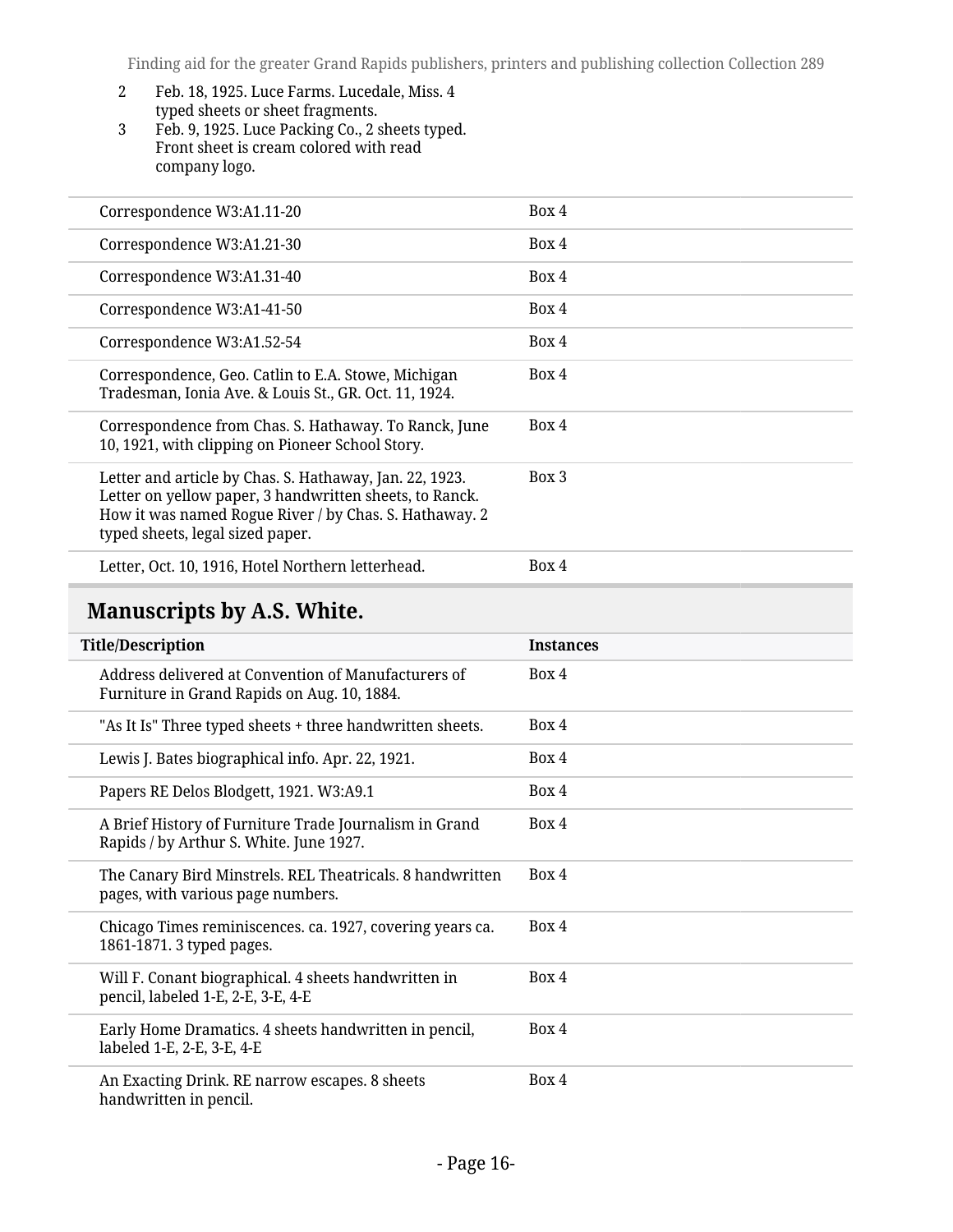| "The Growth of Grand Rapids" Address to Real Estate<br>Board of Grand Rapids, Oct. 3, 1920. 6 sheets including 3 w<br>newspaper clippings.                                                                    | Box 4 |
|---------------------------------------------------------------------------------------------------------------------------------------------------------------------------------------------------------------|-------|
| Growth of Grand Rapids [after dinner speech] White.<br>Dinner & date unknown.                                                                                                                                 | Box 4 |
| Paper by White, tracing the development of newspapers in<br>the U.S. 7 typed sheets w pencil annotations.                                                                                                     | Box 3 |
| Pioneer Days in Alpena County / A.S. White. 3 typed pages,<br>annotated. Accompanied by letter from White, Sept. 8,<br>1913. 3 pages handwritten.                                                             | Box 4 |
| Remarks Addressed to an Assemblage of Printers at the<br>Home of Stanton W. Todd, Jan. 5, 1927. W3:A8.1 4 sheets,<br>typed                                                                                    | Box 4 |
| A Tribute to W.B. Joyce, Prest [President?], National Surety<br>Co., 1880 / A.S. White.                                                                                                                       | Box 3 |
| Jan. 26, 1922. Letter to Editor, GR Herald, from White. RE.<br>Facts on construction of the old City Hall.                                                                                                    | Box 4 |
| Typed communication. 1926. RE Frank S. Verbeck,<br>Secretary of the Michigan Hotel Keepers Association from<br>White, collecting funds for bust of James R. Hayes, with<br>biographical information on Hayes. | Box 4 |

## <span id="page-16-0"></span>**Manuscripts by individuals other than White.**

| <b>Title/Description</b>                                                                                                                                                                                                                                                                                                                   | <b>Instances</b> |
|--------------------------------------------------------------------------------------------------------------------------------------------------------------------------------------------------------------------------------------------------------------------------------------------------------------------------------------------|------------------|
| [Notes on John Ball, European Trip+] / Lucy Ball. 9 typed<br>pages [1-8,10, annotated, with a note on pg. 8 that pg. 9<br>was to be "Extract from paper Read by Hon. At. S. White,<br>before the Grand River Valley Horticultural Society, Jan.<br>1904." Accompanying note: Sent to G.N. Fuller, Sec., Mich.<br>Hist. Comm., Dec. 5, '22. | Box 4            |
| Contrived photo, Reed's Lake, four men in a boat, created<br>by Laurence C. Earle.                                                                                                                                                                                                                                                         | Box 4            |
| Typescript of letter by L.C. Earle, May 9, 1908. RE: Marinus<br>Harting.                                                                                                                                                                                                                                                                   | Box 4            |

#### **^** [Return to Table of Contents](#page-1-0)

## <span id="page-16-1"></span>**Series III. Newsboys, 1880-1947**

## <span id="page-16-2"></span>**New Years Greetings**

### **Daily News**

**Title/Description Instances**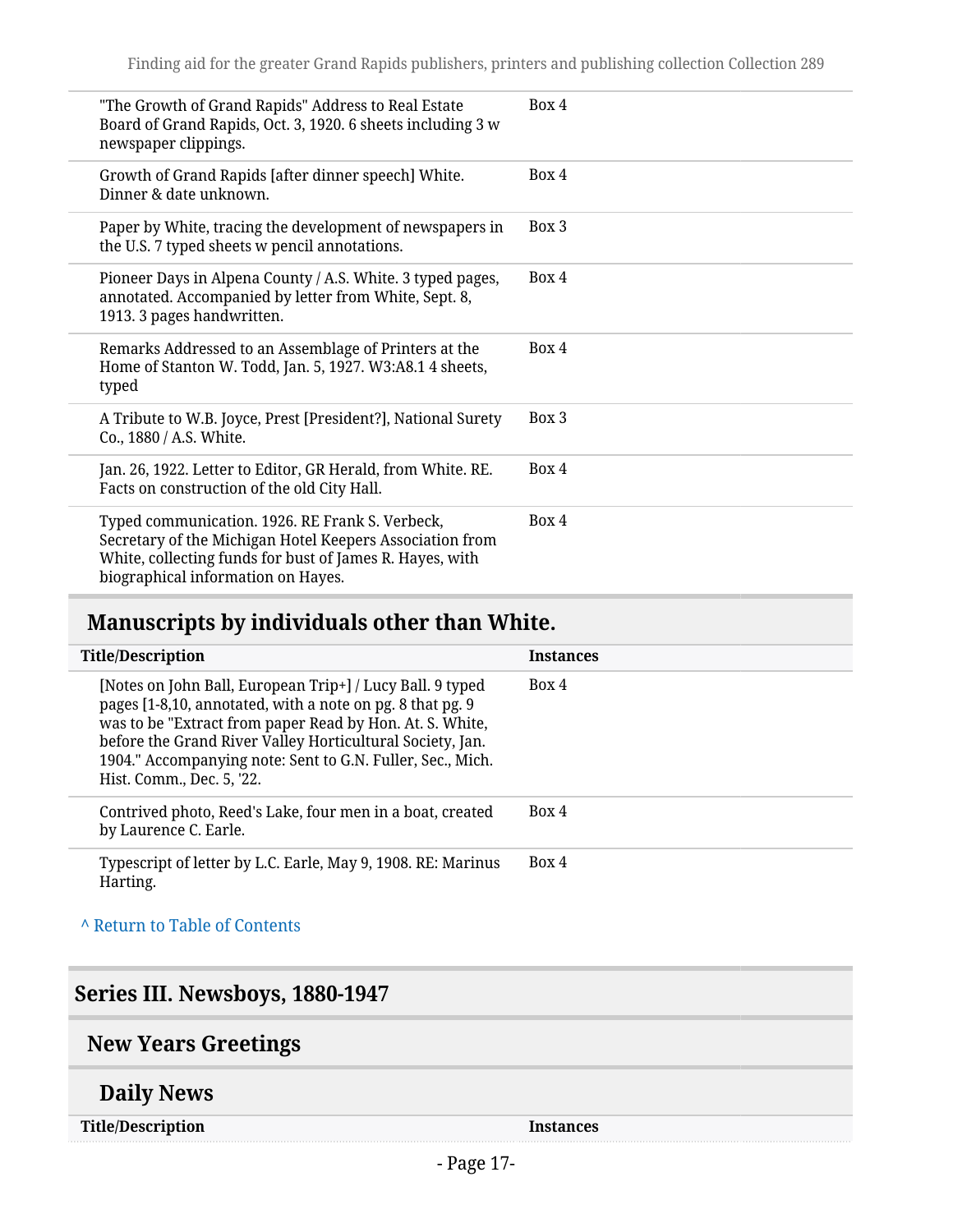Folder 1

| 1907 New Year's Greeting. Calendar. [Bridge St. Bridge / | Box 5 |
|----------------------------------------------------------|-------|
| Ryerson / Grand Trunk Station photos] Dickinson Bros.    |       |

## **Grand Rapids News**

| <b>STATIO RAPROTICING</b>                                                                                                          |                  |          |
|------------------------------------------------------------------------------------------------------------------------------------|------------------|----------|
| <b>Title/Description</b>                                                                                                           | <b>Instances</b> |          |
| 1912. Calendar. Colored Landscrape by M Lowell.<br>CedarMere, Home of Bryant. C. 1910 by the Gerlach-<br>Barklow co., Joliet, Ill. | Box 5            | Folder 2 |
| 1914. Calendar, Colored scene "The Children's Hour" C.<br>1912 by the Gerlach-Barklow co., Joliet, Ill.                            | Box 5            | Folder 2 |
| 1918. Calendar. "In Dreamland" scene. Blanchard Bros.,<br>N.Y.C.                                                                   | Box 5            | Folder 2 |
| 1922. Calendar. Generic wilderness scene. Blanchard,<br>Aurora, Il.                                                                | Box 5            | Folder 2 |

## **Grand Rapids Democrat**

| <b>Title/Description</b>                             | <b>Instances</b> |          |
|------------------------------------------------------|------------------|----------|
| 1897. The Newsboys' Holiday. Geo. A. Liggett, illus. | Box 5            | Folder 3 |

## **Daily Eagle, Grand Rapids Eagle.**

| <b>Title/Description</b> |                                                                                                                           | <b>Instances</b> |          |
|--------------------------|---------------------------------------------------------------------------------------------------------------------------|------------------|----------|
|                          | 1880. Illustrated Almanac. Compliments of the Season,<br>Daily Eagle Carrier Boy. Publ. by A.B. Turner & Co., GR.         | Box 5            | Folder 4 |
|                          | 1844. 1889/1890. Compliments of the Eagle's Carrier Boy.<br>A Merry                                                       | Box 5            | Folder 5 |
|                          | 1891. New Years Greeting by the Carriers of the  "In<br>Time's Swing" c. 1890 P.c. Darrow, Chicago.                       | Box 8            |          |
|                          | 1893. Annual, Showing How to Make Good Things To<br>Eat. Publ. by A.B. Turner Co. & GR Eagle. [Yellow cover.<br>Cookbook] | Box 5            | Folder 6 |

## **Grand Rapids Herald**

| <b>Title/Description</b>                                                                                                                                                                                                                                               | <b>Instances</b> |            |
|------------------------------------------------------------------------------------------------------------------------------------------------------------------------------------------------------------------------------------------------------------------------|------------------|------------|
| n.d. The Good Old Songs. "The Carrier Boys of the Herald<br>present this group of the old-time favorites" Gift of<br>Rebecca Richmond. Includes: Michigan, My Michigan /<br>written and arranged in 1864 by J.H. Whittemore. To the<br>tune "O Tannenbaum" 00.[2582].1 | Box 5            | Folder 6.5 |
| n.d. A Happy New Year Souvenir. Presented by the<br>Carriers  Dickenson Bros. Has recent newspaper<br>acquisition history & photos.                                                                                                                                    | Box 5            | Folder 7   |
| 1896. Carriers Address 1896. Has Calendar, Stanton<br>Printing Co.; Grand Rapids Engraving.                                                                                                                                                                            | Box 5            | Folder 8   |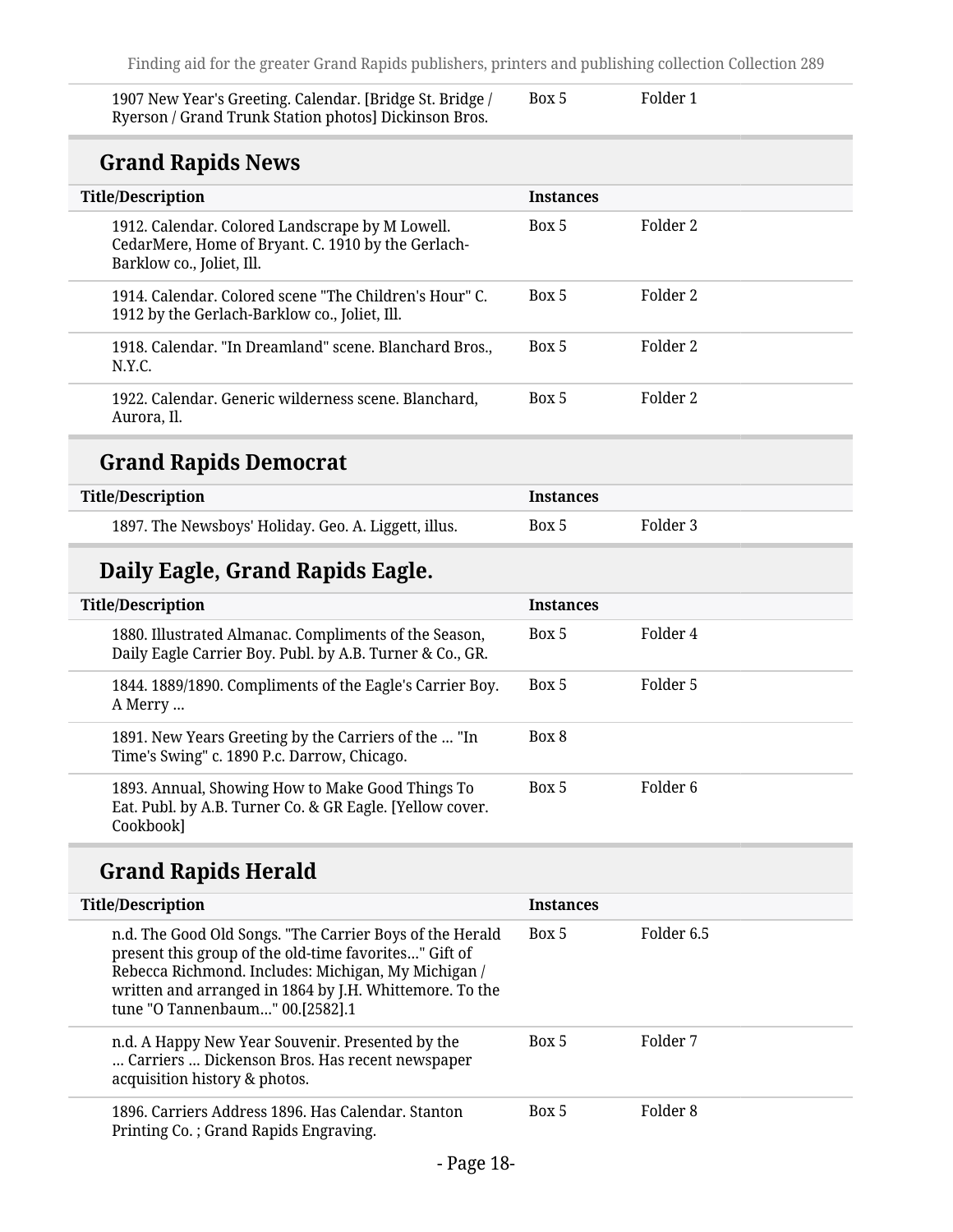| 1897. A Happy New Year [yellow cover] Grand Rapids<br>Engraving.                                                                                                                       | Box 5 | Folder 9    |
|----------------------------------------------------------------------------------------------------------------------------------------------------------------------------------------|-------|-------------|
| 1898. Grand Rapids Herald, with compliments of the<br>Carrier. Grand Rapids Engraving.                                                                                                 | Box 5 | Folder 10   |
| 1899. Grand Rapids Herald Album. B.D. Jackson,<br>Landscape Photographer; Dickinson Bros. Engravers and<br>Printers. (3) 1 copy is from 1998.087                                       | Box 5 | Folder 11   |
| 1904. Happy New Year. 1904 Souvenir  Dickinson Bros.                                                                                                                                   | Box 5 | Folder 12   |
| 1905. A Happy New Year, 1905. Souvenir of the Worlds<br>Greatest Exposition, St. Louis, Missouri. Pictorial.<br>Formerly M606.G76. c. 1 00.[2830].1                                    | Box 5 | Folder 12.5 |
| 1905. A Happy New Year, 1905. Souvenir of the Worlds<br>Greatest Exposition, St. Louis, Missouri. Pictorial.<br>Formerly M606.G76. c. 2 00.[1983].1                                    | Box 5 | Folder 12.6 |
| 1907. What the World Owes to Its Newsboys  with<br>calendar. Dickinson Bros.                                                                                                           | Box 5 | Folder 13   |
| 1912. [Yellow, Red & Black on Cream cover, with<br>newsboys with bag drawing]-cover Has letters from<br>Vandenberg, Editor and Manager; Taft, President; Chase<br>S. Osborn?, Governor | Box 5 | Folder 14   |
| 1914. Rendering of The Herald Building, with street<br>scene. 1884-1914. "Michigan, My Michigan"-tear out<br>sheet.                                                                    | Box 5 | Folder 15   |
| 1923. Wishing you the best year of your life! Cupid with<br>Herald newsboys sack. Inside has Michigan, the Summer<br>Playground of America postcard tear out.                          | Box 5 | Folder 16   |
| 1924. The Herald's Newsboys present  the Herald's<br>Poet, Edgar A. guest. Pen & ink(brown) of Herald on<br>cover. (5)                                                                 | Box 5 | Folder 17   |
| 1925. The Herald's Newsboys present  the Herald's<br>Poet, Edgar A. Guest. As above. [Check poetry for<br>duplication from 1924 to 1925] (6)                                           | Box 5 | Folder 18   |
| 1 sheet, possibly handwritten in black ink (or fascimile)<br>Dec. 25, 1925. Poem, about Edgar Guest, may have<br>accompanied the newsboys gift.                                        | Box 5 | Folder 19   |
| 1926. The Herald Newsboy's Greeting for a Happy and<br>Prosperous  Book of Verses by Edgar A. Guest. Cover<br>ill. By Korff(3)                                                         | Box 5 | Folder 20   |
| 1927. The Herald Newsboys Broadcast their 1927<br>Greetings  A Book of Verses by Edgar A. Guest. Cover<br>Ill. By Korff.(2)                                                            | Box 5 | Folder 21   |
| 1928. The Herald newsboys' Greetings for a Happy 1928.<br>A Book of Verses by Edgar A. Guest. Cover Ill. By Ray<br>Barnes. (4)                                                         | Box 5 | Folder 22   |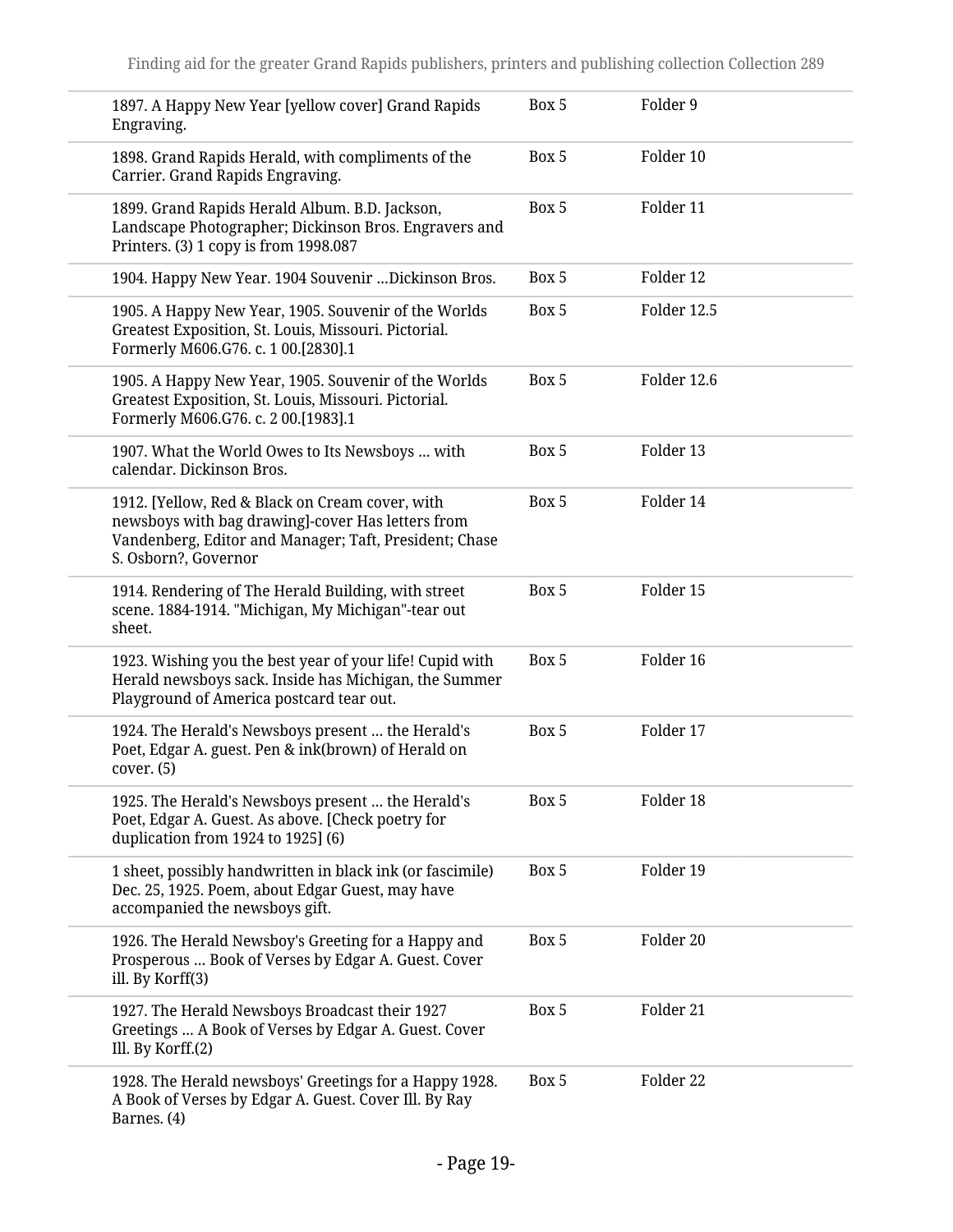| 1929. Happy New Year from the Herald Newsboy. A<br>Book of Verses by Edgar A. Guest. Photos of newsboys<br>inside letters "Herald Newsboy." (2)                                                                                                                                                                                                                                                                     | Box 5 | Folder 23 |  |
|---------------------------------------------------------------------------------------------------------------------------------------------------------------------------------------------------------------------------------------------------------------------------------------------------------------------------------------------------------------------------------------------------------------------|-------|-----------|--|
| 1930. Happy New Year from the Herald Newsboy. Cover<br>has historic photos, interior has illustrations by Korff,<br>Barnes and other unidentified. Smaller size. (2)                                                                                                                                                                                                                                                | Box 5 | Folder 24 |  |
| 1931. The Herald Newsboys' Greetings for A Happy 1931.<br>A book of Verses by Harry Glass. Sketch of Glass by Ray<br>Barnes. (5)                                                                                                                                                                                                                                                                                    | Box 5 | Folder 25 |  |
| 1932. Herald artists say Happy New Year to Herald<br>readers : a collection of original drawings made<br>especially for this greeting by artists who are regular<br>contributors to the Daily and Sunday Herald.<br><b>Included</b>                                                                                                                                                                                 | Box 5 | Folder 26 |  |
| <b>Included</b>                                                                                                                                                                                                                                                                                                                                                                                                     |       |           |  |
| J.N. Darling (Ding)<br>$\mathbf{1}$<br>2<br>Harry J. Tuthill<br>3<br>Ripley<br>Ted Brown<br>4<br>5<br>Doc Winner<br>$\,6\,$<br>GAR<br>7<br>E.C. Segar<br>$\, 8$<br><b>Frank Beck</b><br>9<br>J. Norman Lynd<br>10<br>Frank Godwin<br>11<br>Jimmy Murphy<br>J. Carroll Mansfield<br>12<br>Pat Sullivan<br>13<br><b>Ad Carter</b><br>14<br>15<br><b>Ray Barnes</b><br>1933.  Speaking of Depressions  / by Marguerite | Box 5 | Folder 27 |  |
| Kerns, Herald Staff Writer. Ills. By Ray Barnes, Joe Korff<br>& sketches from GRPL historical photos.(4) 00.[2878].1 /<br>00.[2878].2 / 00.[2878].3 / 00.[2878].4                                                                                                                                                                                                                                                   |       |           |  |
| 1934. Turning Back the Clock. Korff Ill. Of Father Time.<br>Year in review highlights, compiled and written by<br>Carleton Cady, ill. By J.H. Korff.                                                                                                                                                                                                                                                                | Box 5 | Folder 28 |  |
| 1935. Grand Rapids Yesterday and Today / Ill. By Ray<br>Barnes, Herald Artist, Test by Carleton Cady, Herald Staff<br>Writer.(3) 00.[2871].1 / 2 00.[2871].2 / 00.[2871].3                                                                                                                                                                                                                                          | Box 5 | Folder 29 |  |
| 1937. Your Herald Carrier. [Yellow folder cover with<br>Newsboy] Korff ill. Folder has pocket, which contains<br>flyer: Your Herald Carrier presents, The President of the<br>United States of America.                                                                                                                                                                                                             | Box 5 | Folder 30 |  |
| 1941. Your Herald Carrier's New Year Greeting for a<br>Happy 1941. (2)                                                                                                                                                                                                                                                                                                                                              | Box 5 | Folder 31 |  |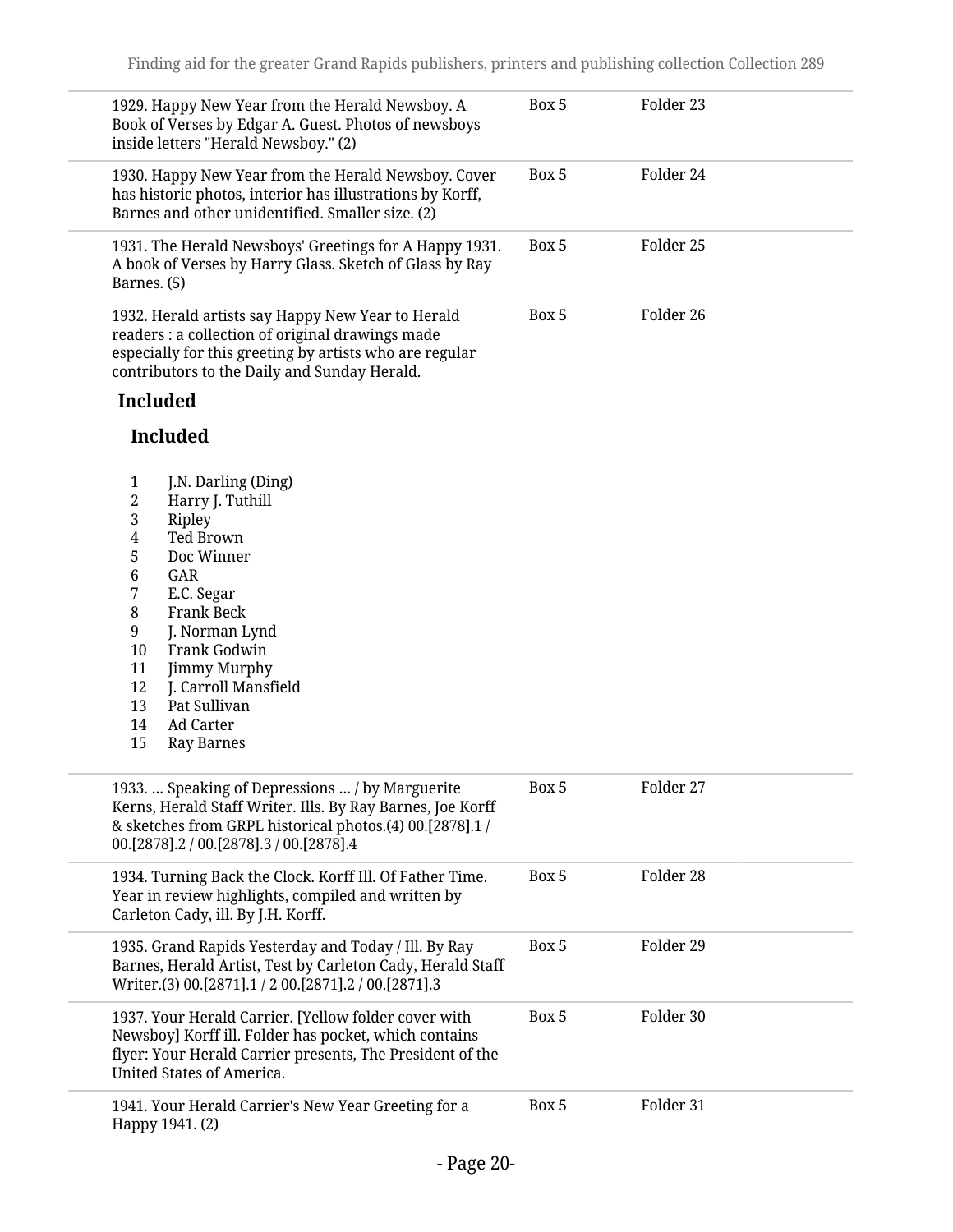| 1943. A Letter from Home to Our West Michigan Boys<br>Korff.                                                                         | Box 5 | Folder 32 |
|--------------------------------------------------------------------------------------------------------------------------------------|-------|-----------|
| 1946. Greetings from your Grand Rapids Herald Carrier<br>Salesman. Color ill. By Korff. Tear sheet calendar.                         | Box 5 | Folder 33 |
| 1948. Happy New Year! From you Herald Carrier<br>Salesman. Generic illustration, calendar. From St. Paul:<br>Minn.: Brown & Bigelow. | Box 5 | Folder 34 |
| Physical Location: MISSING 10/19/2001                                                                                                |       |           |

## **Grand Rapids Post**

Physical Location: MISSING 10/19/2001

| <b>Title/Description</b>                                                                                                                                                                     | <b>Instances</b> |             |
|----------------------------------------------------------------------------------------------------------------------------------------------------------------------------------------------|------------------|-------------|
| 1904. Newsboy's Greeting. Verse with photo of newsboy<br>group. Michigan Engraving Co., G.R., Tear sheet<br>calendar.                                                                        | Box 5            | Folder 35   |
| 1901. Evening Press. One Cent. [booklet] Engraved &<br>printed by Dickinson Bros.                                                                                                            | Box 5            | Folder 36   |
| 1902. Evening Press Newsboys Band at the Pan<br>American. Dickinson Bros. Photo views.                                                                                                       | Box 5            | Folder 37   |
| 1903. Carrier's Greeting 1903. Dickinson Bros. Eng. &<br>Print. Photo views.                                                                                                                 | Box 5            | Folder 38   |
| 1907. Not in this collection.                                                                                                                                                                | Box 5            | Folder 38   |
| <b>Related Materials:</b><br><b>Related Materials</b>                                                                                                                                        |                  |             |
| See Coll. 297 & 224                                                                                                                                                                          |                  |             |
| 1911. Michigan Bird Calendar. N.Y.: Cosmopolitan<br>Lithograph Co., c. 1910. A New Year's Greeting from your<br>newsboy and The Evening Press. On card stock, 3 parts<br>folding. 00.[417].1 | Box 5            | Folder 38.5 |
| 1914. Old and New Grand Rapids, 1831-1914. Old Fitch<br>photos, and olds. (2)                                                                                                                | Box 6            | Folder 1    |
| 1915. Changing Skyline.                                                                                                                                                                      | Box 5            | Folder 39   |
| <b>Pictured</b>                                                                                                                                                                              |                  |             |
| <b>Pictured</b>                                                                                                                                                                              |                  |             |
| 1<br>New Pantlind, including Old National Bank &<br>Kent State Bank.<br>2<br>New Y.M.C.A.                                                                                                    |                  |             |

- 3 G.R. Press at Head of Monroe Ave.,<br>4 New U.B.A. Hospital
- 4 New U.B.A. Hospital<br>5 New Peninsular Club
- 
- 5 New Peninsular Club<br>6 New Masonic Temple New Masonic Temple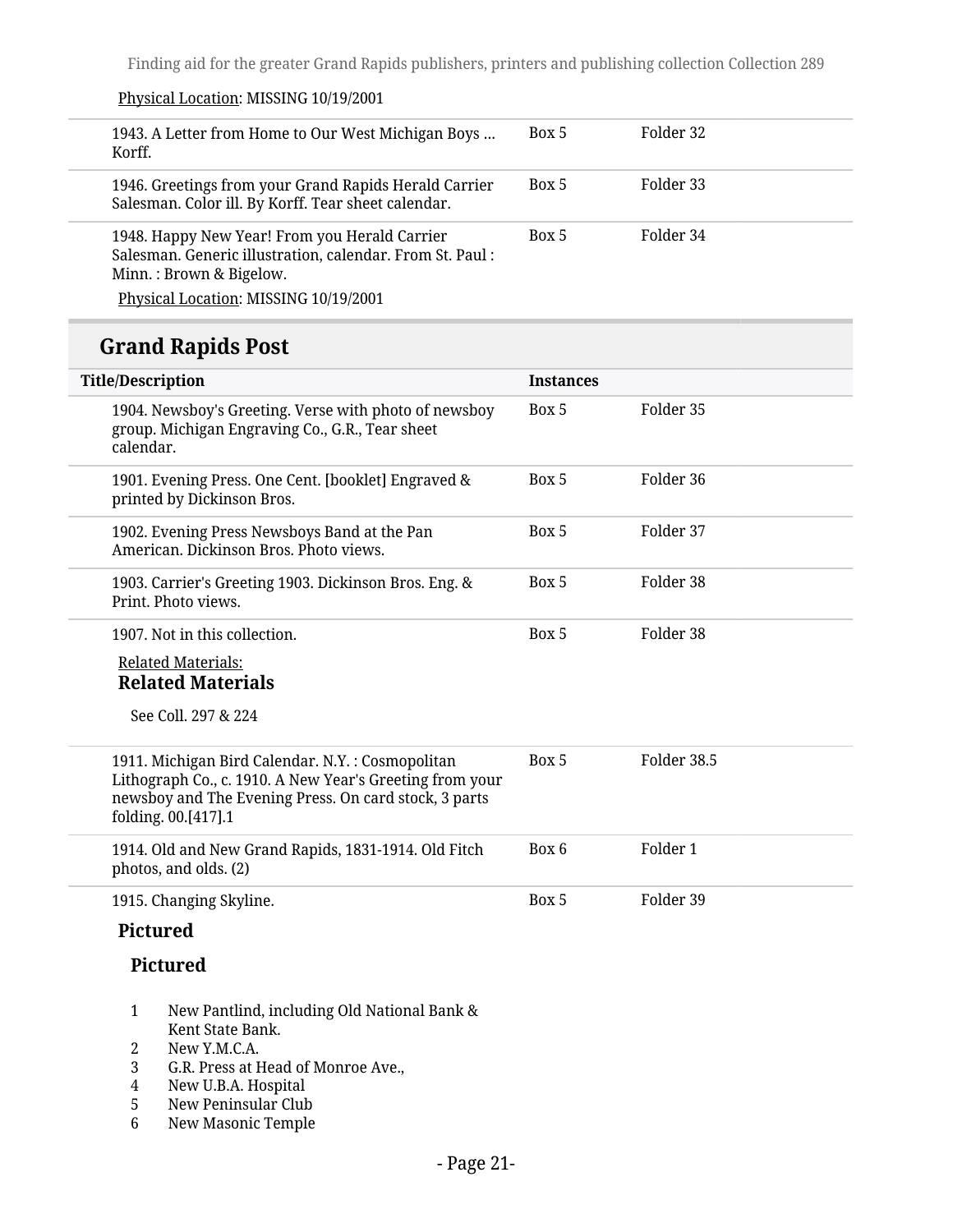Box 6 Folder 2

- 7 Proposed GR Savings Bank<br>8 New GR National City & City
- 8 New GR National City & City Trust & Savings Banks
- 9 New South High School<br>10 New G.R. & Kalamazoo I
- New G.R. & Kalamazoo Interurban Bridge. Peterson sketches.

1916. The Seasons.

#### **Pictured**

#### **Pictured**

- 
- 1 Dark Press Bldg. In Winter 2 Spring, Press Bldg. Thru the Park<br>3 Press Bldg. Street view (Fulton?)
- 3 Press Bldg. Street view (Fulton?)<br>4 Fall, view from the Park. Petersol
- 4 Fall, view from the Park. Peterson-Dean. (2)

| 1917. The Days We Celebrate, Lincoln & Washington<br>Birthdays. Peterson-Dean Co. | Box 5 | Folder 39 |  |
|-----------------------------------------------------------------------------------|-------|-----------|--|
| 1919. Our Victory Girls. Peterson & Dean, printer.                                | Box 5 | Folder 40 |  |
| 1920. Trifold. City of Opportunity. Water J. Peterson Co.                         | Box 5 | Folder 41 |  |

### **Alten**

#### Related Materials: **Related Materials**

See Collections 297 or 224.

| <b>Title/Description</b>                                                                                                          | <b>Instances</b> |          |
|-----------------------------------------------------------------------------------------------------------------------------------|------------------|----------|
| Newsboy's story of a Newspaper building, published<br>in 1907; Newspaper boy's greetings for a Happy 1934.<br>Accession 2017.040. | Box 6            | Folder 5 |

### **Grand Rapids Press**

| <b>Title/Description</b>                                                                                              | <b>Instances</b> |           |
|-----------------------------------------------------------------------------------------------------------------------|------------------|-----------|
| 1928. The Spirit of Grand Rapids. Bird's eye view with<br>tear sheet calendar.                                        | Box 6            | Folder 3  |
| 1930. Brown textured look, photo views booklet. (2, 2nd<br>copy missing cover page)                                   | Box 5            | Folder 42 |
| 1932. New Civic Auditorium rendering. (3)                                                                             | Box 5            | Folder 43 |
| 1933. The Charm of Michigan / arranged by Ben East,<br>GR Press Outdoor Editor. Calendar, w generic outdoor<br>images | Box 5            | Folder 44 |
| 1936. Isle Royale / arranged by Ben East.                                                                             | Box 5            | Folder 45 |
| 1937. Falls of Tahquamenon (2)                                                                                        | Box 5            | Folder 46 |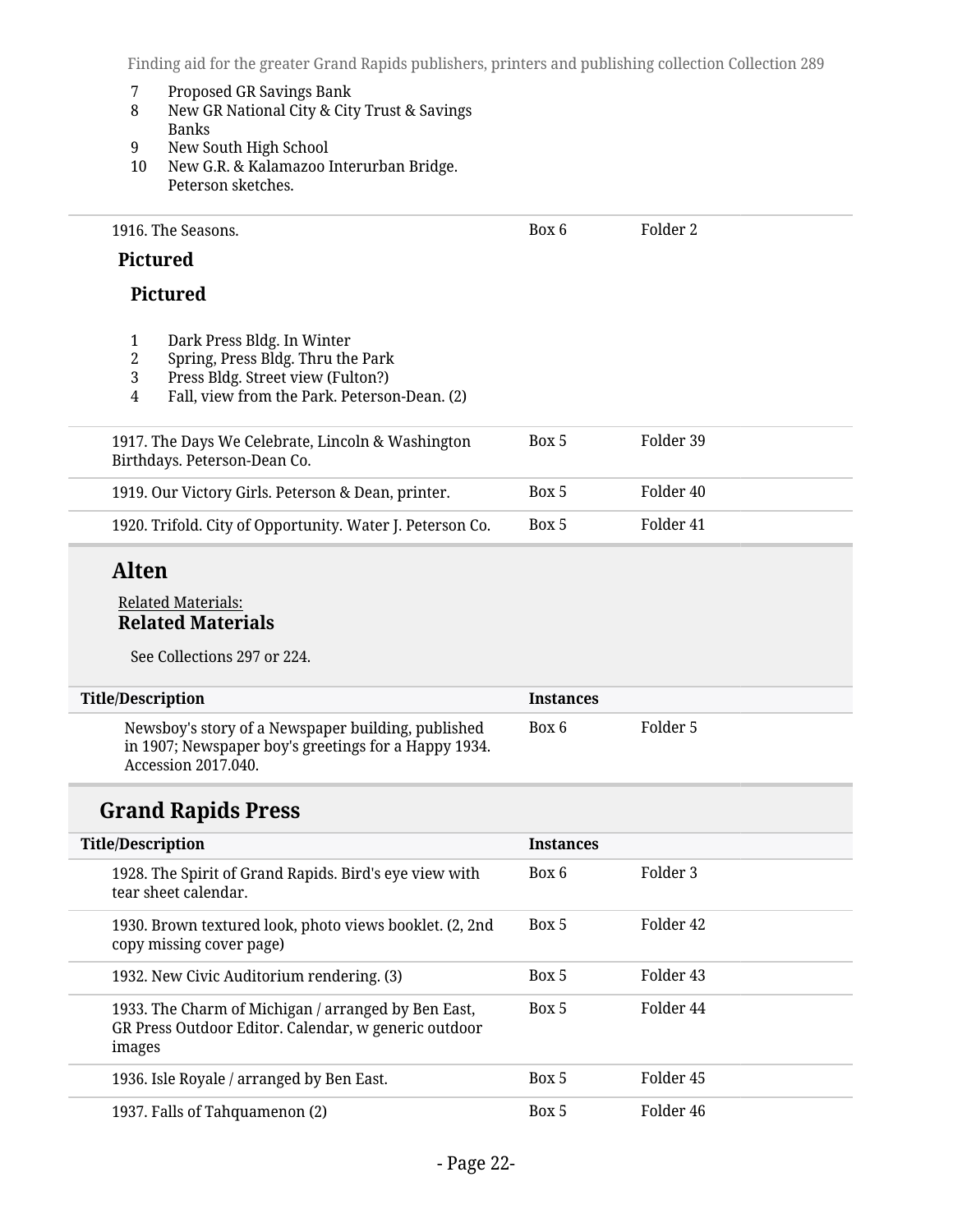## **Generic Scenery Calendars**

| <b>Title/Description</b>                                                                                                     | <b>Instances</b> |                      |
|------------------------------------------------------------------------------------------------------------------------------|------------------|----------------------|
| Calendar, 1938-1939                                                                                                          | Box 5            | Folder 47            |
| Calendar Colorful Michigan / by Ben East 00.[1682].1,<br>1941                                                                | Box 5            | Folder 48            |
| Calendar, 1942                                                                                                               | Box 5            | Folder 48            |
| Calendar, 1943                                                                                                               | Box 5            | Folder 48            |
| Calendar, 1944                                                                                                               | Box 5            | Folder <sub>48</sub> |
| Calendar, 1945                                                                                                               | Box 5            | Folder 48            |
| Calendar, 1947                                                                                                               | Box 5            | Folder <sub>48</sub> |
| n.d. Recreational Spots near G.R. Back cover: G.R. :<br>Gateway to the Playground of a Nation. G.R. : James<br>Bayne Co. (3) | Box 5            | Folder 49            |

#### **^** [Return to Table of Contents](#page-1-0)

## <span id="page-22-0"></span>**Series IV. Publications by Newspapers.**

## <span id="page-22-1"></span>**Apple Show Press**

#### Related Materials: **Related Materials**

See Evening Press. See also the Grand Rapids Press.

| <b>Title/Description</b>                                                                                                                                                                                                                                                                                                                                                          | <b>Instances</b> |            |
|-----------------------------------------------------------------------------------------------------------------------------------------------------------------------------------------------------------------------------------------------------------------------------------------------------------------------------------------------------------------------------------|------------------|------------|
| Daily Democrat Press, Post Office Block [Broadside, needs<br>humidification and oversized housing; also has tape.]<br>4th of July 1776-1867. Grand Celebration of the 91st<br>Anniversary of our independence at Grand Rapids  00.<br>[5523] .1                                                                                                                                   | Box 7            | Folder 0.5 |
| General                                                                                                                                                                                                                                                                                                                                                                           |                  |            |
| Has date received stamp Feb. 10, 1933, which is<br>the same date used on an item associated with<br>McConnell, See Coll. 117. Post Civil War era. Lists<br>a number of participant names and info. On the<br>sailings of the Daniel Ball and the L. Jenison on the<br>Grand River, with the City Band. Fire Works. Base<br>ball Clubs in uniform, etc. Slim vertical orientation. |                  |            |
|                                                                                                                                                                                                                                                                                                                                                                                   |                  |            |

### <span id="page-22-2"></span>**Daily Times**

**Title/Description Instances**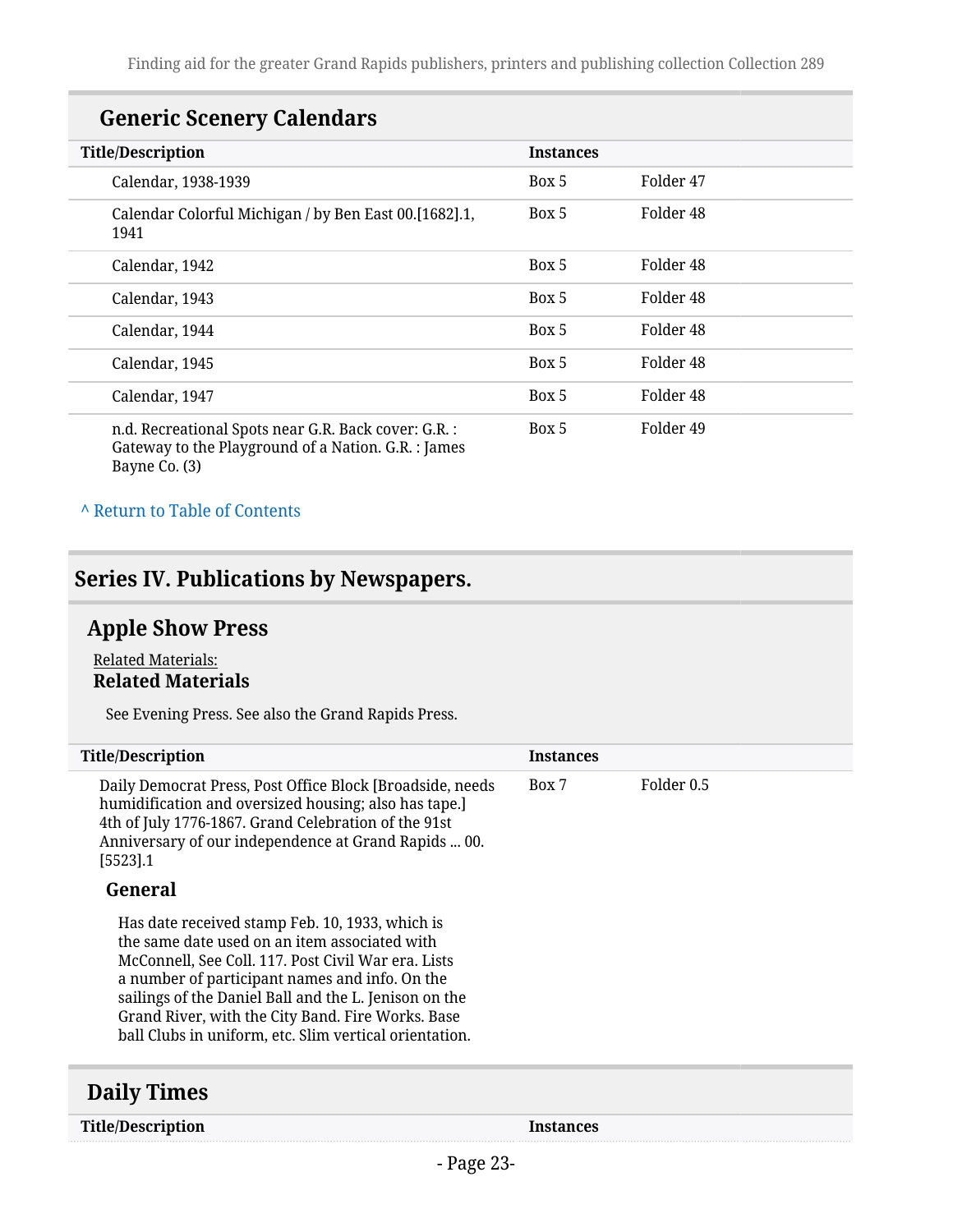<span id="page-23-0"></span>

| New Years Greetings 1880. The Old Year / The New Year<br>[verse] Hart's Steam Print.                                | Box 7            | Folder 1 |
|---------------------------------------------------------------------------------------------------------------------|------------------|----------|
| The Evening Ledger.                                                                                                 |                  |          |
| <b>Title/Description</b>                                                                                            | <b>Instances</b> |          |
| Annuals, 1885.                                                                                                      | Box 7            | Folder 2 |
| <b>Evening Press</b>                                                                                                |                  |          |
| <b>Title/Description</b>                                                                                            | <b>Instances</b> |          |
| Page advertisement for The Evening Press, including a<br>rendering of the building. P. 68 from unidentified source, | Box 7            | Folder 3 |

<span id="page-23-1"></span>possible Grand Rapids Magazine, [1912]. Verso pg. 67 has ad for Valley City Milling Co. / Lily White Flour, including images of buildings, vehicles & ad on sack.

## <span id="page-23-2"></span>**Grand Rapids Herald**

| <b>Title/Description</b>                                                                                                                                                                                                                                                                      | <b>Instances</b> |
|-----------------------------------------------------------------------------------------------------------------------------------------------------------------------------------------------------------------------------------------------------------------------------------------------|------------------|
| Classified Directory and Blue Book of Grand Rapids /<br>issued by the Grand Rapids Herald. Formerly MKG650.G76<br>00.[1497].1 1916                                                                                                                                                            | Box 9            |
| Grand Rapids Herald Almanac and Encyclopedia for 1901:<br>a volume of statistical, official and historical, city, state,<br>national & general information, also a Political Register,<br>and Book of Facts / GR Herald Company v. 3, no. 1, Jan.<br>1901 Formerly MKG31.G76 00.[5700].1      | Box 9            |
| Making Slip Covers Successfully / Mary Corbin. GR : The<br>Grand Rapids Herald, Home Institute, 1939. ([Booklet no.]<br>35) 1989.018.2                                                                                                                                                        | Box 9            |
| General                                                                                                                                                                                                                                                                                       |                  |
| National catalog records indicate this as a New York<br>firm. The booklets were probably distributed local<br>newspapers, which put their names on them, but did<br>not in fact, publish them.                                                                                                |                  |
| Official Photographs of the United States Navy  / E.H.<br>Hart. Chicago: W.B. Conkey Co., 1898. Has a reproduction<br>of the Grand Rapids Herald. Extra Edition. May 2, 1898 on<br>the back cover. 00.[3225].1                                                                                | Box 9            |
| Souvenir of Flood March 26-31, 1904. 1 sheet. Reed-<br>Tandler / Royal Photo Co. 1999.121                                                                                                                                                                                                     | Box 8            |
| Razzing the Rapids : a collection of portrait pen sketches<br>"We have with us today" and other cartoons from Razzing<br>the Rapids page / by Ray Barnes in the Sunday Herald.<br>GR: Grand Rapids Mutual Building & Loan Assoc., 1929.<br>"Through the courtesy of the Grand Rapids Herald." | Box 9            |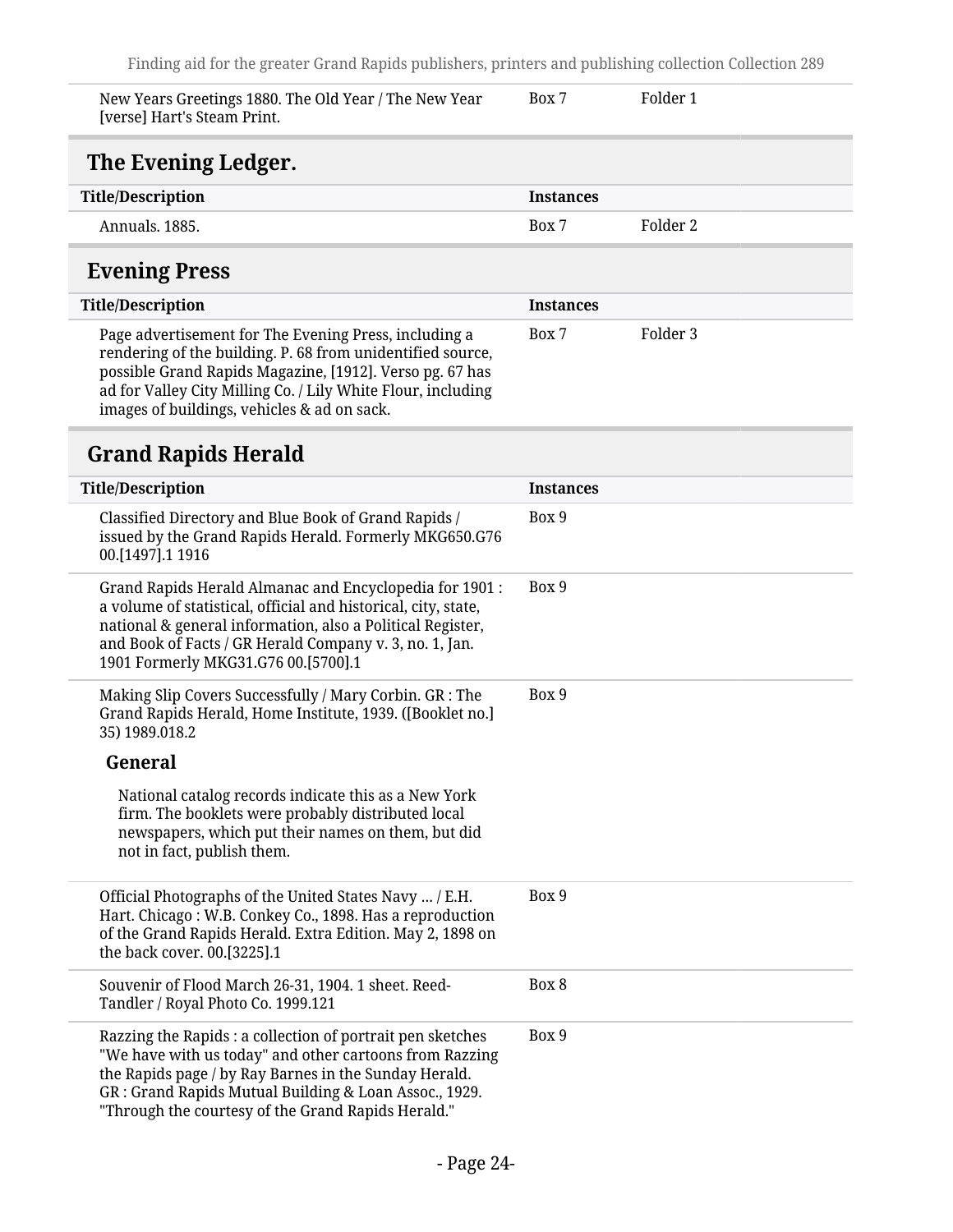Box 9

Alternate title: Razing the Rapids. 00.[2769].1 Formerly 741.5.B263

Who's Who in Advertising & Printing in GR, and Graphic Arts Directory / Newspaper Engraving Co., G.R. Herald, 1931. 00.[1796].1 12/17/2001 Formerly MKG92.W62

### <span id="page-24-0"></span>**Staff Illustrators**

#### **Title/Description Instances** Ray Barnes Illustrations. Article References. Peninsular Club Magazine. **Biographical / Historical** Barnes was a member and an officer of the Peninsular Club, and several of the magazines issues are illustrated with his "Pen Parade" full page caricatures of individuals and themes. Related Materials: Box Unknown

### **Related Materials**

See v. 21, May 1952, pg. 14 "Gents known as 'Plumpfronts' on Florida Beaches," which names several members.

### <span id="page-24-1"></span>**Grand Rapids Morning Democrat**

| <b>Title/Description</b>                                                                                                                                                                                                                                     | <b>Instances</b> |          |  |
|--------------------------------------------------------------------------------------------------------------------------------------------------------------------------------------------------------------------------------------------------------------|------------------|----------|--|
| Our Country, from 1800 to 1900 : an atlas showing the<br>growth of the United State of America during the 19th<br>Century / compiled from authentic sources  Jan. 1, 1900.<br>Includes calendar on back cover, US maps. Formerly<br>M317.3.G76 00.[1280].1-2 | Box 7            | Folder 4 |  |
|                                                                                                                                                                                                                                                              |                  |          |  |

### <span id="page-24-2"></span>**Grand Rapids News**

#### **Yearbooks**

| <b>Title/Description</b>                                                                                                      | <b>Instances</b> |            |
|-------------------------------------------------------------------------------------------------------------------------------|------------------|------------|
| 1915. A Chronology of Constructive Local Events During<br>the Year 1915. Schurman, cover artist. Has index to<br>Advertisers. | Box 7            | Folder 5-6 |
| <b>Building Images</b>                                                                                                        |                  |            |
| <b>Building Images</b>                                                                                                        |                  |            |

- 1 Pg. 10. Grand Rapids Savings Bank, Monroe & Ionia. 1916 construction photo & rendering.
- 2 Pg. 10. The Peninsular Club / Hauser-Owen-Ames, Builders, complete 1915.
- 3 Pg. 10. The Pantlind Hotel. Completed 1915.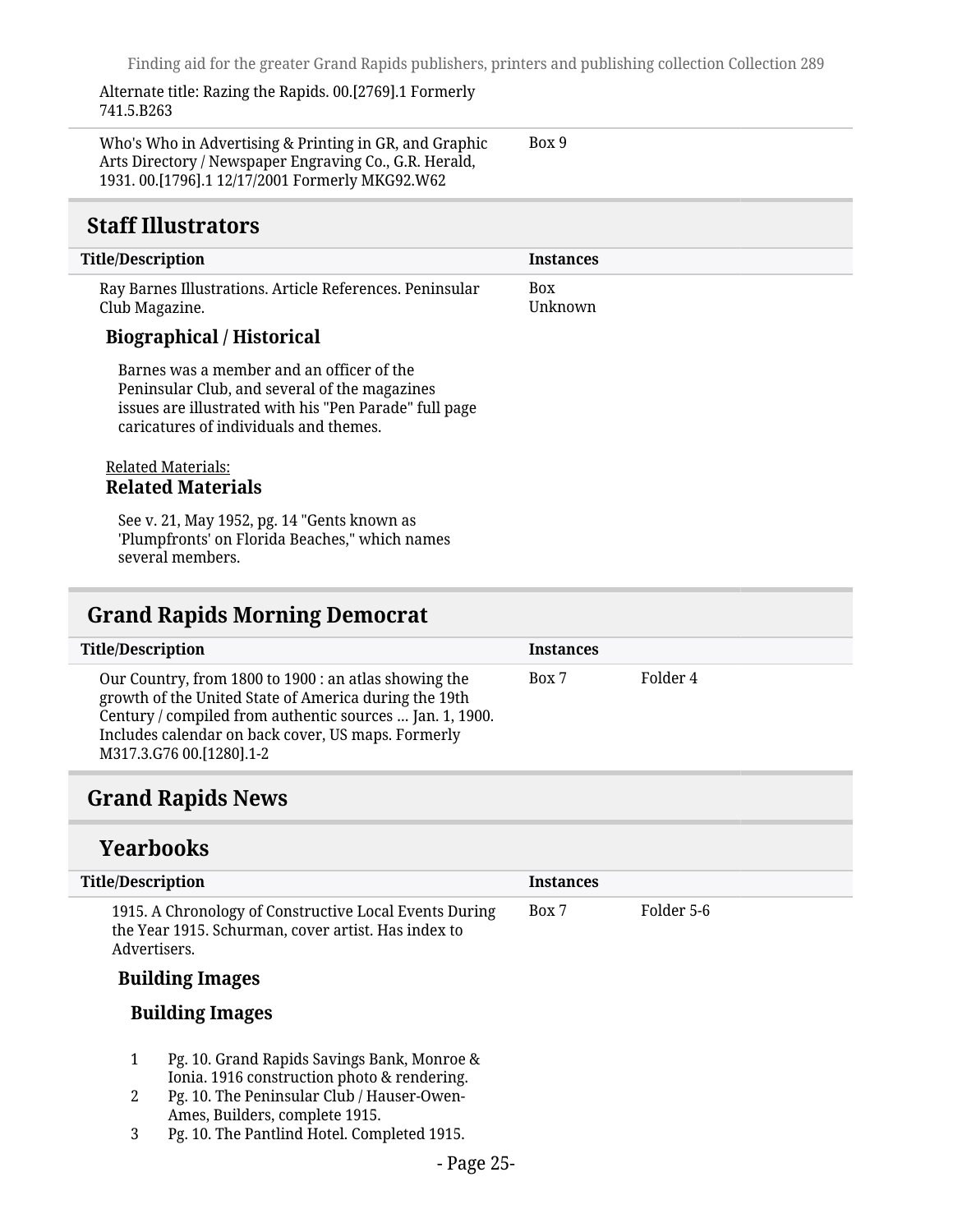- 4 Pg. 13. Michigan Trust Co. Rendering.<br>5 Pg. 20. Adolph Leitelt Iron Works [Let
- 5 Pg. 20. Adolph Leitelt Iron Works [Letters on top of image]
- 6 Pg. 20. Knights of Columbus Temple, Horner & Kelly Builders, Rendering.
- 
- 7 Pg. 20. Campau Square, looking East. photo. 8 Pg. 20. Campau Square, looking West. – photo.
- 9 Pg. 21. Grand Rapids National City Bank / City Grust & Savings Bank [without tower]
- 10 Pg. 23. New Commercial Savings Bank Building, Monroe at Lyon rendering.
- 11 Pg. 25. Fourth National Bank, [with clock] rendering.
- 12 Pg. 36. John D. Raab Chair Co., Hauser-Owen-Ames, Builders.
- 13 Pg. 36. South End High School. Hauser-Owen-Ames, Builders.
- 14 Pg. 37. National Grocer Company, rendering. G.R. Branch.
- 15 Pg. 40. Municipal Pumping Station, photo.
- 16 Pg. 40. Michigan Railway Bridge, photo [with car]
- 17 Pg. 42. Lexington Avenue School, photo.<br>18 Pg. 42. Grand Rapids Nationl City Bank,
- 18 Pg. 42. Grand Rapids Nationl City Bank, Williamson & Crow, architects, Hauser-Owen-Ames Co., Builders. Rendering.
- 19 Pg. 43. George M. Leonard, Office & Paste Factory (in ad)
- 20 Pg. 44. First M.E. Church, John McNabb & Son, Building
- 21 Pg. 44. U.B.A. Hospital, John McNabb & Son, builders.
- 22 Pg. 44. Y.M.C.A., Hauser-Owen-Ames, builders, rendering.
- 23 Pg. 45. Hotel Pantlind [Campau Square] (in ad) Rendering.
- 24 Pg. 46. New Building of Paul Steketee & Sons, Robinson & Campau, Architects. Rendering.
- 25 Pg. 49. Morton House, Rendering. (in ad)<br>26 Pg. 51. Masonic Temple, photo.
- 
- 26 Pg. 51. Masonic Temple, photo.<br>27 Pg. 51. Unidentified building in Pg. 51. Unidentified building in D.M. Amberg Ad
- 28 Pg. 52. Franklin St. School, photo.
- 29 Pg. 53. Kindel Bed Company, photo.
- 30 Pg. 55. White Print Co. / Michigan Engraving co., / Daily Artisan Record Co. Rendering (in ad)
- 31 Pg. 57. Eagle Ottawa Leather Co., Grand Haven, Mich. Factory, rendering.
- 32 Pg. 58. Commercial Savings Bank, rendering.
- 33 Pg. 58. American Cement Plaster Co. Plant, Photo.
- 34 Pg. 59. Eagle Mils of Grand Rapids, Plaster Co.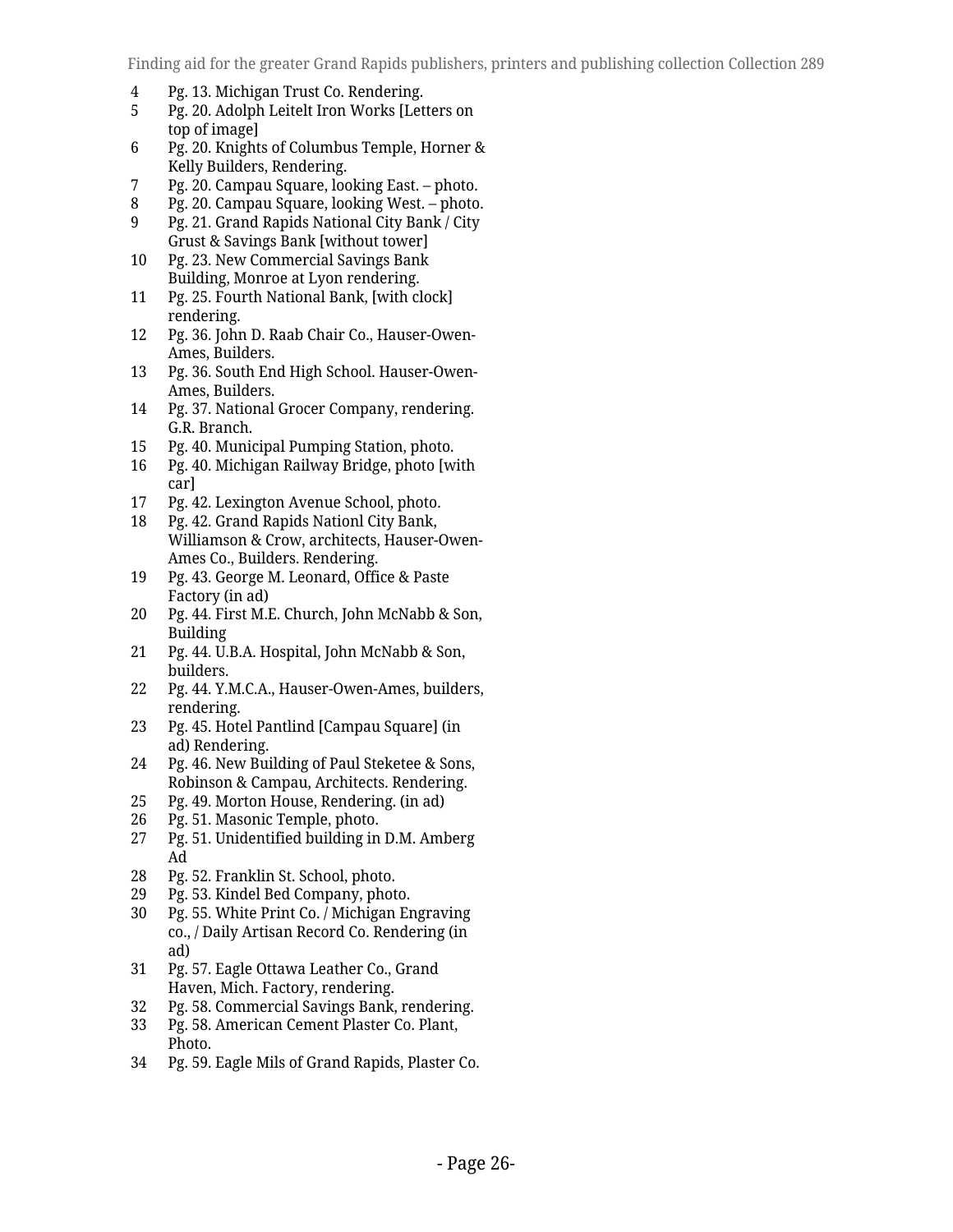#### 35 Pg. 61. Grand Rapids Bedding Co., 52-64 Summer Ave.

| 1916. The Grand Rapids News Year Book: A Chronology<br>of constructive local events during the Year 1916.<br>Peterson & Dean copy ill.                                     | Box 7 | Folder 7 |
|----------------------------------------------------------------------------------------------------------------------------------------------------------------------------|-------|----------|
| 1917. The Grand Rapids News Year Book: a review of<br>Leading Editorials and A Chronology of Constructive<br>Local Events During the Year 1917. P/C ill. Mark on<br>cover. | Box 7 | Folder 8 |

### <span id="page-26-0"></span>**Grand Rapids Press**

| <b>Title/Description</b>                                                                                        | <b>Instances</b> |            |
|-----------------------------------------------------------------------------------------------------------------|------------------|------------|
| Making of a Newspaper: the Grand Rapids Press, Grand<br>Rapids, Michigan, ca. 1920's                            | Box 7            | Folder 8.5 |
| Wonderland, The West Michigan Magazine, front page<br>layout with photographic negative. [2021.025], 1959-11-01 | Box 8            |            |
|                                                                                                                 |                  |            |

## <span id="page-26-1"></span>**Morning Press**

| Title/Description                                                            | <b>Instances</b> |           |
|------------------------------------------------------------------------------|------------------|-----------|
| Net Rate Card, S.A. Sheldon, Manager ADVT. [Advertising]<br>Department, n.d. | Box 7            | Folder 10 |

#### <span id="page-26-2"></span>**Photo Reporter**

| <b>Title/Description</b>                                                                                                      | <b>Instances</b> |           |
|-------------------------------------------------------------------------------------------------------------------------------|------------------|-----------|
| Photo Reporter : the Grand Rapids Market. The Reporter<br>Publications. Flyer, with "Open Rates," effective Apr. 14,<br>1979. | Box 7            | Folder 11 |
| Includes a map of the areas covered by the 5<br>editions:<br><u>Le de das a marco afabro amazo anerono d'her</u>              |                  |           |

#### **Includes a map of the areas covered by the 5 editions:**

- 1 No. 1. North Kent<br>2 No. 2. East Kent
- 2 No. 2. East Kent<br>3 No. 3. Central
- 3 No. 3. Central<br>4 No. 4. Kentwo
- 4 No. 4. Kentwood, East<br>5 No. 5. Wyoming, West
- 5 No. 5. Wyoming, West

## <span id="page-26-3"></span>**Review Publishing Company**

#### **Title/Description Instances**

The Review : an illustrated weekly newspaper

#### Related Materials: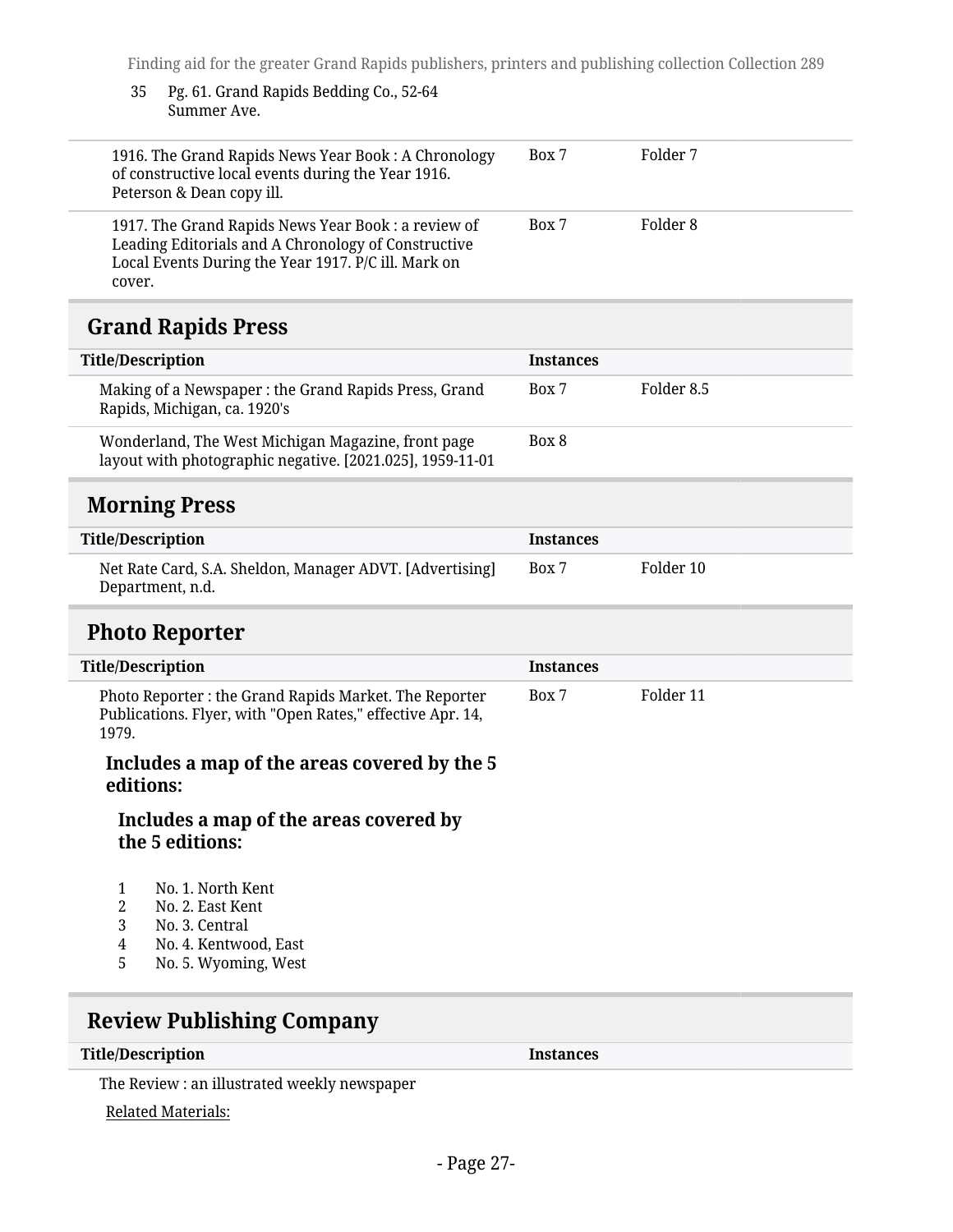#### **Related Materials**

See Coll. 285

#### **^** [Return to Table of Contents](#page-1-0)

### <span id="page-27-0"></span>**Series V. Publications by Publishing Houses, Prints or publisher.**

## <span id="page-27-1"></span>**R.C. Apted & Co.**

| Title/Description                         | <b>Instances</b> |            |
|-------------------------------------------|------------------|------------|
| The Miscellany. V. 2, 00.[2243].1 1889    | Box 10           | Folder 0.5 |
| The Miscellany. V. 3, 00.[2243].2 1889-90 | <b>Box 10</b>    | Folder 0.5 |

#### **General**

Accompanying note reads: These two volumes of the "Miscellany" were presented to the Library by Mrs. Susan Fisher Apted whose husband, the late Dr. Ralph C. Apted, printed and published this little work as a hobby at the age of 12 years. Mrs. Apted states that his mother was the "Co."

#### <span id="page-27-2"></span>**James Bayne Co.**

#### Related Materials: **Related Materials**

See also Coll. 165

| <b>Title/Description</b>                                                                                                                      | <b>Instances</b> |          |
|-----------------------------------------------------------------------------------------------------------------------------------------------|------------------|----------|
| James Bayne Company: photographers, engravers,<br>designers, printers : Grand Rapids, Michigan. Catalog no.<br>18. N.d. [pre-1900] 00. [2153] | Box 10           | Folder 1 |
| This sampler of Bayne's work includes items                                                                                                   |                  |          |

**from the following furniture companies:**

**This sampler of Bayne's work includes items from the following furniture companies:**

- 1 F.H. Conant's Sons
- 2 Sherman Bros. Co.
- 3 Mueller & Slack
- 4 Chas. P. Limbert Co.
- 5 A.J. Johnson & Sons Co.
- 
- 6 Grand Rapids Bookcase Co. 7 Connersville Furniture Co.
- 8 Clemetsen Co.
- 9 Wagemaker Furniture Co.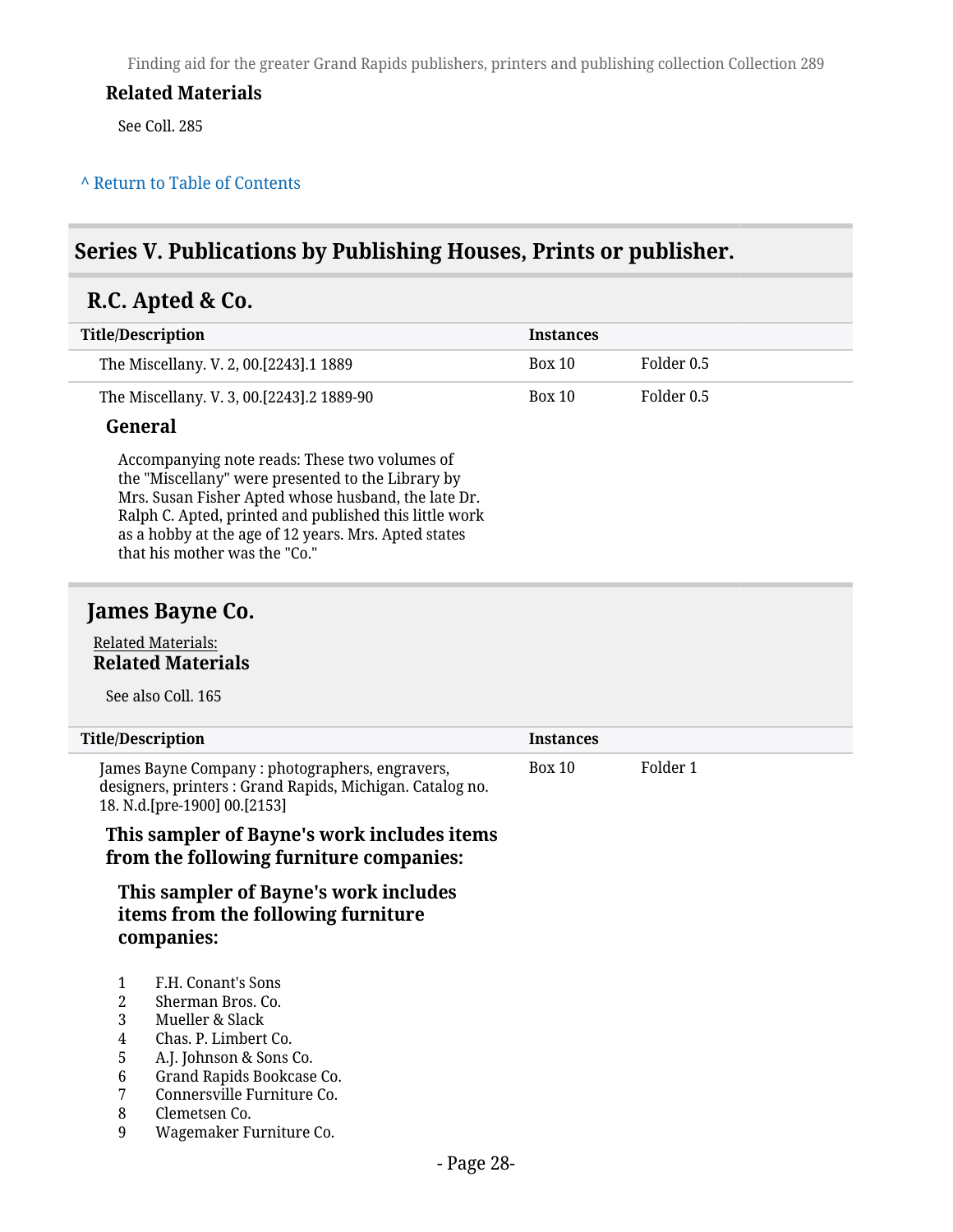- 10 Carrolton Furniture Co.<br>11 J.A. Glanton
- 11 J.A. Glanton
- 12 Royal Furniture Co.<br>13 King Furniture Co.
- 13 King Furniture Co.<br>14 Wm. A. Berkey Fur
- 14 Wm. A. Berkey Furniture Co.<br>15 Saginaw Showcase Co.
- 15 Saginaw Showcase Co.<br>16 Nachtegall & Veit
- 16 Nachtegall & Veit<br>17 Hastings Table Co.
- 17 Hastings Table Co.<br>18 Grand Ledge Chair
- 18 Grand Ledge Chair Co.<br>19 Stout Furniture Co.
- 19 Stout Furniture Co.<br>20 Belding-Hall Mfg. Co
- 20 Belding-Hall Mfg. Co.<br>21 Buchanan Cabinet Co.
- Buchanan Cabinet Co.

James Bayne Co. Souvenir book: Quebec, Lake St. John, and the Saguanay River, (Canada) n.d. Box 10

#### <span id="page-28-0"></span>**Bookery Press.**

| <b>Title/Description</b>                                                                              | <b>Instances</b> |
|-------------------------------------------------------------------------------------------------------|------------------|
| British Museum Manuscripts. Published by the Bookery<br>Press, Grand Rapids, Michigan. 1934. 2013.008 | Box 7.5          |

### <span id="page-28-1"></span>**Dean Printing Co.**

| <b>Title/Description</b>                                                                                                                                                                                                                                                                                     | <b>Instances</b> |
|--------------------------------------------------------------------------------------------------------------------------------------------------------------------------------------------------------------------------------------------------------------------------------------------------------------|------------------|
| Bards & Co.'s Classified Business Directory of Grand<br>Rapids, Saginaw, Bay City, Muskegon, Jackson, Kalamazoo,<br>Battle Creek, Lansing, Flint, Etc. for the years  / compiled<br>by M.M. Pruden. N.Y. : Bards & Co. ; G.R. : Press of the Dean<br>Printing Co. 1897-1898 Formerly M910.3.B23. 00.[1618].1 | Box 7.3          |
| <b>Processing Information:</b><br><b>Processing Information</b>                                                                                                                                                                                                                                              |                  |
| This item is rare & very fragile. (High Priority)<br>Microfilm preservation & digital facsimile desired.<br>Pages are brittle. Signatures are loose, and all are<br>detached from the spine & covers, with torn loose<br>pages.                                                                              |                  |
| General                                                                                                                                                                                                                                                                                                      |                  |
| The Grand Rapids section is first in the book,<br>perhaps because of the local printer. This suggests<br>that possibility that local presses in various Michigan<br>cities could have printed the book, and asks the<br>question whether they could chose their own order,<br>and list their own city first. |                  |

### <span id="page-28-2"></span>**Dean-Hicks Company (good printing since 1889)**

#### **Title/Description Instances**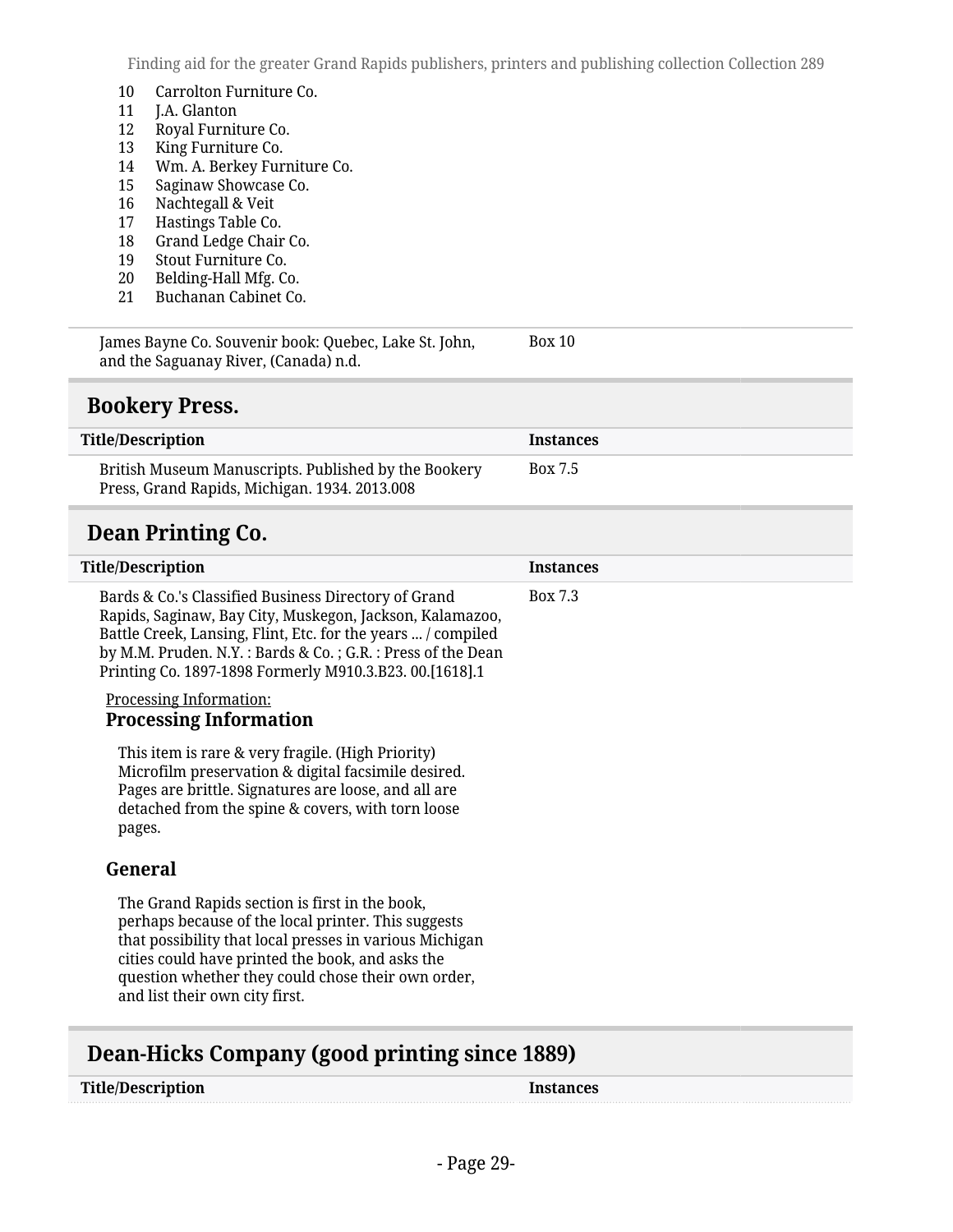| Baxter's Modern Laundry. Color cover rendering by<br>Babcock. Dean Hicks publication. Nd. ca. 1911 receipt date.<br>Formerly M667.13.B337 00.[3321].1                                                                                                                                                                                                                                                                                   | Box 7 |
|-----------------------------------------------------------------------------------------------------------------------------------------------------------------------------------------------------------------------------------------------------------------------------------------------------------------------------------------------------------------------------------------------------------------------------------------|-------|
| Efficiency, a Habit : being a few observations on the<br>growth of a business. G.R. : Dean Hicks Printing, 1910<br>Formerly M655.1.D34 00.[2880].1                                                                                                                                                                                                                                                                                      | Box 7 |
| General                                                                                                                                                                                                                                                                                                                                                                                                                                 |       |
| Promotional publication for the printer, but includes<br>historical narrative about Coffinberry, and the<br>Coffinberry Home, 1858, the first building on the<br>later Dean Hicks site. Has images of select Grand<br>Rapids buildings, included a color bird's eye view of<br>the Dean Hicks plant at Ellsworth Ave. and Williams<br>St. Has images of staff of the company and select<br>color cover illustrations from its products. |       |
| Dean-Hicks Company: "An Analysis of Selling Method," by<br>Edward D. Berry. Copyright 1924. Accession 2017.040.                                                                                                                                                                                                                                                                                                                         | Box 7 |
| <b>Related Materials:</b><br><b>Related Materials</b>                                                                                                                                                                                                                                                                                                                                                                                   |       |
| See also Coll. 281, Cobbs & Mitchell publication by<br>Dean Hicks                                                                                                                                                                                                                                                                                                                                                                       |       |
| Letter. To Dean Hicks Co. from Jerome Jerauld. RE article<br>and photographs on "Sgraffito Decoration for Furniture."<br>June 20, 1916. Mr. Jerauld's address is probably a<br>New York City location. Annotated with handwritten<br>instructions for Mr. Price to return the photos to Jerauld.<br>00.[5096].1                                                                                                                         | Box 7 |
| The Imprint. [serial] Unnumbered issue, ca. 1942, which<br>contains historical information about the company. 00.<br>$[1173]$ .1                                                                                                                                                                                                                                                                                                        | Box 7 |

## <span id="page-29-0"></span>**Dean Hicks. Decorative Arts Press**

| <b>Title/Description</b>                                                                                                                                                                                                                                                                                                           | <b>Instances</b> |
|------------------------------------------------------------------------------------------------------------------------------------------------------------------------------------------------------------------------------------------------------------------------------------------------------------------------------------|------------------|
| English Furniture from Gothic to Sheraton. Advertising<br>flyer RE this book title. n.d. Specimen of Text. Chapter XIV.<br>Early Mahogany Furniture. P2008.090                                                                                                                                                                     | Box 8            |
| J.D. Dillenback The Grand Rapids Annual for 1875-6 :<br>sketches of the Trade, Manufactures and Progress of the<br>City: including a list of buildings erected in 1875, and a<br>full description of public improvements during the same<br>period / J.D. Dillenback. G.R. : Arcade Steam Job Printing<br>House, 1876. 00.[1499].1 | Box 7            |
|                                                                                                                                                                                                                                                                                                                                    |                  |

## <span id="page-29-1"></span>**William B. Eerdmans Publ. Co.**

| <b>Title/Description</b> |
|--------------------------|
|--------------------------|

**Title/Instances**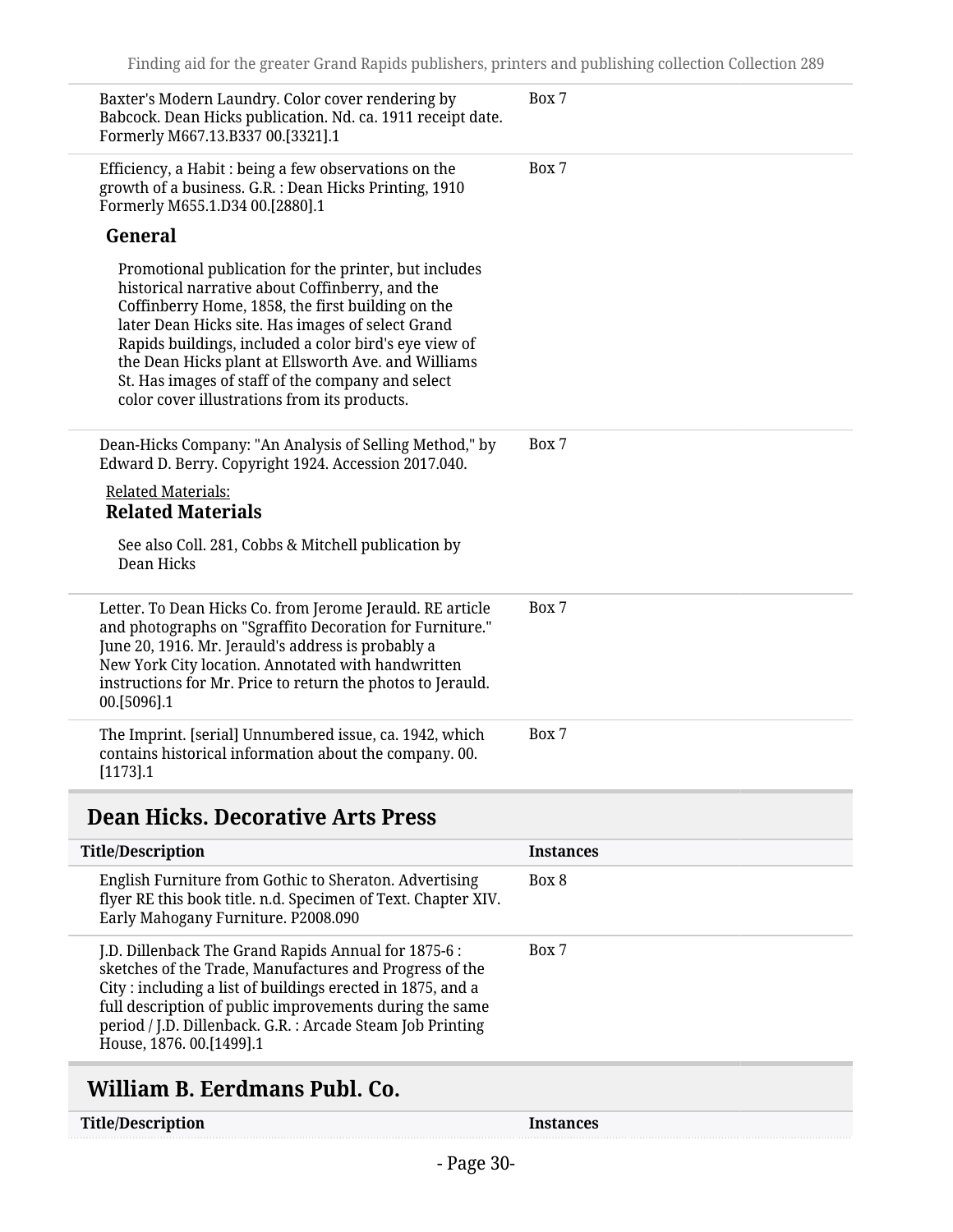Michigan : a history of the Wolverine State / by Willis F. Dunbar ; rev. ed by George S. May. G.R. : Eerdmans, 1965, 1980. Illustrations by Reynold Weidenaar. 00.[5146].1

Box 13

### <span id="page-30-0"></span>**W.W. Hart, Steam Book & Job Printer**

| <b>Title/Description</b>                                                                                                                                                                                                                                     | <b>Instances</b> |
|--------------------------------------------------------------------------------------------------------------------------------------------------------------------------------------------------------------------------------------------------------------|------------------|
| The Money Question : the legal tender paper Monetary<br>System of the United States / by William A. Berkey,<br>president of Phoenix Furniture Co. G.R. : W.W. Hart, Steam<br>Book and Job Printer, 1876. Formerly M332.B45 00.[2758].1                       | Box 7            |
| John Bole, Job Printer, Nevius Bloc, Monroe St., Grand<br>Rapids [Small Broadside] To the Afflicted! And the<br>Unfortuante!! Diseases Cured & the Afflicted Relieved<br>J. Knolley's Eclectic Physician, Box 1107, G.R. ca. 1872 or<br>later. 00. [5522]. 1 | Box 7            |
| General                                                                                                                                                                                                                                                      |                  |
| John Bole shows up in the Grand Rapids City<br>Directories around 1872 and is listed as a printer for<br>a couple of decades, though not at the address on the                                                                                               |                  |

handbill.

## <span id="page-30-1"></span>**Gordon & Thompson (1858)**

#### Related Materials: **Related Materials**

See Coll. 347 "Cuming"

### <span id="page-30-2"></span>**Loomis & Dillenback, Printers and Publishers.**

| <b>Title/Description</b>                                                                                                                                                                                                                                                                                                                            | Instances |
|-----------------------------------------------------------------------------------------------------------------------------------------------------------------------------------------------------------------------------------------------------------------------------------------------------------------------------------------------------|-----------|
| Centennial Anniversary of American Independence,<br>1776-1876 : Celebration at Grand Rapids, Mich., July 4th,<br>1876. Formerly M977.456 C333 c.2 Original binding. Front<br>fly leaf has "Florence E. Hebard," Feb. 1878, Grand Rapids,<br>Mich. NW? School. [Person of this name in 1877/78 city<br>directory listed as a teacher, on West Side.] | Box 7     |
| Illustrated. Engravings, after photos or<br>historical illustrations, as follow:                                                                                                                                                                                                                                                                    |           |
| Illustrated. Engravings, after photos or<br>historical illustrations, as follow:                                                                                                                                                                                                                                                                    |           |
| Grand Memorial Arch, Campau Place / photo by<br>1<br>O.W. Horton. Opposite title page. Shows a view<br>NW on Monroe to the arch at Monroe, Pearl &<br>Canal Sts. Bank building with clock tower on<br>left corner has a U.S. Flag. The hotel on the site<br>of the Pantlind is hidden behind the arch.                                              |           |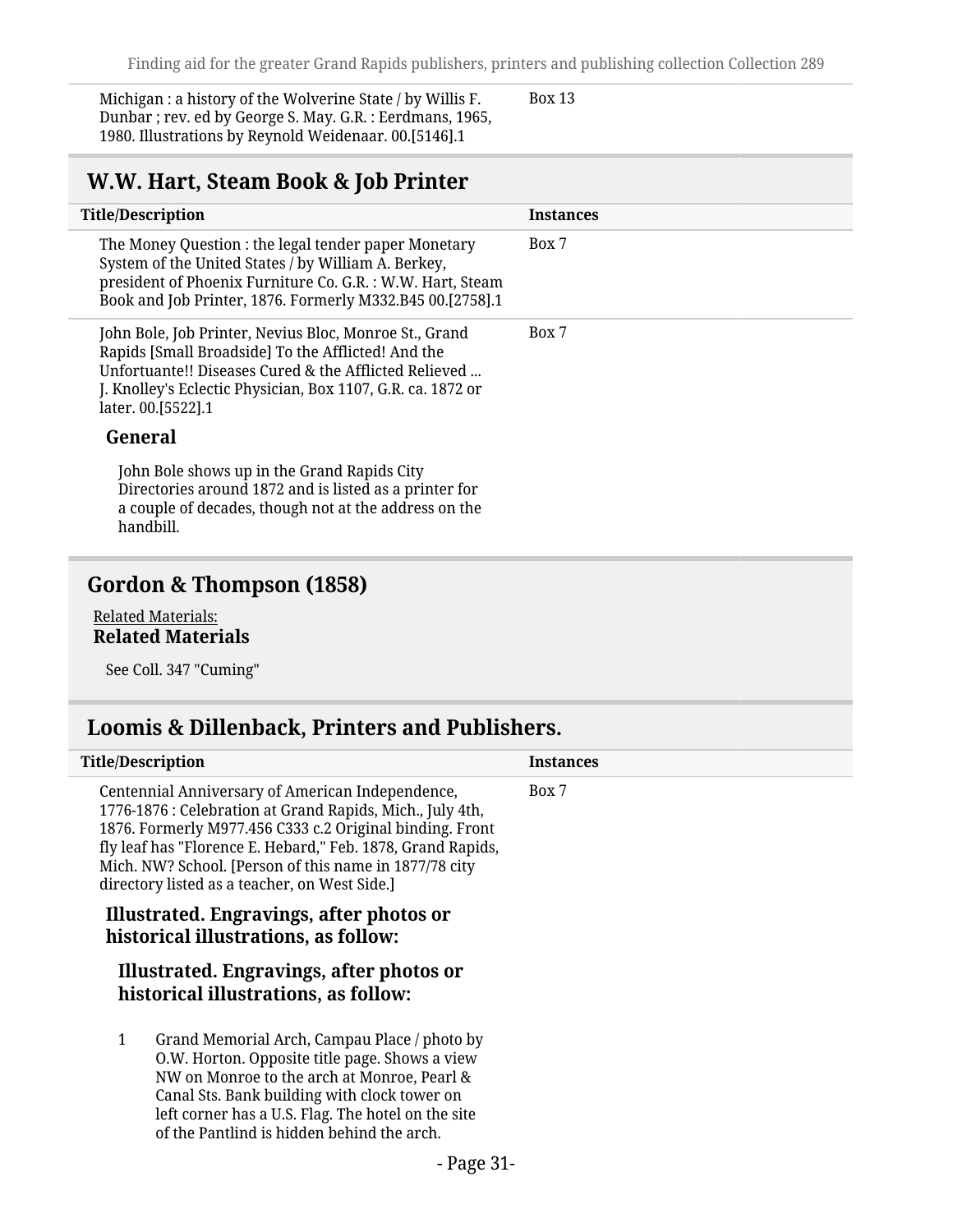- 2 Grand Rapids in 1832, View from present site of Campau Place. pg. 4. This is the image given in more modern reproductions as John Booth's illustration of the Native American settlement and the Baptist Mission, etc. (1831).
- 3 West Birdge Street, Looking West from the Bridge, Showing the district Rebuilt Since the Great Fire of June 19, 1875. Photo by L.V. Moulton. Opp. pg. 8. Shows a couple of aerial archs over the street with a U.S. Flag flying from buildings on either site.
- 4 Aldrich-Godfrey-White Block, as Decorated, July 4th. pg. 30 Corner Monroe & Ottawa Sts.

### <span id="page-31-0"></span>**Mayhew Press [422 Washington St., G.R. In 1956]**

| <b>Title/Description</b>                                                                | <b>Instances</b> |          |
|-----------------------------------------------------------------------------------------|------------------|----------|
| Little Wisconsin Town  Saratoga of the West. Limited Ed.<br>Of 500 copies. Winter 1956. | Box 7            | Folder 9 |
| Michigan Trademan Subscription flyer, 1943.                                             | Box 7            |          |
|                                                                                         |                  |          |

### <span id="page-31-1"></span>**Powers Tyson Printing Co.**

### **Hub o' Trade : a small handbook devoted to trade facilities in the Grand Rapids Zone. Formerly MKG910.3.P87, 00.[1047 - 1052]**

| <b>Title/Description</b>                                                              | <b>Instances</b> |          |
|---------------------------------------------------------------------------------------|------------------|----------|
| Spring Edition 1917 on cover or Winter Edition, 1916#1<br>on the first contents page. | Box 7.5          | Folder 4 |
| Spring 1916 #2; Summer 1916 #3; Fall 1916 #4 (bound<br>together)                      | <b>Box 7.5</b>   | Folder 1 |
| First Edition, #5, 1917 00.[1052].1                                                   | <b>Box 7.5</b>   | Folder 2 |
| Winter/Spring 1918 00.[1047].1                                                        | <b>Box 7.5</b>   | Folder 3 |

### <span id="page-31-2"></span>**Bookery Press**

| <b>Title/Description</b>                                                                                                 | <b>Instances</b> |            |
|--------------------------------------------------------------------------------------------------------------------------|------------------|------------|
| British Museum Manuscripts. Published by the Bookery<br>Press, Grand Rapids, Michigan, 1934. [Acc 2013.008]              | <b>Box 7.5</b>   |            |
| I Americanize Myself / by A.P. Johnson. From the Red<br>Cross Magazine, Feb. 1920. Formerly MKG92.J63 00.<br>$[3740]$ .1 | Box 7            | Folder 4.5 |
|                                                                                                                          |                  |            |

### <span id="page-31-3"></span>**J. Rookus**

| <b>Title/Description</b> |  |
|--------------------------|--|
|--------------------------|--|

**Instances**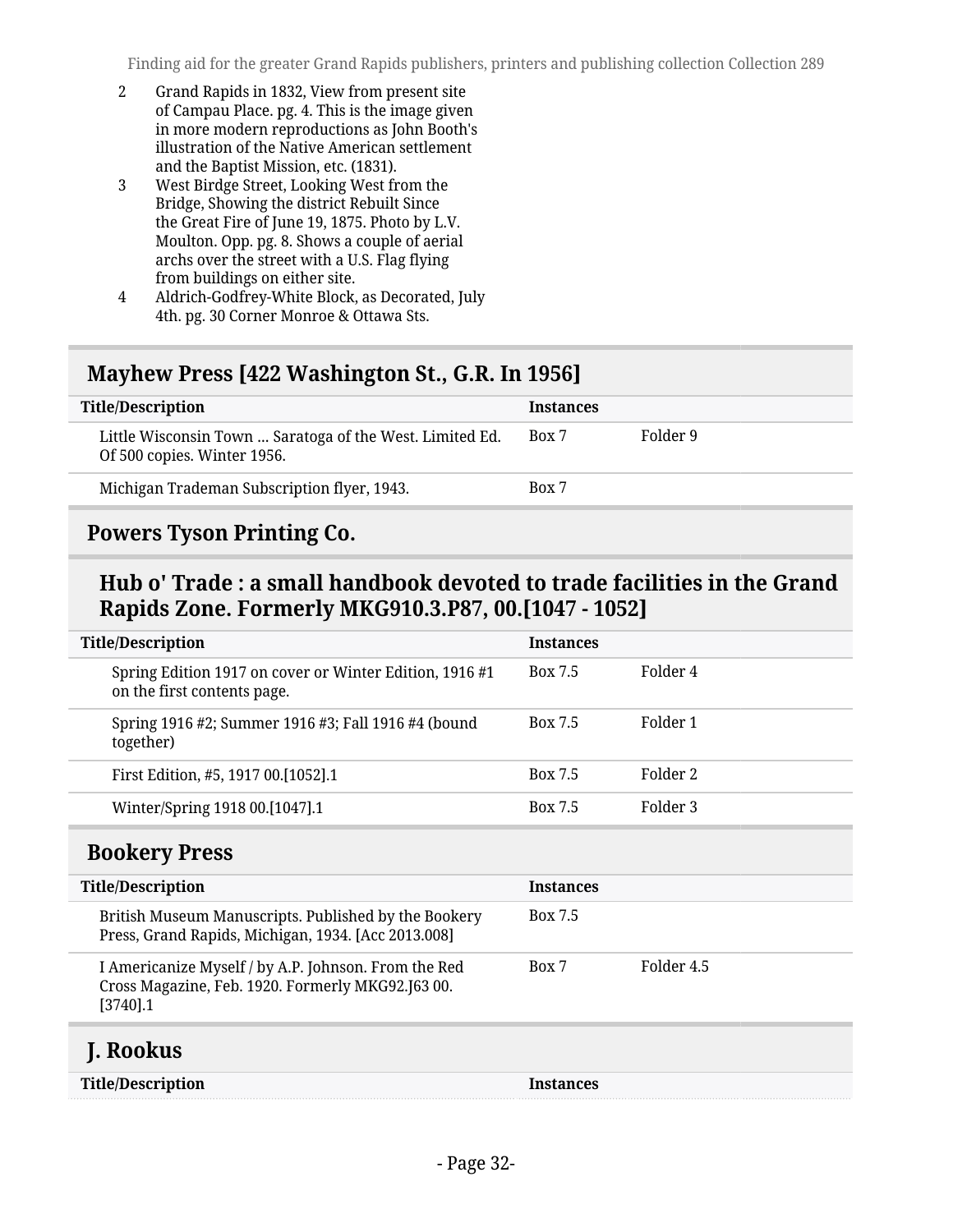Manual of the Fountain St. Baptist Church of Grand Rapids, Mich., 1885. G.R. : J. Rookus, printer, 1885. 00.  $[2021]$ .2

Box 7

<span id="page-32-0"></span>

| <b>Stephan Printing Co.</b><br><b>Biographical / Historical</b><br>84 & 86 Canal St. Grand Rapids, MI      |                  |
|------------------------------------------------------------------------------------------------------------|------------------|
| <b>Title/Description</b>                                                                                   | <b>Instances</b> |
| Stephan's Hollandsche Almanak. 1906. Formerly<br>MKG529.St4.00.[3396].1<br>Language of the Material: Dutch | Box 7            |
| Stephan's Hollandsche Almanak. 1909. 00.[3397].1<br>Language of the Material: Dutch                        | Box 7            |
| Stephan's Hollandsche Almanak. 1912. 00.[3617].1<br>Language of the Material: Dutch                        | Box 7            |

## <span id="page-32-1"></span>**W.S. Stevens. Workman Printing Co., Monroe at Fulton**

|                                      | <b>Title/Description</b>                                                                                                                                                                                                                                                                                                                                                | <b>Instances</b> |  |
|--------------------------------------|-------------------------------------------------------------------------------------------------------------------------------------------------------------------------------------------------------------------------------------------------------------------------------------------------------------------------------------------------------------------------|------------------|--|
| $[4089]$ .1                          | The Fruit Belt, Kent County, Michigan / compiled and<br>published by W.S. Stevens, G.R. [G.R.] : printed by<br>Workman Printing Co., ca. 1905. Formerly M630.4.St47 00.                                                                                                                                                                                                 | Box 7            |  |
| Includes advertising and images of:  |                                                                                                                                                                                                                                                                                                                                                                         |                  |  |
|                                      | Includes advertising and images of:                                                                                                                                                                                                                                                                                                                                     |                  |  |
| 1<br>2<br>3<br>4<br>5<br>6<br>7<br>8 | Belknap's Patent Orchard Wagon<br>4th (Fourth) National Bank, 2 Monroe St.<br>S.S. Randall Farm, Coldwater<br>Farm Home of L.C. Woodman.<br>Farm Home of Mrs. C.C. Comstock<br>Farm Home of J.H. Walker, W. Bridge St.<br>Grand Rapids Veterinary College / Grand<br>Rapids Veterinary, Dental and Farrier College,<br>38-40 Louis St.<br>Farm Residence of Henry Smith |                  |  |
|                                      | Toren, Taylor & Hinsdill, Printers and Engravers                                                                                                                                                                                                                                                                                                                        |                  |  |
|                                      | <b>Biographical / Historical</b>                                                                                                                                                                                                                                                                                                                                        |                  |  |

<span id="page-32-2"></span>73 Canal St., Grand Rapids, MI

**Title/Description Instances**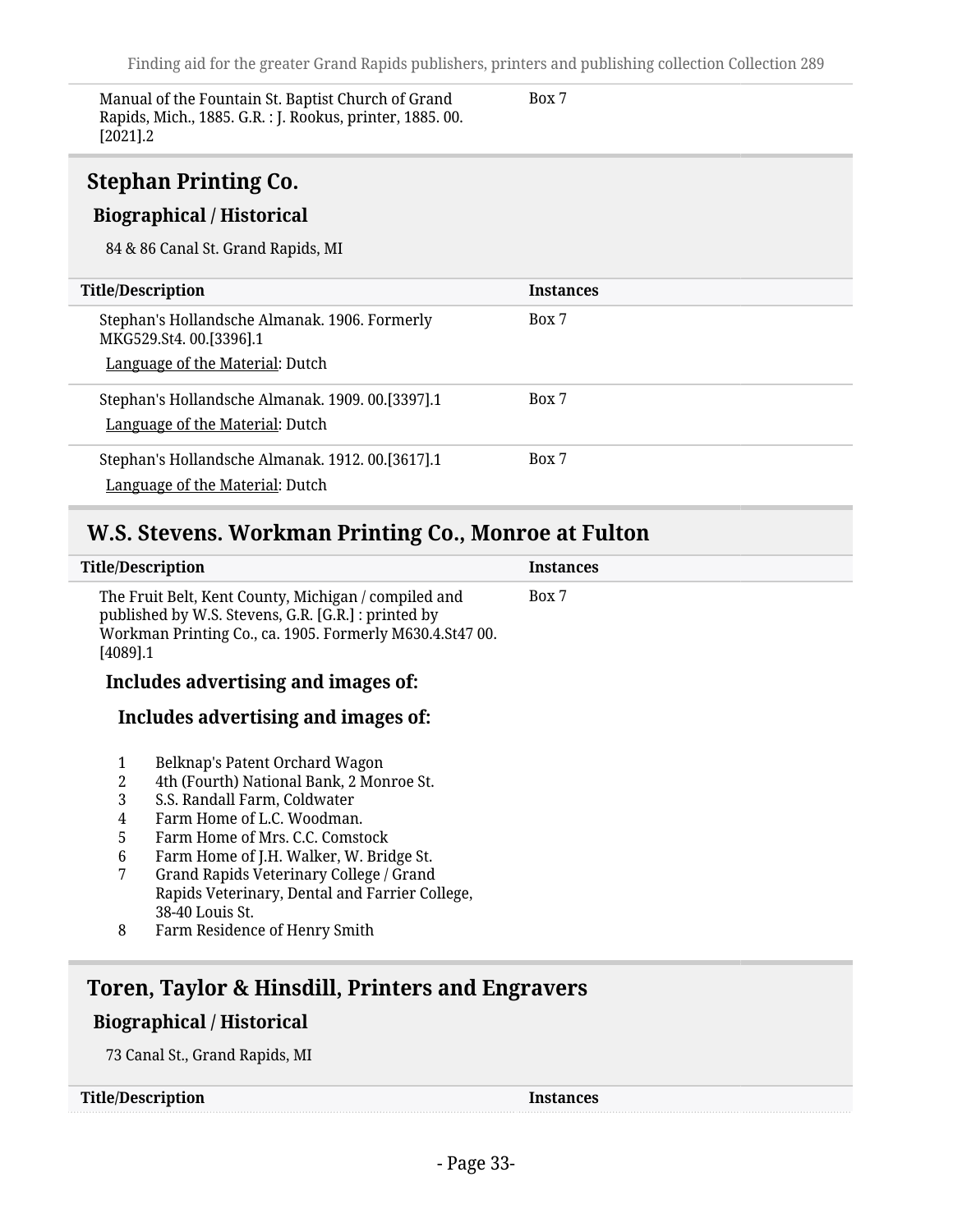| Note what appears to be the later second publication<br>containing similar information is from a different<br>Michigan city, apparently after Button moved there.<br>Formerly M929.2.B98 | Box 7 |
|------------------------------------------------------------------------------------------------------------------------------------------------------------------------------------------|-------|
| Outline sketch of the earliest descendants of Matthias<br>Button, who first settled at Salem, Mass., Sept., 6, 1928 / by<br>A. Button. G.r.: Toren, Taylor & Hinsdill, 1889. 00.[2480].1 | Box 7 |
| Genealogical sketch of the Early Descendants of Matthias<br>Button  2nd ed., and prospectus / by A. Button, Saranac,<br>Mich., 1903 00.[2481].1                                          | Box 7 |

## <span id="page-33-0"></span>**The White Companies**

#### **The Fifth Annual Knocker in 1922 lists the White Companies as:**

#### **The Fifth Annual Knocker in 1922 lists the White Companies as:**

- 1 The White Printing Company<br>2 The Michigan Engraving Comp
- 2 The Michigan Engraving Company<br>3 The White Engraving Company.
- The White Engraving Company.

| <b>Title/Description</b>                                                                                                                                                                                                            | <b>Instances</b> |                     |
|-------------------------------------------------------------------------------------------------------------------------------------------------------------------------------------------------------------------------------------|------------------|---------------------|
| White Companies / White Printing Co. [Entertaining]<br>History & graphics about the company staff, by company<br>staff]. Some items Formerly MKG655.3.W58                                                                           | <b>Box 11</b>    |                     |
| 1920. TP: Third Annual Brew. White Shop Knocker. July<br>24th, 1920. [Liquor bottle graphic] 00.[3680].1                                                                                                                            | <b>Box 11</b>    |                     |
| 1921. TP: Fourth Annual White Shop Knocker. July 23,<br>1921.00.[3681].1                                                                                                                                                            | <b>Box 11</b>    |                     |
| 1922. TP: Fifth Annual White Shop Knocker. July 15, 1922.<br>00.[3682].1                                                                                                                                                            | <b>Box 11</b>    |                     |
| 1923. TP: Sixth Annual Knocker: the 1923 year book of the<br>employes of the White Companies. 00.[3683].1                                                                                                                           | <b>Box 11</b>    |                     |
| 1924. TP: The House that $ $ 'at' built $ $ – and the Folks<br>that   abide there.   Being the Seventh Annual Knocker<br>and the Nineteen Twenty-Four Year   Book of the White<br>Companies. Cover: 1924 White Knocker. 00.[2279].1 | <b>Box 11</b>    | Folder 2            |
| <b>Existence and Location of Copies:</b><br><b>Existence and Location of Copies</b>                                                                                                                                                 |                  |                     |
| Duplicate housed in Box 11, Folder 4. 00.[3684].1 This<br>item appears to be bound in its original covers, in<br>good condition.                                                                                                    |                  |                     |
| 1925. TP: Dross : a book of tales & limericks : 8th annual<br>knocker. 1925 yearbook of the White Companies. July 18,<br>1925.00.[3685].1                                                                                           | <b>Box 11</b>    | Folder <sub>3</sub> |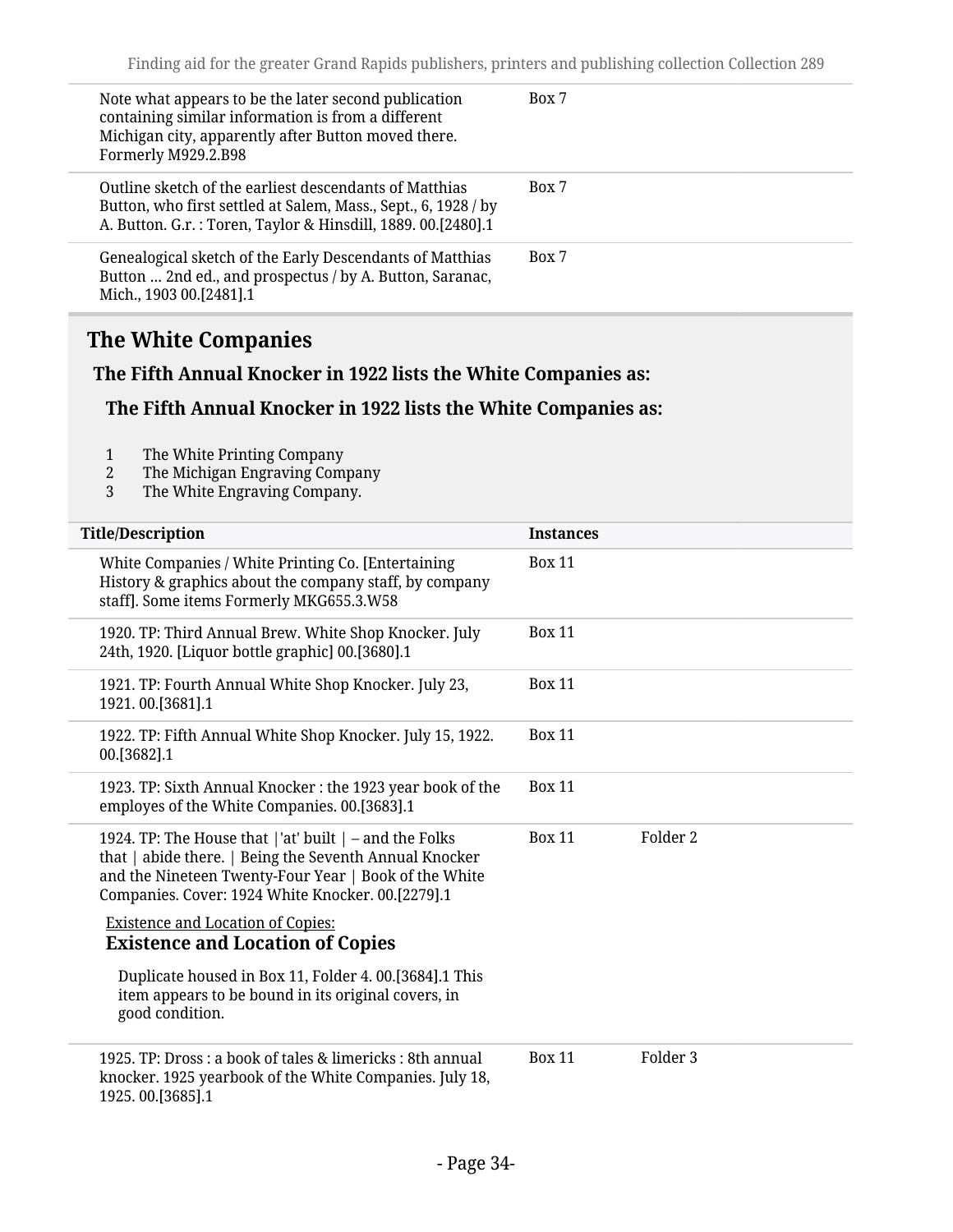| 1926. Cover: White Shop   knocker   for 1926. 9th annual<br>on title page. Has company at 136 Division Ave., N., GR 00.<br>$[2280]$ .1                                                           | <b>Box 11</b> | Folder 2 |
|--------------------------------------------------------------------------------------------------------------------------------------------------------------------------------------------------|---------------|----------|
| <b>Existence and Location of Copies:</b><br><b>Existence and Location of Copies</b>                                                                                                              |               |          |
| Duplicate housed in Box 11, Folder 4. 00.[3686].1                                                                                                                                                |               |          |
| 1927. No cover title or formal title page. Sheet 1 has at top:<br>The White Shop, Grand Rapids, Mich.   Office of   "The<br>Knocker"  July 16, 1927. 00.[2281].1                                 | <b>Box 11</b> | Folder 2 |
| 1927. No cover title or formal title page. Sheet 1 has at top:<br>The White Shop,   Grand Rapids, Mich.   Office of   "The<br>Knocker"  July 16, 1927. Formerly MKG655.3.W58 v.10<br>00.[1066].1 | <b>Box 11</b> | Folder 5 |
| 1929. Cover: White Shop Knocker 29. Title page: Sour<br>Grapes : tales from the alleys and the links : being the<br>eleventh 00.[2282].1                                                         | <b>Box 11</b> | Folder 2 |
| <b>Existence and Location of Copies:</b><br><b>Existence and Location of Copies</b>                                                                                                              |               |          |
| Duplicate housed in Box 11, Folder 4. 00.[3687].1                                                                                                                                                |               |          |
|                                                                                                                                                                                                  |               |          |

#### **^** [Return to Table of Contents](#page-1-0)

## <span id="page-34-0"></span>**Series VI. Printing and the Graphic Arts**

## <span id="page-34-1"></span>**American Photo Engravers Association**

| <b>Title/Description</b>                                                                                                                                                                  | <b>Instances</b> |
|-------------------------------------------------------------------------------------------------------------------------------------------------------------------------------------------|------------------|
| The Art of Photo-Engraving / Louis Flader, 1929. 63 pgs.<br>P <sub>2009.040.3</sub>                                                                                                       | Box 10           |
| Excerpted from: Achievement in Photo-Engraving and<br>Letter Press Printing, 1927.                                                                                                        | Box 10           |
| <b>Includes</b>                                                                                                                                                                           |                  |
| <b>Includes</b>                                                                                                                                                                           |                  |
| The James Bayne Company direction under the<br>introduction which provides the author & source<br>information. It is unknown if Bayne is the actual<br>printer of this copy of this work. |                  |
| Glossary of Words and Terms used in the Photo-                                                                                                                                            |                  |

Engraving Business. Adopted by the American Photo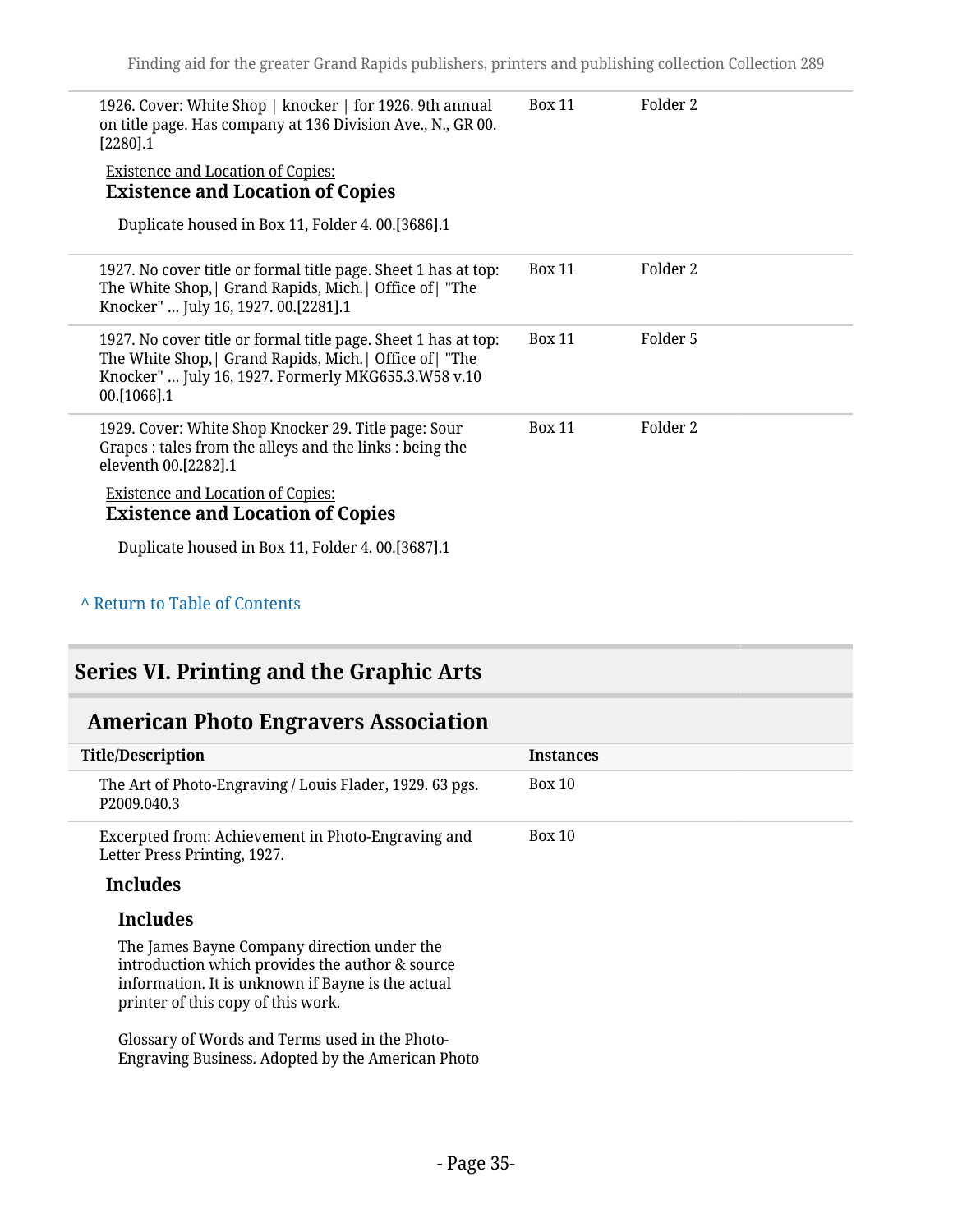Engravers Assoc., 31 Annual Convention, July 15, 1927, Washington, D.C. pg. 55-61.

<span id="page-35-0"></span>

| <b>Title/Description</b>                                                                                                           | <b>Instances</b> |          |
|------------------------------------------------------------------------------------------------------------------------------------|------------------|----------|
| Specimen Book of Type Faces, Rules and Borders. G.R. :<br>Central Trade Plant of Grand Rapids, ca. 1920's. Formerly<br>00.[3204].1 | <b>Box 12</b>    | Folder 8 |

## **Photographs**

| <b>Title/Description</b>                                                                                                                               | <b>Instances</b> |                     |
|--------------------------------------------------------------------------------------------------------------------------------------------------------|------------------|---------------------|
| "15 Lyon Street"—front of photo. Exterior of brick 2<br>story building, ca. 1960's. ID: Original Plant, 1923-1966.<br>15 Lyon N.E., Grand Rapids, Mi.  | Box 12           | Folder 1            |
| "Scene in Composing Dept., Central Trade Plant"—front<br>of photo.                                                                                     | Box 12           | Folder 2            |
| "Scene in Typecasting Dept., Central Trade Plant"—front<br>of photo. Paper ID: Bill Systema, McBride, Al Nicholson,<br>about 1960.                     | <b>Box 12</b>    | Folder 3            |
| "Scene in Linotype Dept., Central Trade Plant"—front of<br>photo. Paper ID: MS? Sr., Carl Roh, Frank, Verbruge, Ed<br>DeWitt (or Delbert, 15 Lyon N.E. | <b>Box 12</b>    | Folder 4            |
| Lino Room 1966                                                                                                                                         | <b>Box 12</b>    | Folder 5            |
| "Scene in Linotype Dept., Central Trade Plant" ID: Ed<br>DeWitt, MS? Sr., Frank, Joe Coeley?                                                           | <b>Box 12</b>    | Folder <sub>6</sub> |
| Unnumbered. "Central Trade Plant"-lettering on front<br>of building. ID: New plant, 1966- Oak Industrial Dr., N.E.                                     | <b>Box 12</b>    | Folder 7            |

### <span id="page-35-1"></span>**Grand Rapids Engraving Co.**

| <b>Title/Description</b>                                                                            | <b>Instances</b>  |
|-----------------------------------------------------------------------------------------------------|-------------------|
| Grand Rapids Elks Lodge #48 Dedication, 1897 / John E.<br>Brower, [Designer]. On board. P1999.021.2 | Drawer<br>FF.IX.A |
| General                                                                                             |                   |
| Orienciaed image cheming numerous conjectures                                                       |                   |

Oversized image showing numerous caricatures of members of the Lodge each with a number. The code list with the matching name identifications is missing. A folder with reference information associated with the Lodge, prepared by staff, accompanies the illustration. Brower was a Exhaled Ruler of the Lodge in 1898.

#### **^** [Return to Table of Contents](#page-1-0)